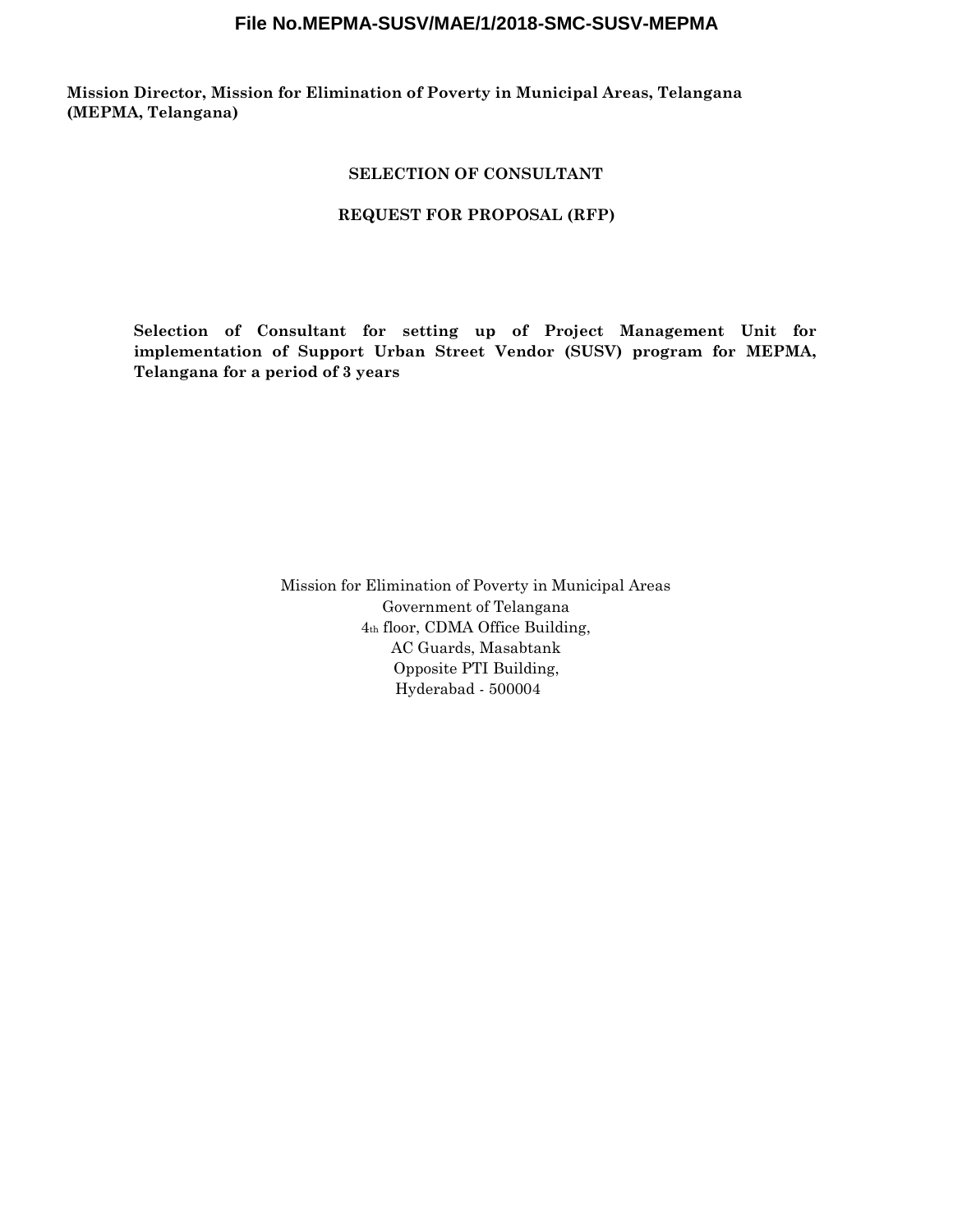<span id="page-1-0"></span>*Selection of consultant for setting up of Project Management Unit for implementation of Support Urban Street Vendor (SUSV) program for MEPMA, Telangana for a period of 3 years*

# **CONTENTS**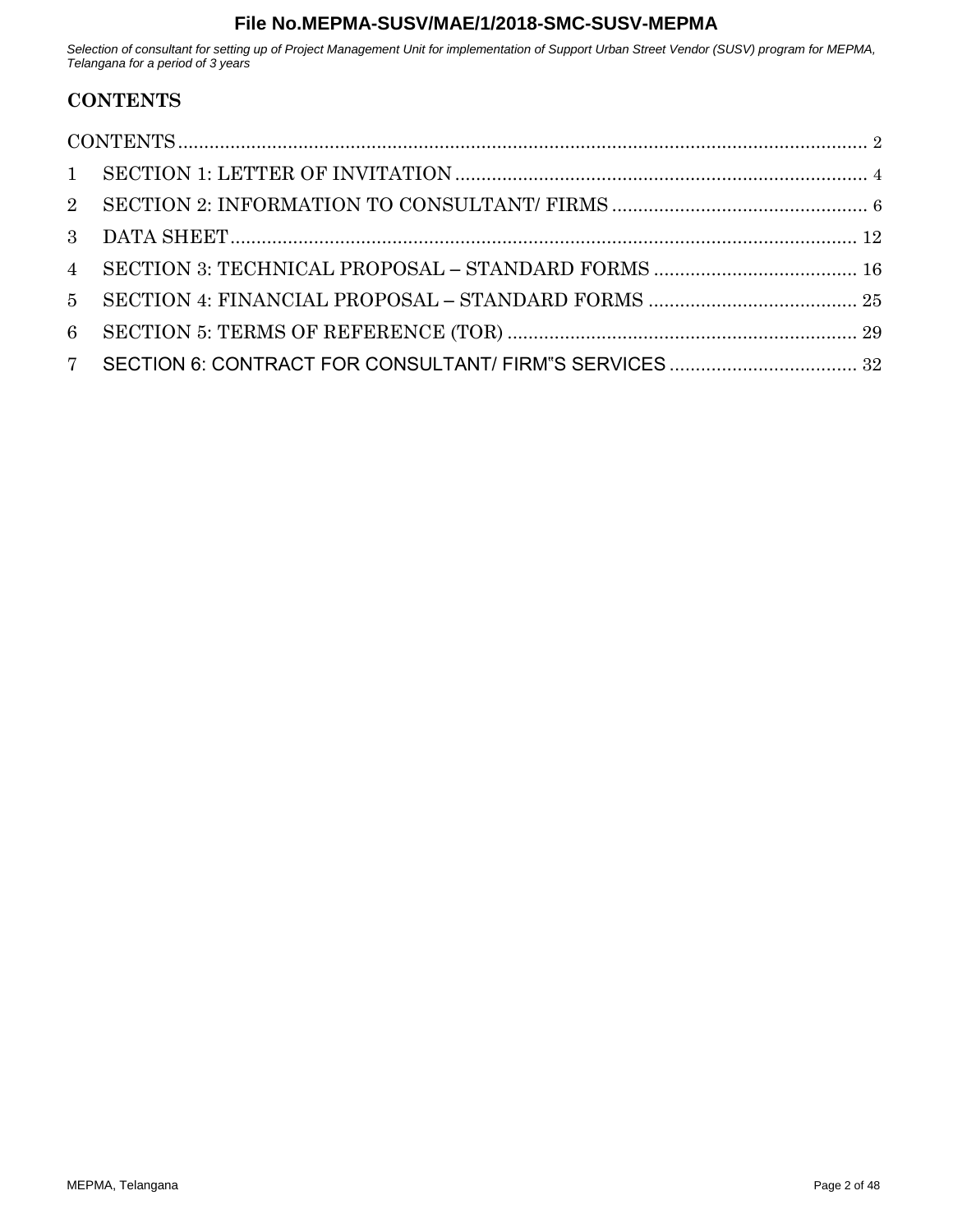*Selection of consultant for setting up of Project Management Unit for implementation of Support Urban Street Vendor (SUSV) program for MEPMA, Telangana for a period of 3 years*

#### Disclaimer

This Request for Proposal (RFP Document) for "Selection of Consultant for setting up of Project Management Unit for implementation of Support Urban Street Vendor (SUSV) program for MEPMA, Telangana for a period of 3 years" contains brief information about the scope of work and selection process for the Successful Bidder (or "Consultant"). The purpose of the Document is to provide the Bidders or Applicants with information to assist the formulation of their bid application ("the Application").

While all efforts have been made to ensure the accuracy of information contained in this RFP Document, this Document does not purport to contain all the information required by the Bidders. The Bidder or Applicant should conduct their own independent assessment, investigations and analysis and should check the reliability, accuracy and completeness of the information at their end and obtain independent advice from relevant sources as required before submission of their bid application. Mission Director, Telangana Mission for Elimination of Poverty in Municipal Areas ("MEPMA, Telangana" or "the Authority") or any of its employees or advisors shall incur no liability under any law, statute, rules or regulations as to the accuracy or completeness of the RFP Document.

MEPMA, Telangana reserves the right to change any or all conditions/ information set in this RFP Document by way of revision, deletion, updating or annulment through issuance of appropriate addendum as MEPMA, Telangana may deem fit without assigning any reason thereof.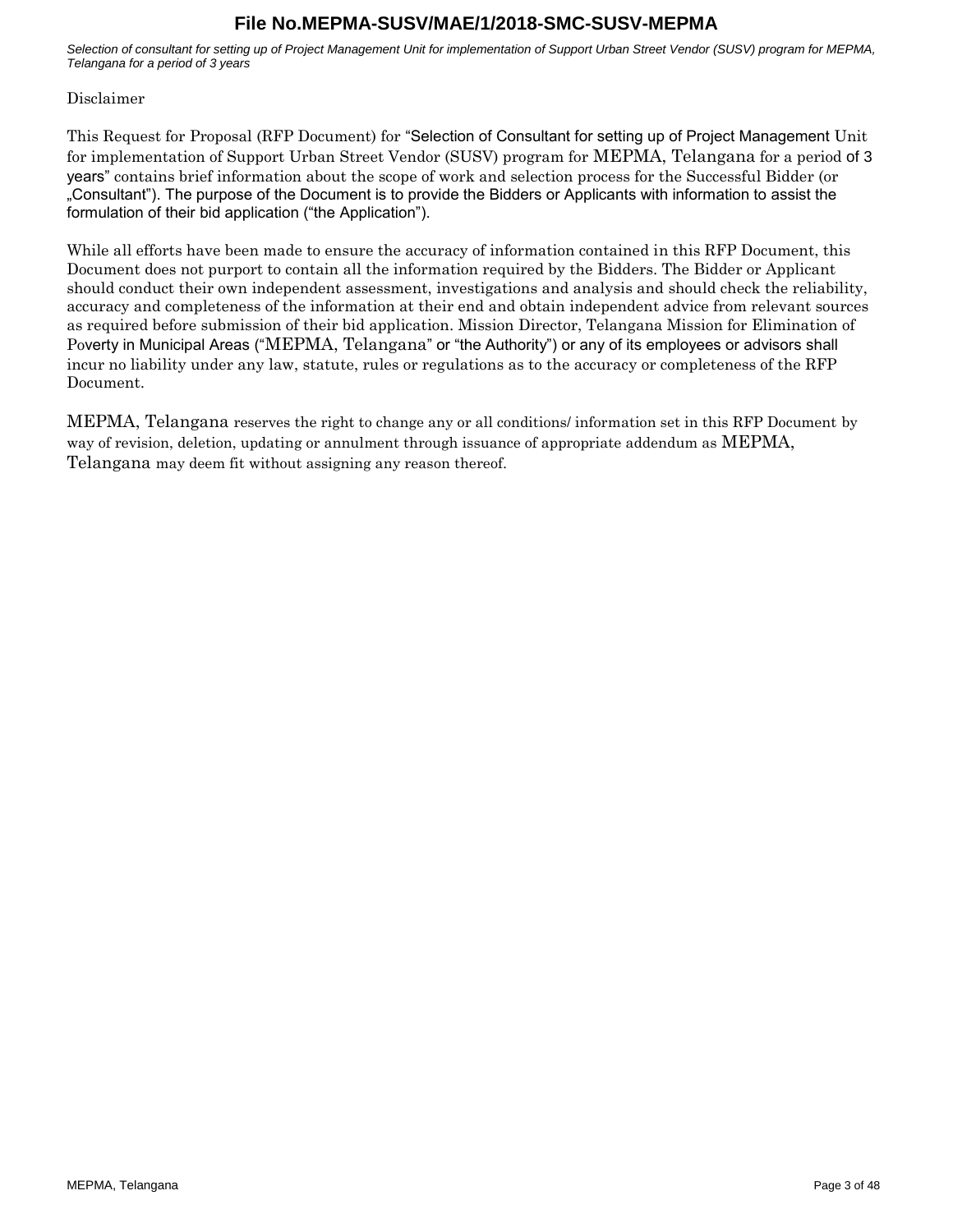<span id="page-3-0"></span>*Selection of consultant for setting up of Project Management Unit for implementation of Support Urban Street Vendor (SUSV) program for MEPMA, Telangana for a period of 3 years*

# **1 SECTION 1: LETTER OF INVITATION**

Address: Mission Director MEPMA, Telangana 4th floor, CDMA Office Building AC Guards, Masabtank Opposite PTI Building Hyderabad- 500004 Telangana, India

# **INVITATION FOR TENDERS (IFT) (Two Cover System) (Through MEPMA, Telangana Portal)**

The Mission Director, MEPMA, Telangana, invites Bids for the following services from reputed Consultants. Consultancy Services: Project Management Unit (PMU) for Mission Director – MEPMA, Telangana through MEPMA, Telangana portal [\(http://tmepma.cgg.gov.in\).](http://tmepma.cgg.gov.in)/)

# **Following shall be the calendar events of Tendering: to be read as:**

| Publication of RFP                                          | 15.08.2018                                          |
|-------------------------------------------------------------|-----------------------------------------------------|
| Tender fee                                                  | INR 10,000                                          |
| Last date for submission of proposal (proposal due<br>date) | 30.08.2018, 3:30 PM                                 |
| Bid validity period                                         | 90 days                                             |
| Contact person and email id                                 | Mr. Prasanna Kumar, prasannamepma@gmail.com         |
| Date of opening of the proposal                             | 30.08.2018, 4:00 PM                                 |
| Letter of Award                                             | After finalization of successful bidder             |
| Signing of Agreement                                        | Within 15 days of finalization of successful bidder |

The RFP is open to all consultants. The detailed RFP can be downloaded from the MEPMA, Telangana portal.

- A) Request for Proposal (RFP) Document may be downloaded from the MEPMA, Telangana Website [http://tmepma.cgg.gov.in](http://tmepma.cgg.gov.in/) from the date mentioned in the table above. Only interested bidders shall have to pay Bid Processing fee. The tender document fee will be non-refundable.
- B) Consultant can access tender documents on the MEPMA, Telangana website, and submit the completed proposal following the procedure specified in **Clause 4** after submitting the EMD and tender processing fee following the procedure mentioned in Clause 8.
	- EMD amount is INR 5,00,000/-
	- Tender Processing Fee is INR 10,000/-
	- EMD of the unsuccessful bidders will be refunded only after issue of work order to successful bidder.
- C) Pre-bid meeting will be held in the MEPMA office, fourth floor, CDMA Office Building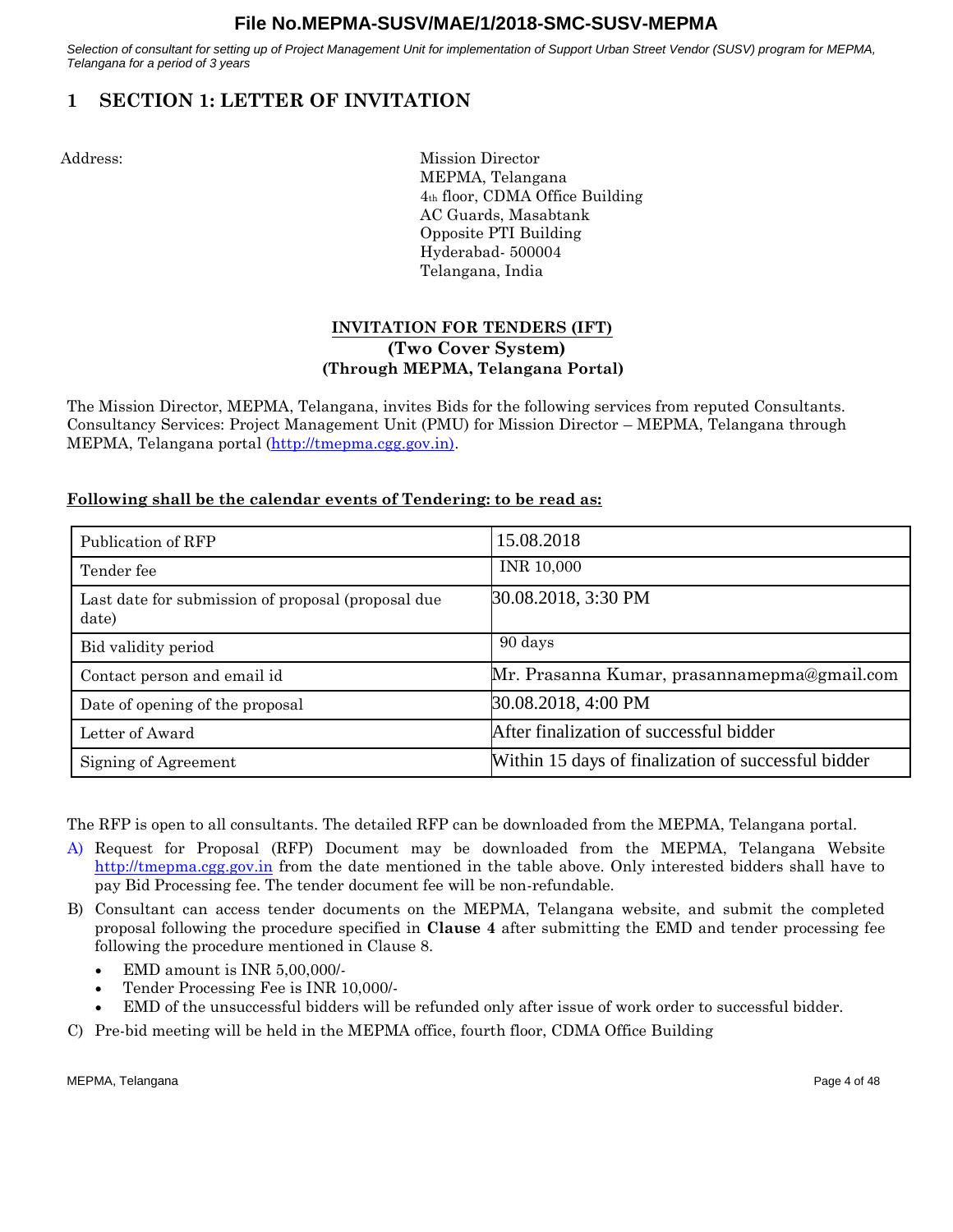*Selection of consultant for setting up of Project Management Unit for implementation of Support Urban Street Vendor (SUSV) program for MEPMA, Telangana for a period of 3 years*

- D) Bidder should submit hard copies of all of the documents pertaining to their eligibility criteria, qualification information documents, failing which the bid will not be considered as part of their Technical and Financial Proposal
- E) Any effort by the bidder to influence the client in the bid evaluation, bid comparison or contract award decision results in rejection of the consultants bid.
- F) A successful bidder will have to execute an agreement with MEPMA, Telangana within 15 days upon receipt of Letter of Appointment. The work shall be commenced with all earnestness within 7 days from the date of signing of the Contract, failing in such cases action will be taken to get the work executed through an alternate agency.
- G) MEPMA, Telangana reserves the right to accept / reject any or all tenders without assigning any reasons.
- H) Corrigendum/ modifications / corrections, if any, will be published on the MEPMA, Telangana website only.
- I) Visit MEPMA, Telangana portal [http://tmepma.cgg.gov.in](http://tmepma.cgg.gov.in/) for tender details and contact Mr. Prasanna Kumar at 9701385137 for any clarification.

Mission Director MEPMA, Telangana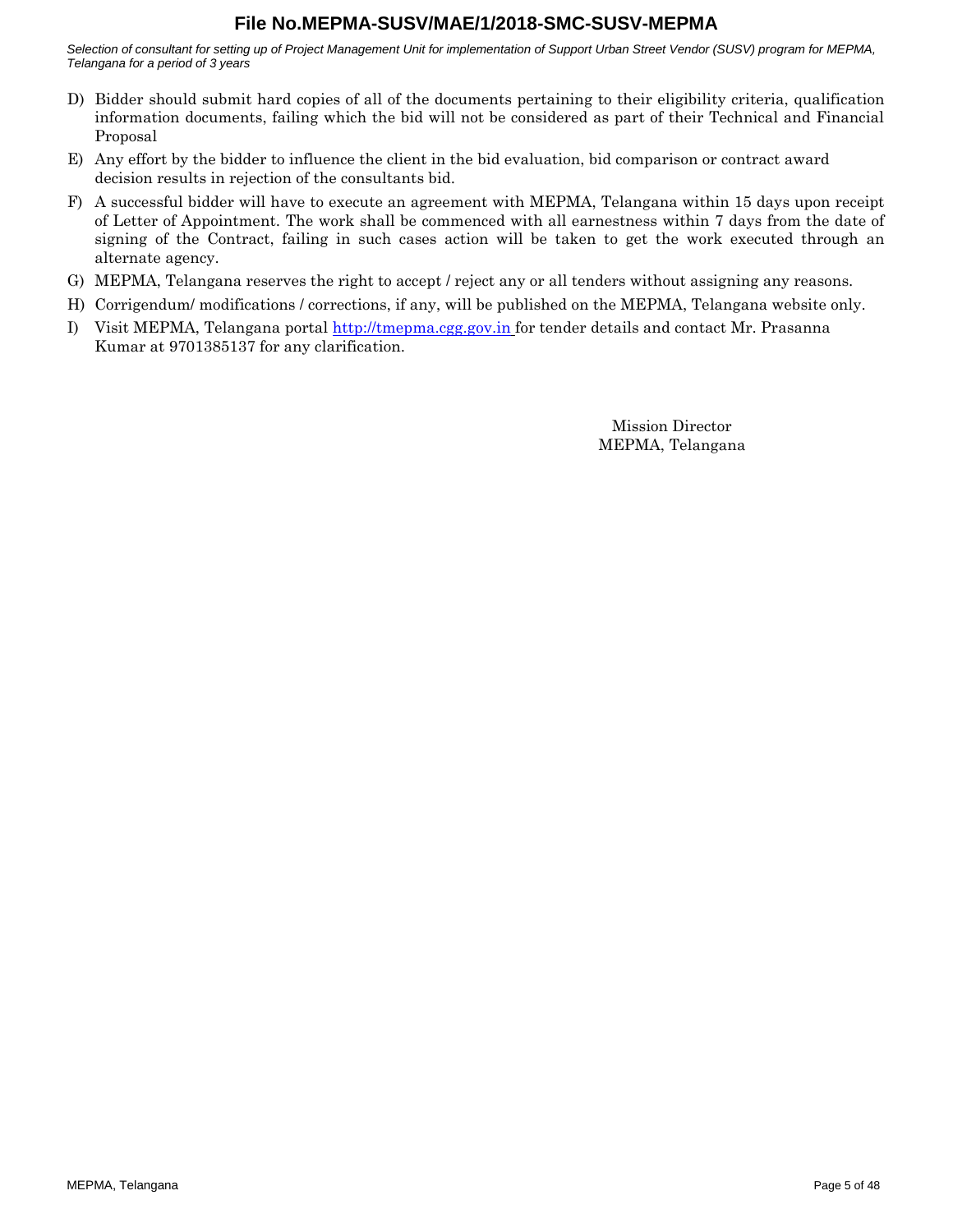<span id="page-5-0"></span>*Selection of consultant for setting up of Project Management Unit for implementation of Support Urban Street Vendor (SUSV) program for MEPMA, Telangana for a period of 3 years*

# **2 SECTION 2: INFORMATION TO CONSULTANT/ FIRMS**

# **1 Introduction**

- 1.1 Mission Director, MEPMA, Telangana shall select a Firm among those who will submit the Proposals (Technical Proposal and Financial Proposal) for the Assignment mentioned in the Data Sheet, in accordance with the Method of Selection indicated in the Data Sheet.
- 1.2 The Consultant/ Firms are invited to submit a Technical Proposal and a Financial Proposal, as specified in the Data Sheet for Consulting Services required for the Assignment named in the Data Sheet. The Proposal shall be the basis for Contract Negotiations and ultimately for a Signed Contract with the selected Consultant/ Firm.
- 1.3 The Assignment shall be implemented in accordance with the timelines of the RFP.
- 1.4 The Consultant/ Firms must familiarize themselves with local conditions and take those conditions into account in preparing their Proposals. To obtain first-hand information on the Assignment and on the local conditions, Consultant/ Firms are encouraged to pay a visit to the Employer before submitting a proposal and to attend a Pre Proposal Conference if one is specified in the Data Sheet. Attending the Pre Proposal Conference is optional. The Consultant/ Firms" Representatives shall contact the Officials named in the Data Sheet to arrange for their visit or to obtain Additional Information on the Pre Proposal Conference. Consultant/ Firms shall ensure that these Officials are advised of the visit in adequate time to allow them to make appropriate arrangements.
- 1.5 The Employer shall provide the inputs specified in the Data Sheet, assist the Firm in obtaining Licenses and Permits needed to carry out the services and make available relevant Project Data and Reports.
- 1.6 Please note that (i) the Costs of Preparing the Proposal and of Negotiating the Contract, including a visit to the Employer, are not reimbursable as a Direct Cost of the Assignment; and (ii) the Employer is not bound to accept any of the Proposals submitted.
- 1.7 The Mission Director, MEPMA, Telangana expects the Consultant/ Firm to provide Professional, Objective and Impartial Advice and at all-time hold the Employer"s interests paramount, without any consideration for future work, and strictly avoid conflicts with other Assignments or his own corporate interests. The Consultant/ Firm shall not be hired for any Assignment that would be in conflict with his prior or current obligations to other Employers, or that may place him in a position of not being able to carry out the assignment in the best interest of the Employer.
- 1.8 It is the Employers Policy to require that Consultant/Firms observe the highest standard of ethics during the execution of such Contracts. In pursuance of this Policy, the Mission Director, MEPMA, Telangana:
	- a. Defines, for the Purposes of this Provision, the Terms set forth below as follows.
		- i. "Corrupt Practice" means the offering, giving, receiving, or soliciting of anything of value to influence the action of a public official in the selection process or in contract execution and
		- ii. "Fraudulent practice" means a misrepresentation or omission of facts in order to influence a selection process or the execution of a contract;
	- b. Will reject a Proposal for Award if it determines that the Firm recommended for Award has engaged in Corrupt or Fraudulent Activities in competing for the Contract in question;
	- c. Will declare a Firm ineligible, either indefinitely or for a stated period of time, to be awarded Mission Director, MEPMA, Telangana Financed Contract if it at any time determines that the Firm has engaged in Corrupt or Fraudulent Practices in competing for, or in executing, a Mission Director, MEPMA, Telangana Financed Contract
- 1.9 The Consultant/ Firm shall be aware of the Provisions on Fraud and Corruption stated in the Standard Contract under the Clauses indicated in the Data Sheet.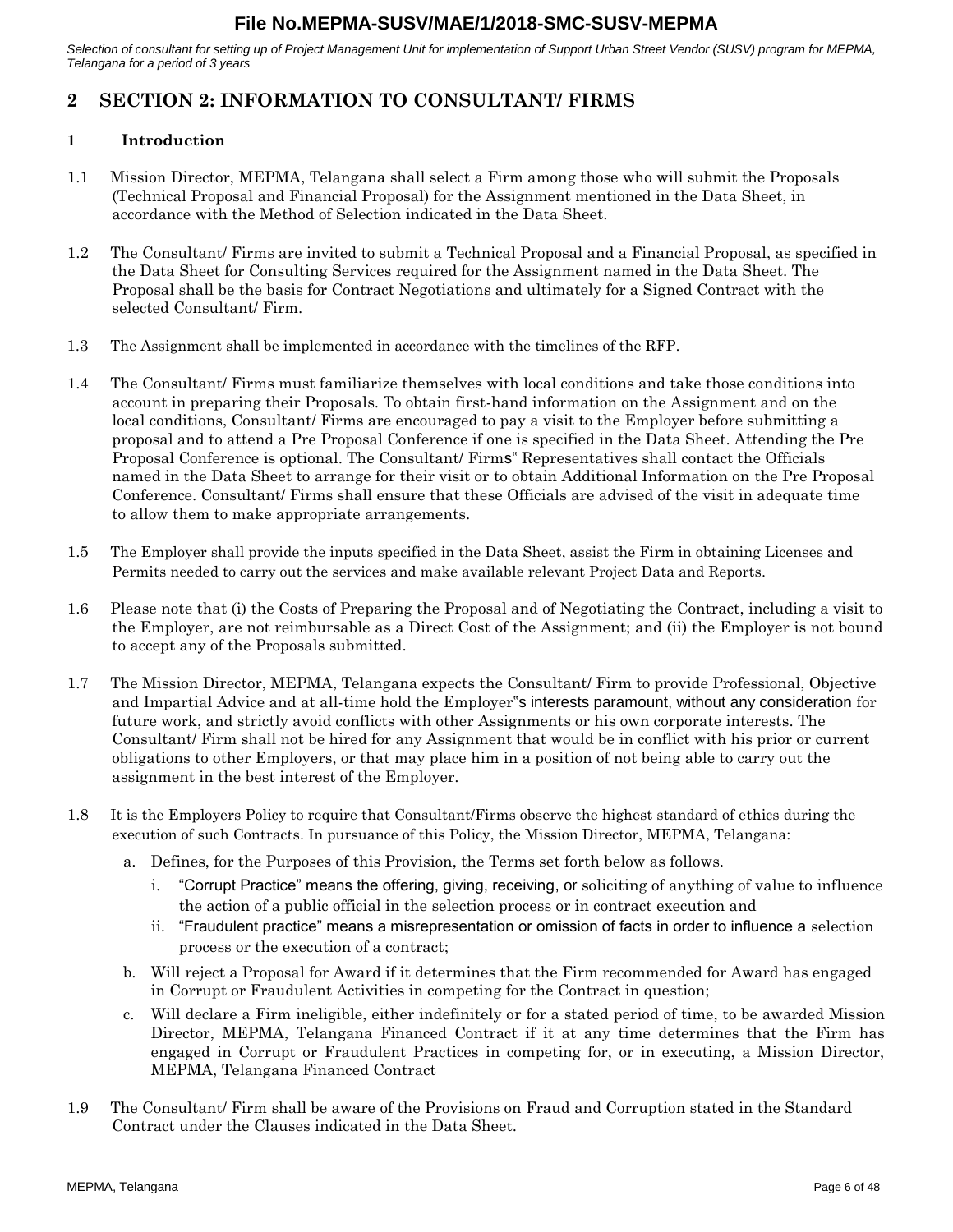*Selection of consultant for setting up of Project Management Unit for implementation of Support Urban Street Vendor (SUSV) program for MEPMA, Telangana for a period of 3 years*

# **2 Clarification and Amendment of RFP Documents**

- 2.1 The Consultant/ Firm may request a Clarification of any item of the RFP Document up to the number of days indicated in the Data Sheet before the Proposal Submission Date. Any queries or request for clarification concerning this document shall be submitted by written letter duly signed by the authorized signatory to the address specified in the Data Sheet so as to reach the Employer. All applicants/bidders attending pre-bid meeting shall submit their queries/seeking clarifications/suggestions in written. Employer"s Response will be displayed in the MEPMA, Telangana Website including a Description of the Query.
- 2.2 At any time before the Submission of Proposals, the Employer may, for any reason, whether at its own initiative or in response to a Clarification requested by a Prospective Firm, modify the RFP Document by Amendment. Details shall be provided on MEPMA, Telangana portal [http://tmepma.cgg.gov.in](http://tmepma.cgg.gov.in/)

#### **3 Preparation of Proposal**

3.1 The Consultant/ Firms are requested to submit their Proposals (sub Para [1.2\) w](#page-5-0)ritten in the Language(s) specified in the Data Sheet. Consultants/Firms are also requested to submit their documents in the Language(s) specified in the Data Sheet.

# **Technical Proposal**

- 3.2 While preparing the Technical Proposal, the Consultant/ Firms are expected to examine the Documents comprising this RFP in detail. Material deficiencies in providing the information requested may result in rejection of a Proposal.
- 3.3 While preparing the Technical Proposal, the Consultant/ Firms shall give particular attention to the following.
	- i. For Assignments on a Staff Time Basis, the number of Key Professional Staff is given in the Data Sheet. The Proposal shall, however, be based on the Number of Key Professional Person – Months estimated by the Firm.
	- ii. It is desirable that the Majority of the Key Professional Staff proposed be Permanent Employees of the Firm or has an extended and stable working relation with it.
	- iii. Proposed Key Professional Staff shall at a minimum have the experience indicated in the Data Sheet.
	- iv. Alternative Key Professional Staff shall not be proposed, and only one Curriculum Vitae (CV) may be submitted for each position unless specified in the Data Sheet.
	- v. Reports to be furnished by the Consultant/ Firms as part of this Assignment must be in the Language(s) specified in the Data Sheet. It is desirable that the Firm"s Personnel have a Working Knowledge of the Employer"s Official Language.
- 3.4 The Technical Proposal shall provide the following information using the attached Standard Forms (**Section 3**).
	- i. Cover Letter for Technical Proposal (Section 3A)
	- ii. A Brief Description of the Consultant/ Firm"s Organization and an Outline of the Recent Experience on Assignments (Section 3B) of a similar nature.
	- iii. Any Comments or Suggestions on the Terms of Reference and on the Data, a List of Services and Facilities to be provided by the Employer (Section 3C).
	- iv. A Detailed Description of the Methodology and Work Plan for Performing the Assignment (Section 3D).
	- v. The List of the proposed Staff Team, the Tasks that would be assigned to each Staff Team Member, and their Timing (Section 3E).
	- vi. CVs recently signed by the proposed Key Professional Staffs or the Authorized Representative submitting the Proposal (Section 3F).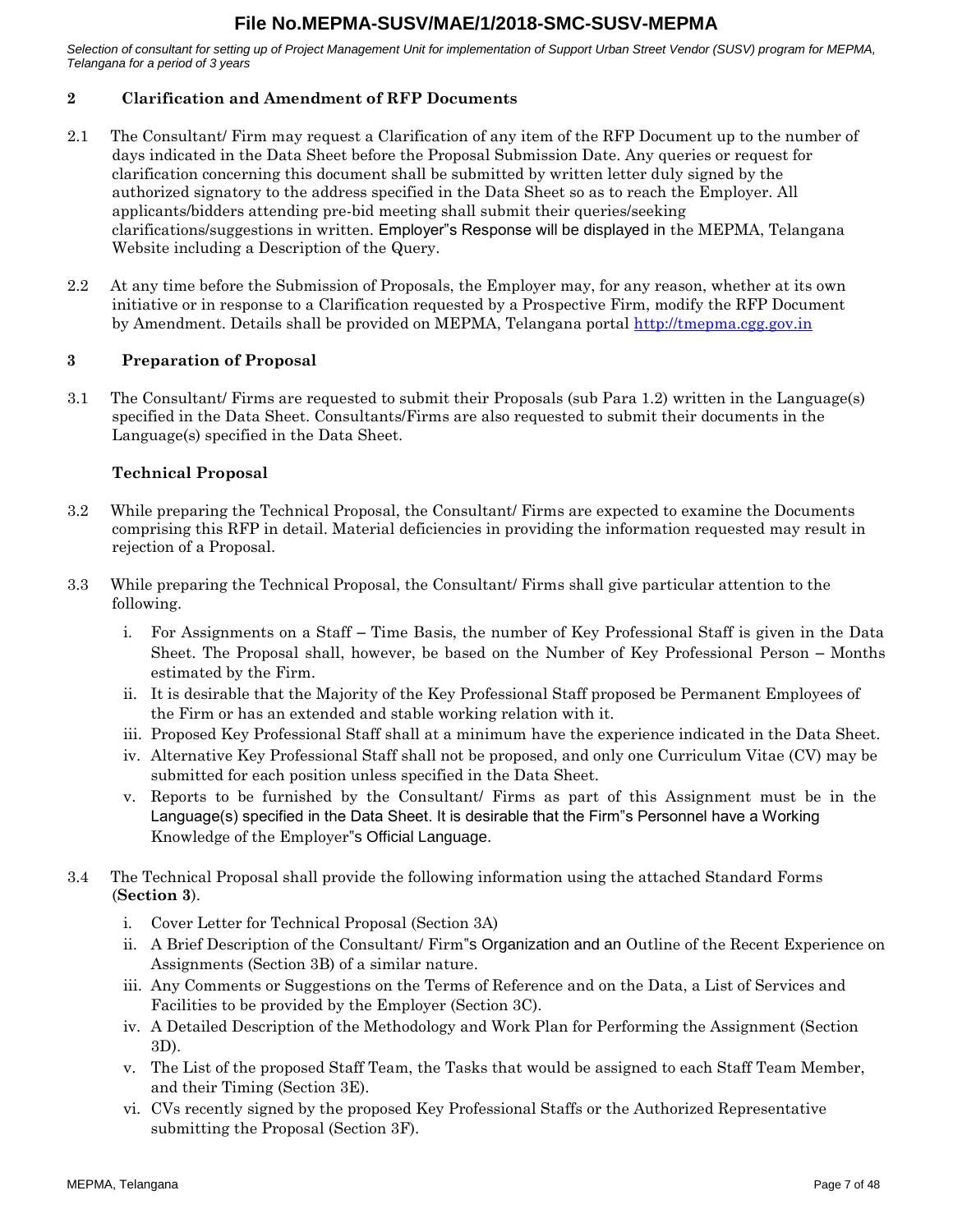*Selection of consultant for setting up of Project Management Unit for implementation of Support Urban Street Vendor (SUSV) program for MEPMA, Telangana for a period of 3 years*

vii. Financial Information of the Consultant/ Firm (Sections 3G) viii.Any Additional Information requested in the Data Sheet.

3.5 The Technical Proposal shall not include any Financial Information.

# **Financial Proposal**

- 3.6 In preparing the Financial Proposal, the Consultant/ Firms are expected to take into account the Requirements and Conditions of the RFP Document. The Financial Proposal shall follow Standard Forms (**Section 4**). It shall list all costs associated with the Assignment, including (a) Remuneration for Staff and (b) Reimbursable such as Subsistence (per diem, housing), Transportation (national and local, for Mobilization and Demobilization), Services and Equipment (Vehicles, Office Equipment, Furniture and Supplies), Office Rent, Insurance, Printing of Documents, Surveys, and Training, if it is a Major Component of the Assignment.
- 3.7 The Consultant/ Firms shall express the Price of their Services in Indian Rupees.
- 3.8 The Data Sheet indicates how long the Proposals must remain valid after the Submission Date. During this period, the Consultant/ Firm is expected to keep available the Key Professional Staff proposed for the Assignment. The Employer shall make its best effort to complete Negotiations within this period. If the Employer wishes to extend the Validity Period of the Proposals, the Consultant/ Firms who do not agree have the right not to extend the Validity of their Proposals.

#### **4 Submission, Receipt and Opening of Proposals**

- 4.1 The Tendering System for the Assignment comprises of two Stages (i) Technical Proposal and (ii) Financial Proposal. The proposals shall be typed or printed and the Bidder shall initial each page. All the alterations, omissions, additions, or any other amendments made to the proposal shall be initiated by the person(s) signing the proposal.
- 4.2 Bidders would provide all the information as per the TOR Document and in the specified formats. In case the Bidder intends to give additional information for which specified space in the given format is not sufficient, it can be furnished in duly stamped and signed enclosed sheets.
- 4.3 The technical and financial proposal shall be sealed in two separate envelope and then in one single outer envelope clearly bearing the following identification: "Selection of Consultant for setting up of Project Management Unit for implementation of Support Urban Street Vendor (SUSV) program for MEPMA, Telangana for a period of 3 years". The proposals shall be addressed to the address specified in the Data Sheet.
- 4.4 The envelope shall indicate the name, address and contact number of the Bidder. If the envelopes are not sealed and marked as instructed above, the Proposal may be deemed to be non-responsive and would be liable for rejection. The Proposals shall contain no Alterations or Additions, except those to comply with Instructions issued by the Employer that are duly incorporated.
- 4.5 Each Page pertaining to the Consultant/ Firm"s Eligibility Criteria, Essential Conditional Criteria, Financial Criteria Documents, etc., shall be duly signed by the Consultant/ Firm or a Person(s) duly authorized to sign on behalf of the Consultant/ Firm. Such Authorization shall be indicated by a Written Power – of – Attorney accompanying the Proposal. The Corrections, if any, shall be made by striking of and shall be initiated with date.
- 4.6 All the participants shall produce all the original documents for verification whenever necessary/required by Employer
- 4.7 Proposals should be submitted on or before **August 30, 2018** up to 3:30 PM to the address specified in the Data Sheet. Any Consultancy Firm / Company trying to submit the Proposal after deadline will not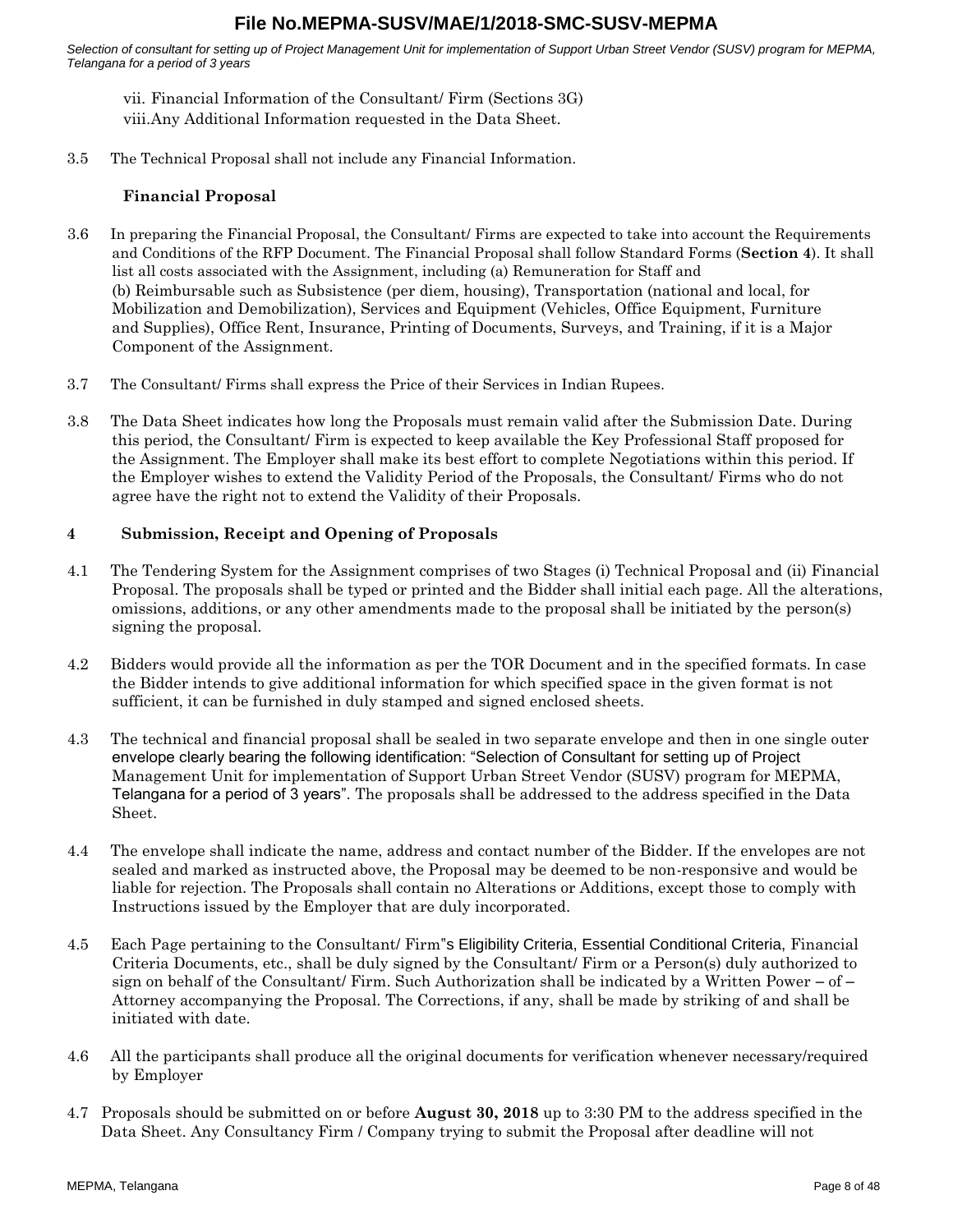*Selection of consultant for setting up of Project Management Unit for implementation of Support Urban Street Vendor (SUSV) program for MEPMA, Telangana for a period of 3 years*

be accepted. Any bid received by the Employer after 3:30 PM on **August 30, 2018** will not be accepted.

- 4.8 The Bidder will not be allowed to modify, substitute or withdraw its Proposal once submitted to the Employer.
- 4.9 The Employer would open the Proposals in the presence of interested Bidders who choose to be present at the specified time and location.
- 4.10 Financial Proposals will not be opened until Technical Evaluation has been completed and the Result approved and notified.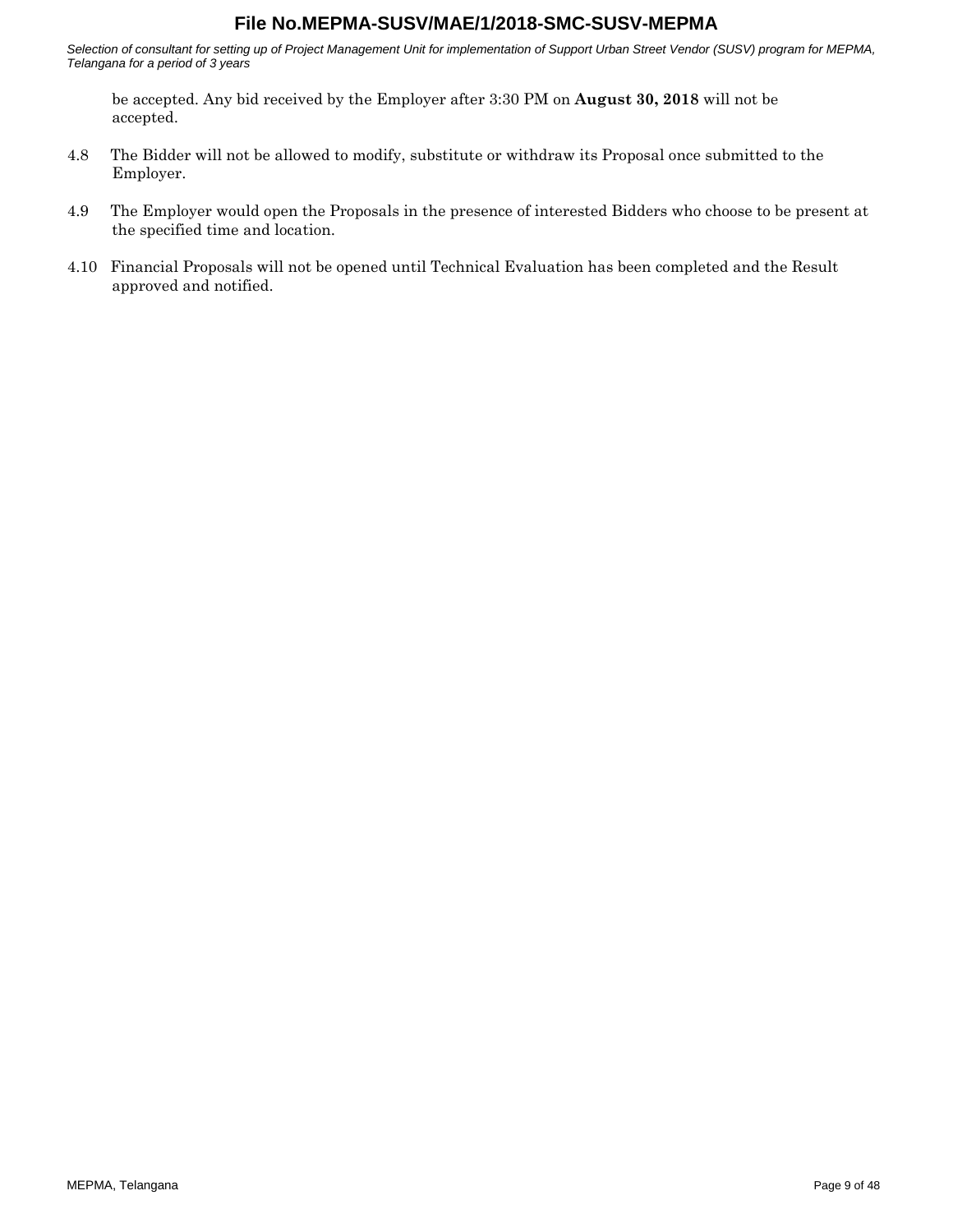<span id="page-9-0"></span>*Selection of consultant for setting up of Project Management Unit for implementation of Support Urban Street Vendor (SUSV) program for MEPMA, Telangana for a period of 3 years*

#### *2.1.1 Proposal Evaluation*

## **General**

- 4.11 From the time the Proposals are opened to the time the Contract is awarded, if any Consultant/ Firm wishes to contact the Employer on any matter related to its Proposal, it shall do so in writing to the Address indicated in the Data Sheet. Any effort by the Firm to influence the Employer in the Employer"s Proposal Evaluation, Proposal Comparison or Contract Award Decisions may result in the Rejection of the Consultant/ Firm"s proposal.
- 4.12 Evaluators of Technical Proposal shall have no access to the Financial Proposal until the Technical Evaluation, including its Approval by the Competent Authority is obtained.

#### **Evaluation of Technical Proposals**

4.13 The Evaluation Committee appointed by the Employer as a whole and each of its members individually evaluates the Proposals on the basis of their responsiveness to the Terms of Reference, applying the Eligibility and Evaluation Criteria, Sub Criteria and Point System specified in the Data Sheet. Each responsive Proposal shall be given a Technical Score (St). A Proposal shall be rejected at this stage if it does not respond to Important Aspects of the Terms of Reference or if it fails to achieve the minimum Technical Score indicated in the Data Sheet.

#### **Public Opening and Evaluation of Financial Proposals, Ranking**

- 4.14 After the evaluation of all the Technical Proposals are completed, the Employer shall display in the MEPMA, Telangana Website the Names of those Consultant/ Firms whose Proposals did not meet the minimum Qualifying Mark or were considered Non Responsive to the RFP and Terms of Reference, indicating that their Financial Proposals shall not be opened. The Employer shall simultaneously display in the MEPMA, Telangana Website the Names of the Consultant/ Firms that have secured the minimum Qualifying Mark.
- 4.15 The Financial Proposal shall be opened publicly in the presence of the Consultant/ Firms" Representatives who choose to attend. The Name of the Consultant/ Firm, the Technical Scores and the proposed Prices shall be read aloud and recorded when the Financial Proposals are opened. The Employer shall prepare Minutes of the Public Opening.
- 4.16 The Evaluation Committee shall determine whether the Financial Proposals are complete, (i.e. whether they have coated all Items of the corresponding Technical Proposals, if not, the Employer will cost them and add their cost to the initial price), correct any Computational Errors.
- 4.17 The ranking of the bids will be done on the basis of the process described in the Data Sheet.

#### **5 Negotiations**

- 5.1 Negotiations shall be held at the Address indicated in the Data Sheet. The Aim is to reach an Agreement on all Points and sign a Contract.
- 5.2 Negotiations shall include a Discussion of the Technical Proposal, the Proposed Methodology (Work Plan), Staffing and any Suggestions made by the Firm to improve the Terms of Reference. The Employer and Consultant/ Firm shall then work out Final Terms of Reference, Staffing and Bar Charts indicating Activities, Staff, Staff Months, and Reporting. The Agreed Work Plan and Final Terms of Reference shall then be incorporated in the "Description of Services" and form part of the Contract. Special Attention shall be paid to get the most the Consultant/ Firm can offer within the available budget and to clearly defining the Inputs required from the Employer to ensure satisfactory implementation of the Assignment.
- 5.3 Unless there are Exceptional Reasons, the Financial Negotiations shall involve neither the Remuneration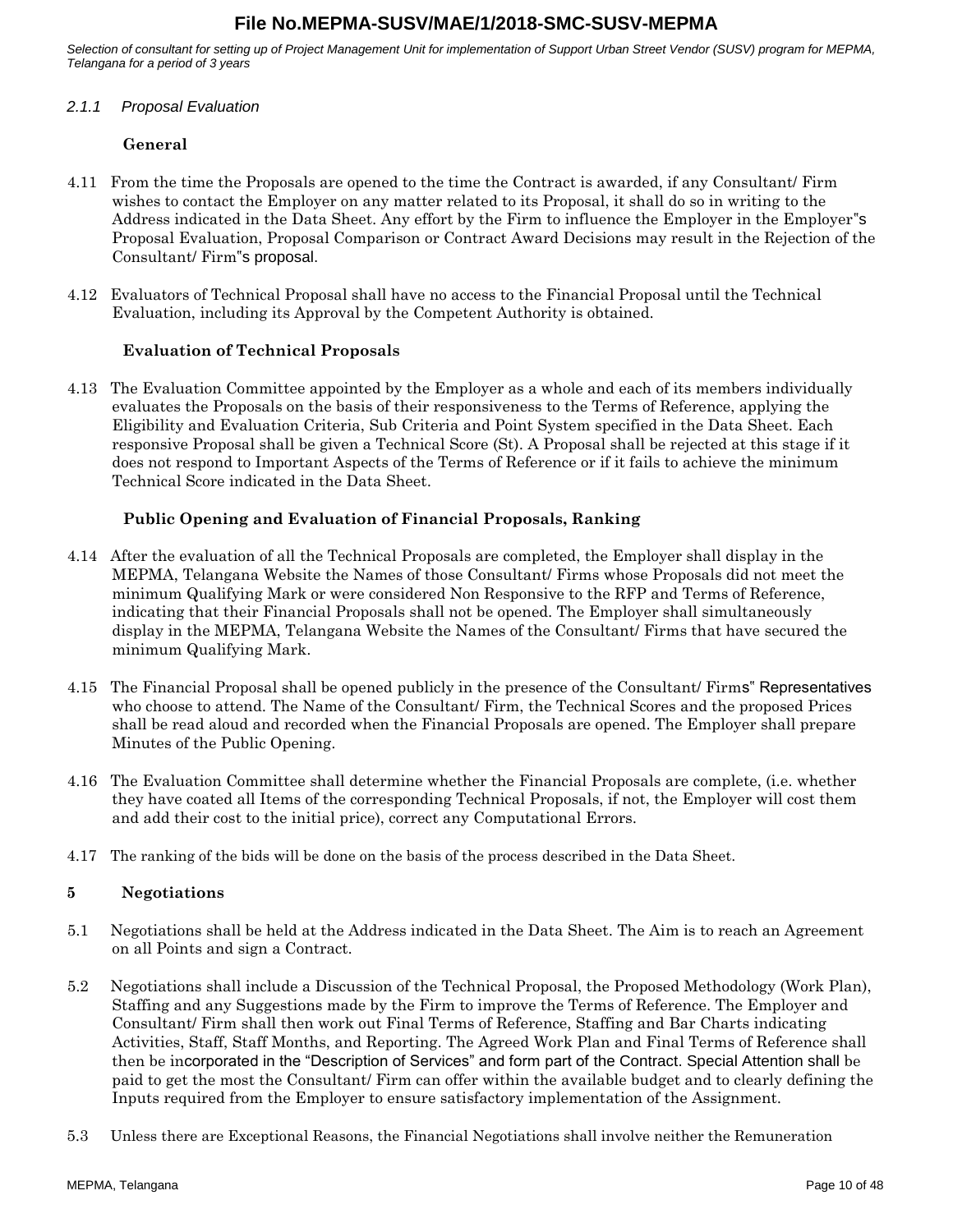*Selection of consultant for setting up of Project Management Unit for implementation of Support Urban Street Vendor (SUSV) program for MEPMA, Telangana for a period of 3 years*

Rates for Staff (no Breakdown of Fee) nor other Proposed Unit Rates.

- 5.4 Having selected the Consultant/ Firm on the basis of, among other things, an Evaluation of Proposed Key Professional Staff, the Employer expects to negotiate a Contract on the basis of the Experts named in the Proposal. Before Contract Negotiations, the Employer shall require Assurances that the Experts shall be actually available. The Employer shall not consider Substitutions during Contract Negotiations unless both Parties agree that undue delay in the selection process makes such substitution unavoidable or that such changes are critical to meet the Objectives of the Assignment. If this is not the case and if it is established that Key Staff offered in the Proposal was without confirming their availability, the Consultant/ Firm may be disqualified.
- 5.5 The Negotiation shall conclude with a Review of the Draft Form of the Contract. To complete Negotiation, the Employer and the Consultant/ Firm shall initial the Agreed Contract. If Negotiations fail and if it is concluded that a Contract with Reasonable Terms cannot be concluded with this Consultant/ Firm, the Employer shall invite the Firm who has scored the Second Highest combined marks. The Process shall be repeated till an Agreed Contract is concluded.

#### **6 Award of Contract**

- 6.1 The Contract shall be awarded following Negotiations. After Negotiations are completed, the Employer shall promptly notify other Consultant/ Firms on the shortlist that they were unsuccessful and return the Financial Proposals of those Consultant/ Firms who did not pass the Technical Evaluation (sub Para [4.13\).](#page-9-0)
- 6.2 The Consultant/ Firm is expected to commence the Assignment on the Date and at the Location specified in the Data Sheet.

#### **7 Confidentiality**

7.1 Information related to Evaluation of Proposals and Recommendations concerning Awards shall not be disclosed to the Consultant/ Firms who submitted the Proposals or to other Persons not officially concerned with the Process, until the successful Consultant/ Firm has been notified that it has been awarded the Contract.

#### **8 Earnest Money Deposit**

The Consultant/Firms shall submit, as part of his/her Bid, a Bid security andEMD as given below in the form of a Demand Draft (DD) drawn in favour of Mission Director, MEPMA, Telangana. Bids without Bid processing fees and Earnest Money in the prescribed form, will not be accepted. Any Bid not secured in accordance with above shall be treated as non-responsive and rejected by the Employer.

- 8.1 Unsuccessful bidder"s Bid EMD will be returned promptly as possible, not later than 30 days after signing of the contract with the selected bidder.
- 8.2 Successful bidder"s Bid EMD will be kept as a deposit by the Employer and shall be returned after one month of completion of the contract.
- 8.3 Any Tender not accompanied by an acceptable EMD and Bid Processing Fee is liable to be rejected by the Employer as Non Responsive.
- 8.4 The Earnest Money Deposit may be forfeited
	- a. If the bidder withdraws the Tender after Tender Opening during the Period of Tender Validity;
	- b. In the case of a successful bidder, if the bidder fails within the specified time limit to i. Sign the Agreement;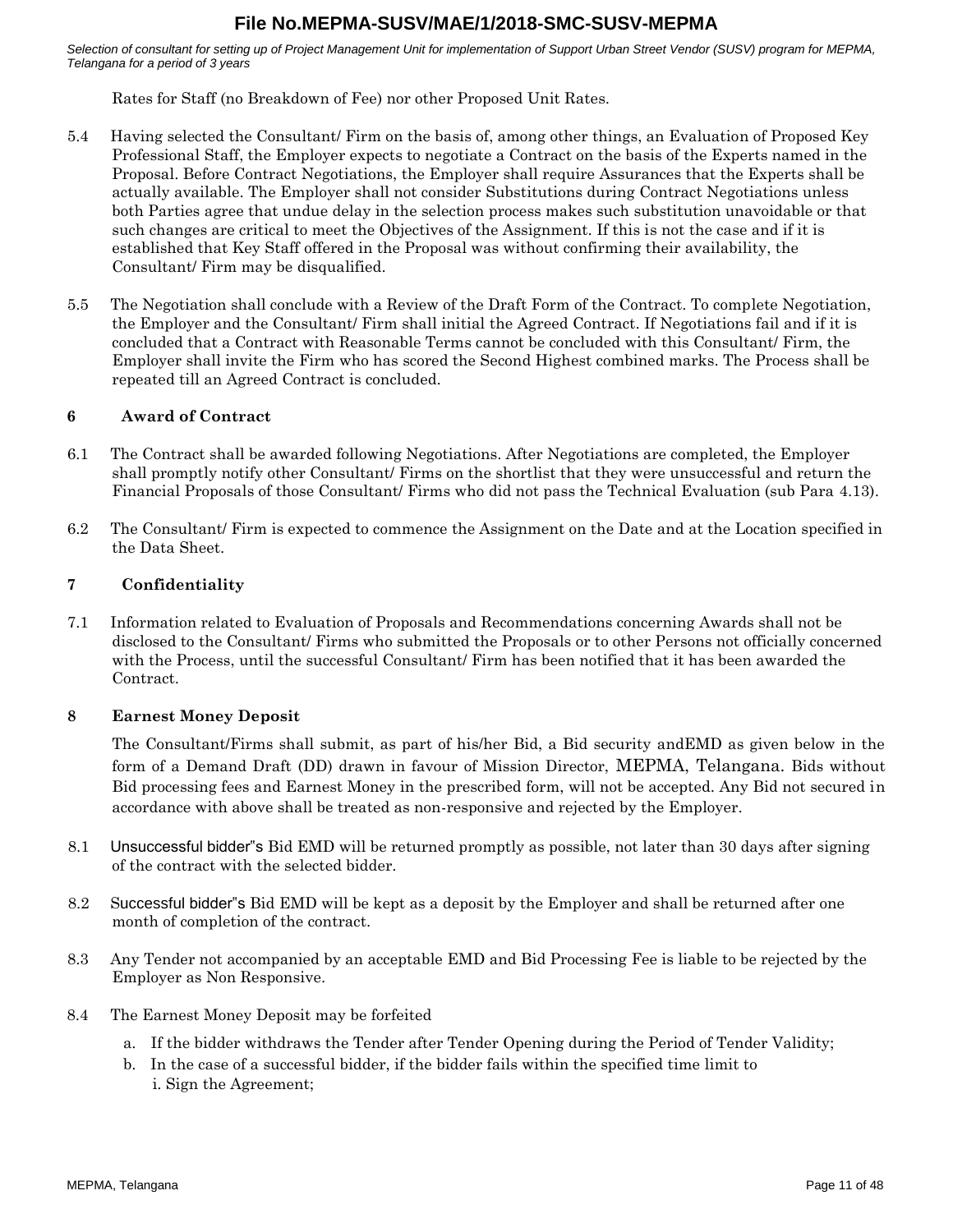<span id="page-11-0"></span>*Selection of consultant for setting up of Project Management Unit for implementation of Support Urban Street Vendor (SUSV) program for MEPMA, Telangana for a period of 3 years*

# **3 DATA SHEET**

## **INFORMATION TO CONSULTANT/ FIRMS**

#### **The Data Sheet shows the relevant information corresponding to the Clauses in Section 2 above.**

- 1.1 The Name of the Employer: **Mission Director MEPMA, Telangana 4th floor, CDMA Office Building AC Guards, Masabtank, Opposite PTI Building Hyderabad-500004 Telangana, India**
	- The Method of Selection: **Quality and cost base selection (QCBS)**
- 1.2 A Technical Proposal and a Financial Proposal are requested: **Yes**.

Name of the assignment is: Selection of consultant for setting up of Project Management Unit for implementation of Support Urban Street Vendor (SUSV) program for MEPMA, Telangana for a period of 3 years.

1.3 A Pre Proposal Conference will be held: **Yes**.

It will be held at the MEPMA, Telangana office, fourth floor, CDMA Office Building.

The Name (s), Address (es) and Telephone No. (s) Of the Employer"s Official (s) are:

Mission Director MEPMA, Telangana 4th floor, CDMA Office Building AC Guards, Masabtank, Opposite PTI Building Hyderabad - 500004, Telangana, India Phone: Mr. Prasanna Kumar (9701385137)

- 1.4 The Employer envisages the need for continuity for any Downstream Work: **Yes**
- 1.5 Clarifications may be requested up to the date mentioned in the IFT, through the process specified in Clause 2.1 and Clause 2.2.
- 1.6 Proposals should be submitted in the following Language(s): **English**.
- 1.7 i. The Estimated Number of Key Professional Staff Months required for the Assignment: **to be furnished by Consultant/ Firm based on the Scope of Work**. ii. The Minimum Required Experience of the Proposed Key Professional Staff:

#### **PMU Team (one CV per position):**

The PMU team will be full time staff based out of Employer office from the beginning of the project for a period of three years. Knowledge of Telugu language is preferred from each member of the PMU. The team will be involved in day to day coordination including conducting, documenting and finalizing the current state assessment, identifying gaps, building strategies for better governance, interaction with all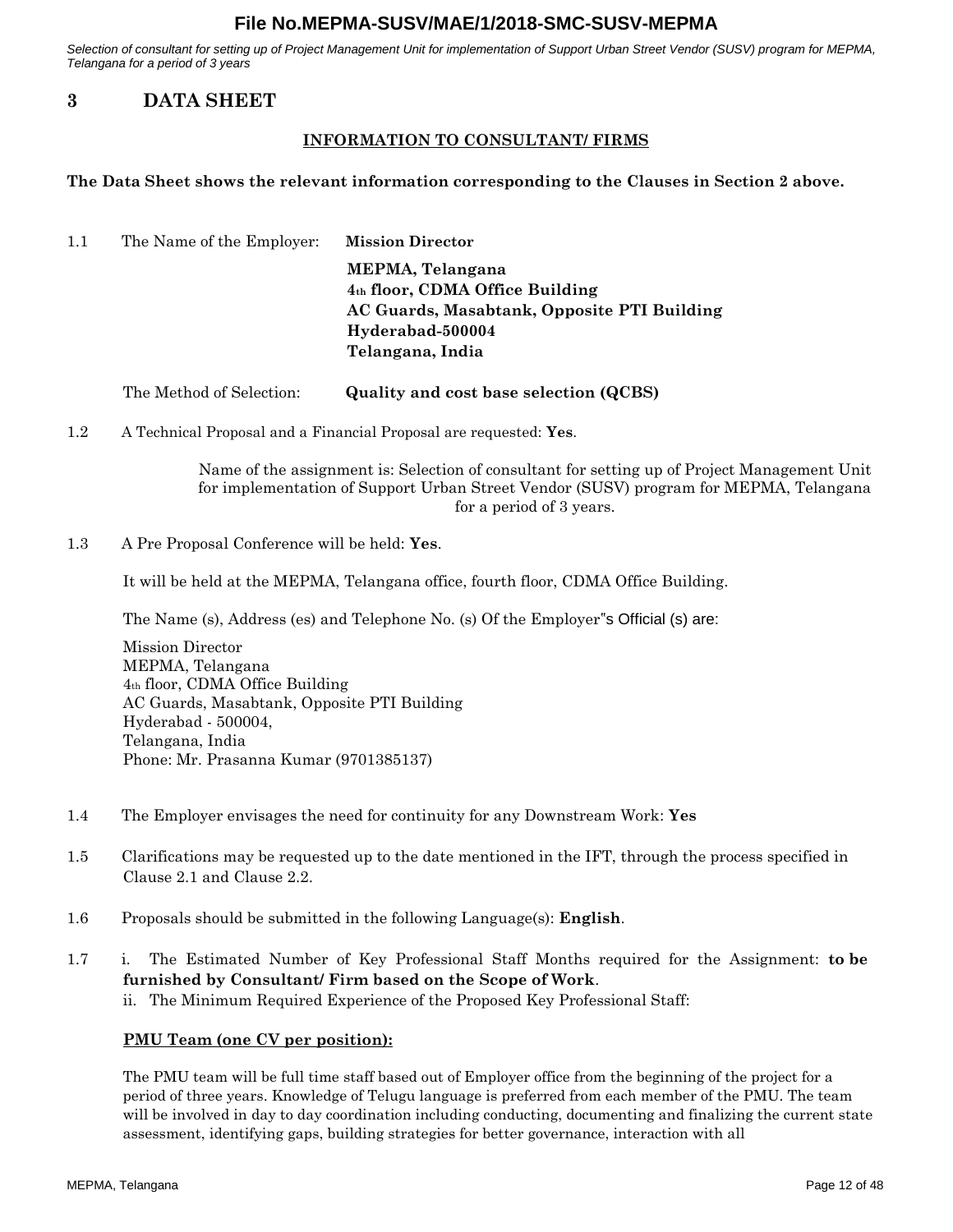*Selection of consultant for setting up of Project Management Unit for implementation of Support Urban Street Vendor (SUSV) program for MEPMA, Telangana for a period of 3 years*

key stakeholders and perception mapping.

**1). Project Manager**: Postgraduate with a Bachelor"s degree in a relevant discipline, with minimum experience of 10 years in handling consultancy services for government sector and he/she should have handled as Team Leader at least two government consultancy engagements in last 5 years. He/she should have experience of providing strategy support and leading project management units for government agencies. International experience shall be preferred.

**2). Urban Planner**: Proposed expert shall be a Postgraduate in Social Sciences or Planning with with at least 3-5 years of experience of managing government projects preferably in urban infrastructure and urban transport. He/she should have experience of working on government projects involving multiple stakeholders, capability to drive the objectives at municipality level under the guidance of designated city officials.

**3). Finance & MIS/IT/Dashboard specialist:** Proposed expert shall have a Postgraduate degree in relevant field with at least 3 years of experience of providing market research, financial and economic consulting with government agency. He/she will also have good experience of project monitoring, preparation of reports, project variance in terms of time and effort, dashboards, MIS reports and presenting to management.

**4). Field Consultant**: A Postgraduate in Social Sciences or Planning or MBA with minimum experience of 5-7 years in handling consultancy services for government sector. He/she should have excellent communication skills to interact with senior officials of the Corporation as well as with the local communities. Furthermore, the resource shall have experience in project roll out, project phasing strategy, communication and media strategy, community mobilization, social media, and/or behaviour change activities.

iii. Reports which are part of the Assignment must be written in: **English**.

1.9i. Training is an important Feature of this Assignment: **Yes.**

ii. Additional Information in the Technical Proposal includes: **Nil**.

2.0Proposals must remain valid **90** Days after the Proposal Due Date.

2.1 The Address to send Information to the Employer: Mission Director, MEPMA, Telangana,  $4<sub>th</sub>$  floor, CDMA Office Building, AC Guards, Masabtank, Opposite PTI Building, Hyderabad-500004, Telangana, India

#### 2.2**. Eligibility and Evaluation criteria of Consultant/ Firm for Bidding:**

The Consultant/ Firm should be a legal entity under The Indian Companies Act or Limited Liability Partnership Act and joint ventures/consortium or associations are NOT allowed.

The company should have the following threshold qualifications to be eligible for bidding: **Financial:**

I. Average annual turnover of INR. 1,000 crore in the three preceding financial years (2014-15, 2015-16 & 2016-17)

#### **Technical:**

- 1. Consultant/ Firm should have minimum 10 years of experience of providing consulting services to government sector clients
- 2. The Consultant/Firm should have at least one experience of program management with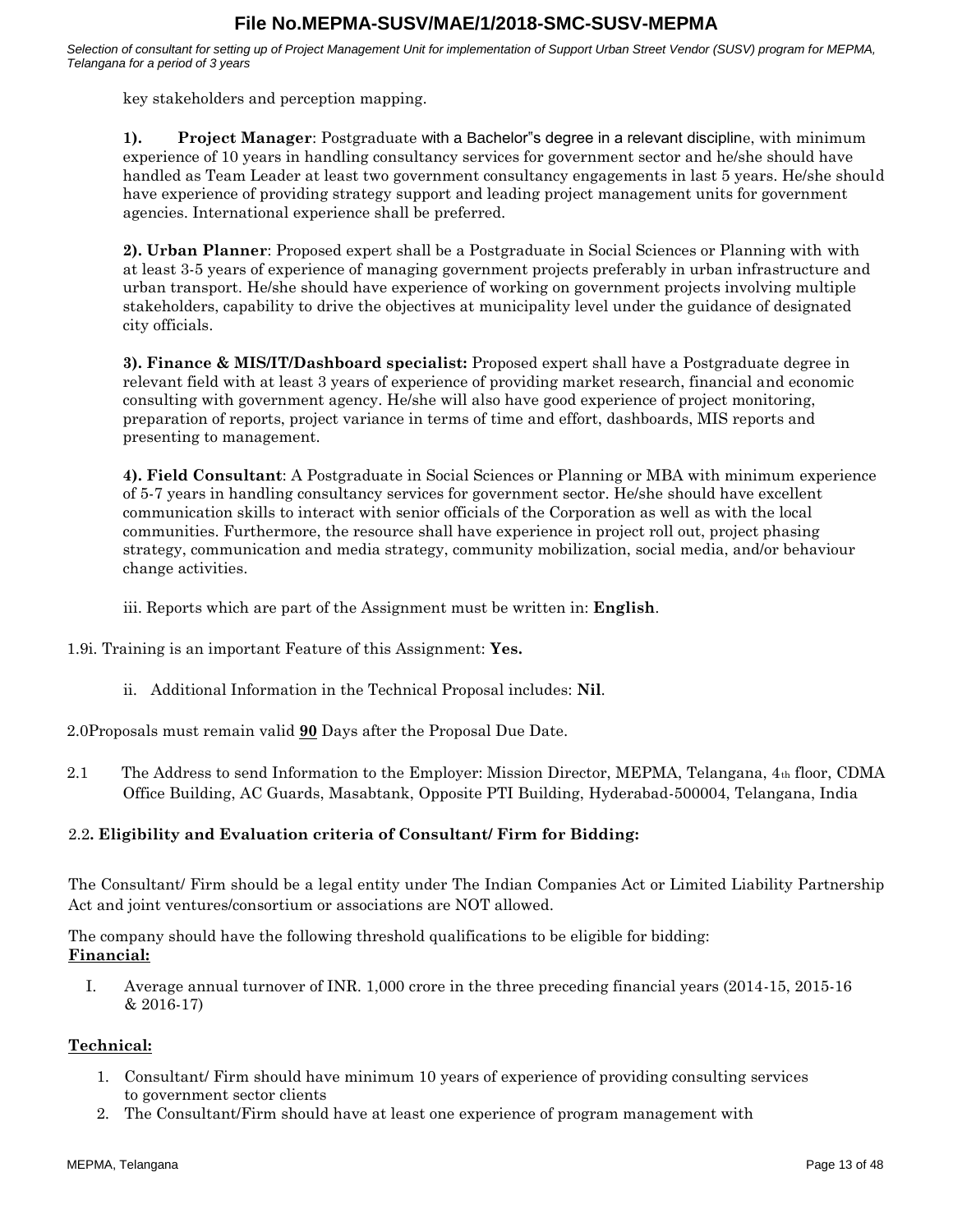*Selection of consultant for setting up of Project Management Unit for implementation of Support Urban Street Vendor (SUSV) program for MEPMA, Telangana for a period of 3 years*

ULB/Development authorities in India

3. The Consultant/Firm should have at least one project experience of Survey work with government agency/behalf of government agency in India

**Note:** The Consultant is required to submit at least one of the following supporting documents for each of the projects quoted for eligibility and evaluation.

- Work orders from the Client
- Completion certificates from the Client
- Self-certification from Authorised signatory of the Consultant

Note: Mission Director, MEPMA, Telangana reserves the right to request any further supporting document from the selected Consultant prior to signing of the Contract.

# **Table 1: Technical Evaluation (Technical Evaluation of the Proposal)**

| S.            | <b>Particulars</b>                                                                                                                                                   | <b>Maximum</b> |
|---------------|----------------------------------------------------------------------------------------------------------------------------------------------------------------------|----------------|
| No.           |                                                                                                                                                                      | <b>Marks</b>   |
| I             | <b>Experience of Consultant/Firm</b>                                                                                                                                 |                |
| a)            | Experience for running program management unit (PMU) for at least one year duration<br>with ULBs/Development Authorities in India undertaken in the past five years. |                |
|               | $\bullet$ 1-3 project – 05 marks                                                                                                                                     | 20             |
|               | $\bullet$ 4-8 projects – 10 marks                                                                                                                                    |                |
|               | More than 8 projects $-20$ marks<br>$\bullet$                                                                                                                        |                |
| b)            | Experience of devising and supervising similar primary survey work for government<br>agency/behalf of government agency in the past five years                       |                |
|               | • 1 project $-5$ marks                                                                                                                                               | 10             |
|               | • 2 or more than 2 projects $-10$ marks                                                                                                                              |                |
| $\mathbf{c}$  | Experience of street vending/vendor management (capacity building, skill development,<br>social inclusion) projects in India in past five years                      |                |
|               | • 1 project $-10$ marks                                                                                                                                              | 20             |
|               | • 2 or more than 2 projects $-20$ marks                                                                                                                              |                |
|               | <b>Sub Total</b>                                                                                                                                                     | 50             |
|               |                                                                                                                                                                      |                |
| III           | Understanding of approach and methodology                                                                                                                            |                |
| a)            | Understanding of MEPMA, Telangana and its undertakings, objectives of the<br>assignment and terms of reference                                                       | 10             |
| $\mathbf{b}$  | Proposed methodology and work plan, etc. (Strategic, operational and monitoring)                                                                                     | 20             |
| $\mathbf{c})$ | Staffing plan for PMU (No. of years of relevant of experience)                                                                                                       | 10             |
| d)            | Training plan and methodology (Tools, frequency)                                                                                                                     | 10             |
|               | <b>Sub Total</b>                                                                                                                                                     | 50             |
|               |                                                                                                                                                                      |                |
|               | <b>Grand Total</b>                                                                                                                                                   | 100            |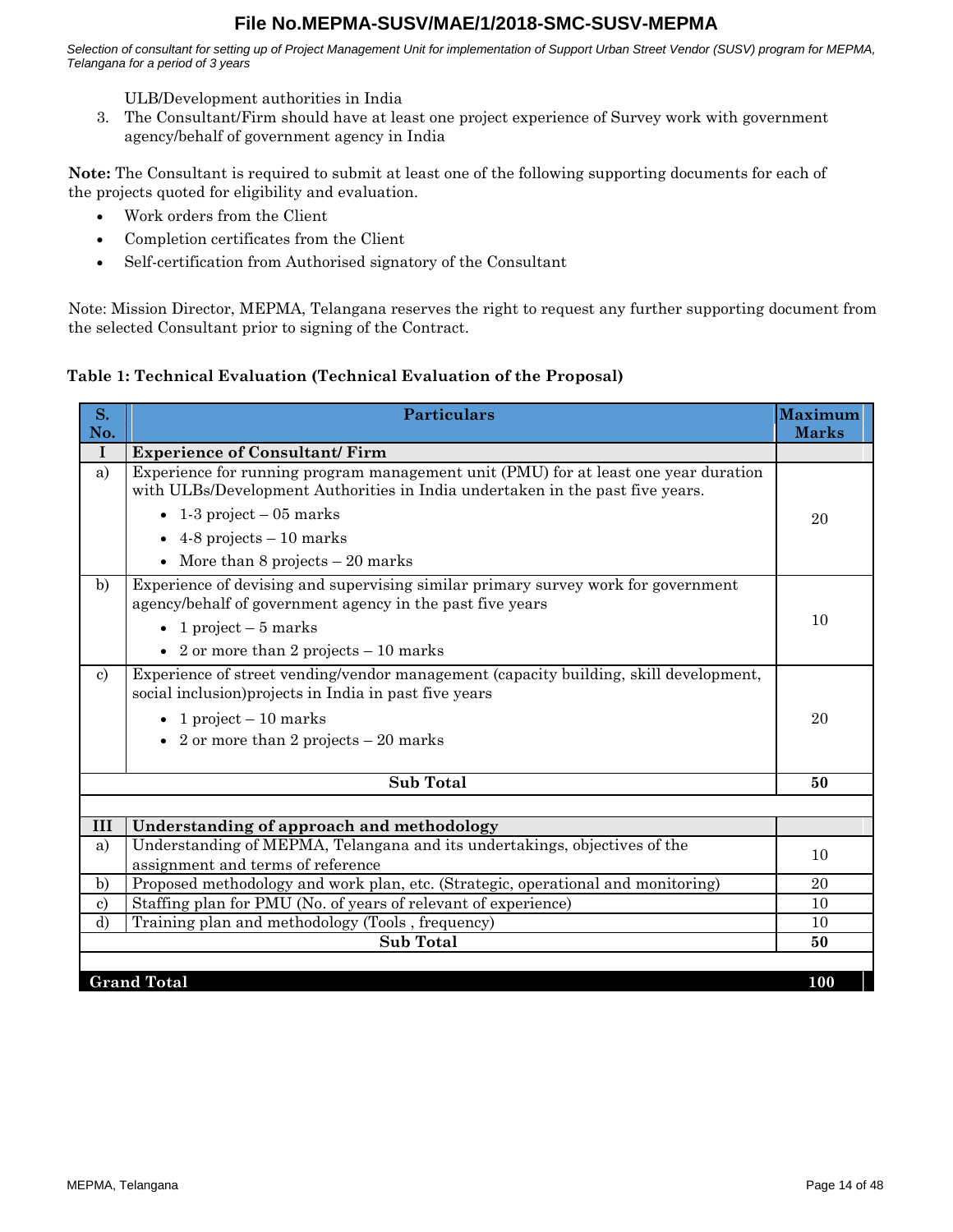*Selection of consultant for setting up of Project Management Unit for implementation of Support Urban Street Vendor (SUSV) program for MEPMA, Telangana for a period of 3 years*

## **The Evaluation Criteria for the Proposal:**

The Consultant/ Firm must achieve a minimum of 60% marks overall, for it to be eligible for opening of Financial Proposal.

The weightage given to Technical Evaluation for bid evaluation is 80%.The weightage given to Financial Proposal for bid evaluations 20%.

The lowest Financial Proposal (Fm) will be given a financial score (Sf) of 100 points. The financial scores (Sf) of the other Financial Proposals will be computed as  $Sf=100xFm/F$  in which Sf is the financial score, Fm is the lowest price offer and F is the price offer of the proposal under consideration. Proposals will be ranked according to their combined Technical (St) and Financial (Sf) scores using the weights (T=0.80 and P=0.20) S=St  $*$  T + Sf  $*$ P. The Consultant/ Firm securing the highest combined technical and financial score will be invited for negotiations.

#### **Consultant/ Firm's Organizational Set Up:**

It is mandatory that the Consultant/ Firms provide adequate numbers of key personnel as given above and in TOR.

Mission Director, MEPMA, Telangana reserves the right to effect minor changes in the sub criteria depending on nature and scope of each sub-project.

- 6.1 The Address for Negotiations is: **Mission Director, MEPMA, Telangana, 4th floor, CDMA Office Building, AC Guards, Masabtank, Opposite PTI Building, Hyderabad-500004, Telangana, India**
- 6.2 Date of commencement: 14 days from Date of Signing of the Contract Place of commencement: Hyderabad, Telangana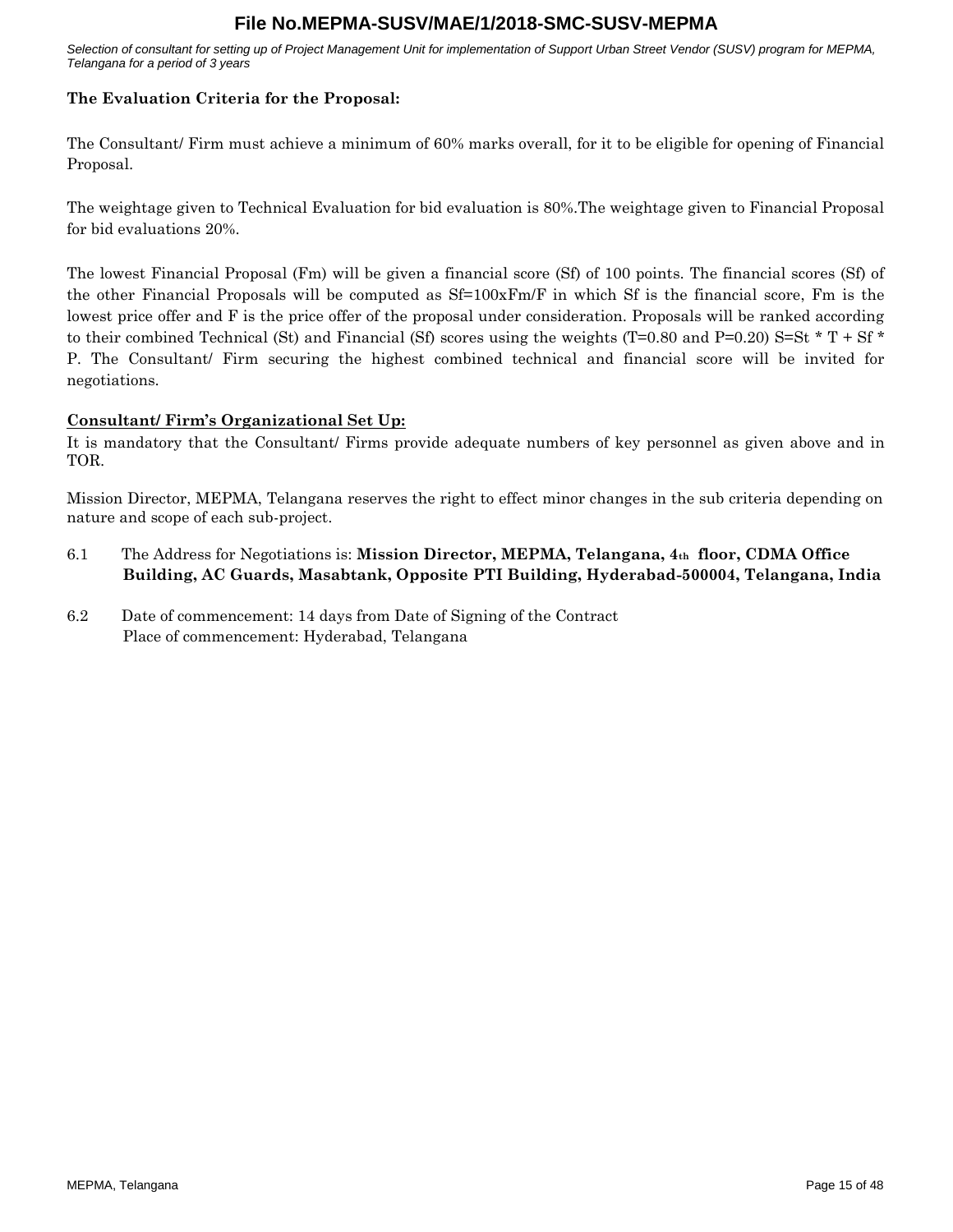<span id="page-15-0"></span>*Selection of consultant for setting up of Project Management Unit for implementation of Support Urban Street Vendor (SUSV) program for MEPMA, Telangana for a period of 3 years*

# **4 SECTION 3: TECHNICAL PROPOSAL – STANDARD FORMS**

- 3A. Technical Proposal Submission Form.
- 3B. Consultant/ Firm"s References.
- 3C. Comments and Suggestions on the Terms of Reference and on Data, Services and Facilities to be provided by the Employer.
- 3D. Description of the Methodology and Work Plan for Performing the Assignment.
- 3E. Team Composition and Task Assignments.
- 3F. Format of Curriculum Vitae of Proposed Key Professional Staff.
- 3G. Format for submission of Financial Information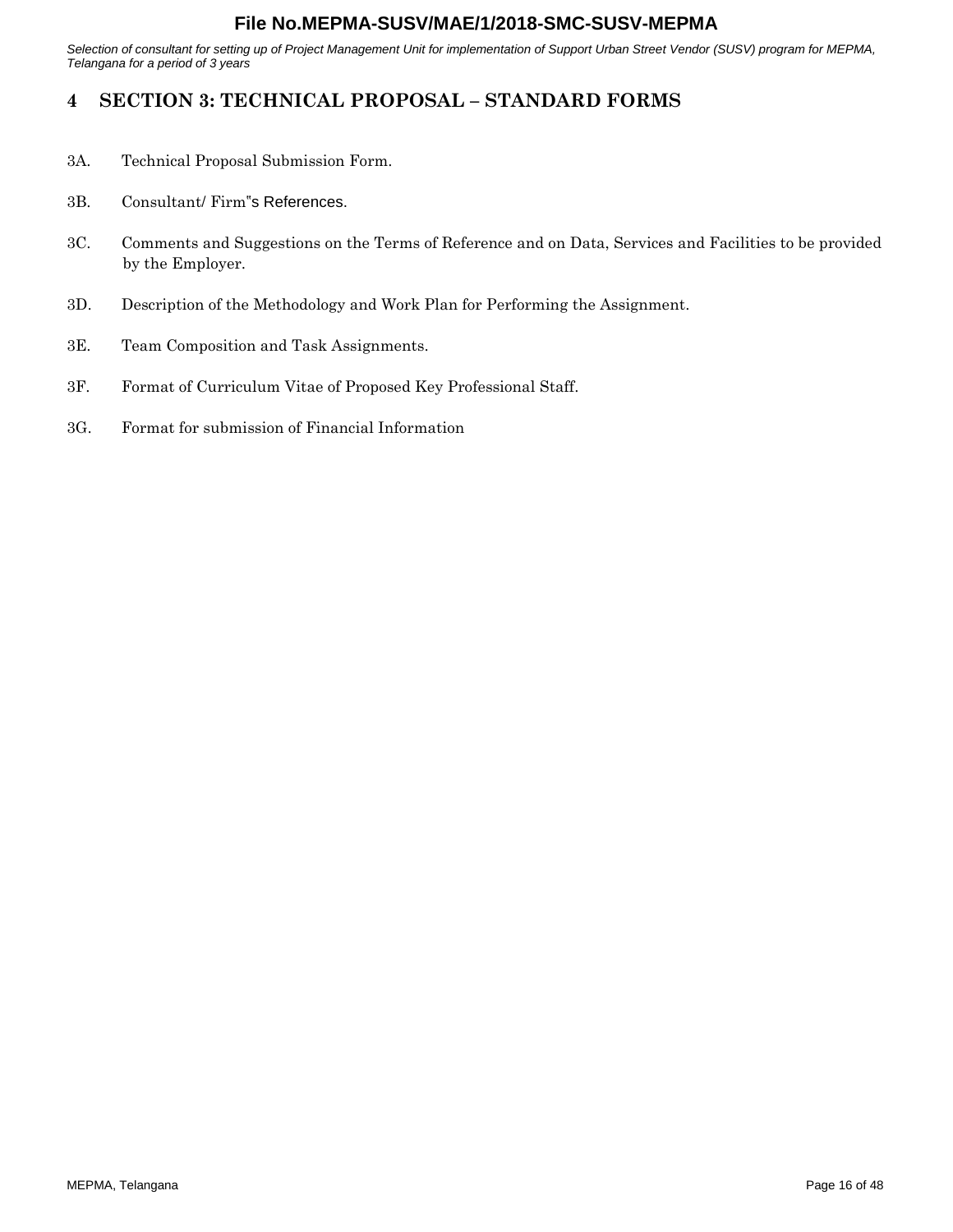*Selection of consultant for setting up of Project Management Unit for implementation of Support Urban Street Vendor (SUSV) program for MEPMA, Telangana for a period of 3 years*

# **3A. TECHNICAL PROPOSAL SUBMISSION FORM**

[Location, Date]

From: (Name of Consultant/ Firm) To: (Name and Address of Employer)

\_\_\_\_\_\_\_\_\_\_\_\_\_\_\_\_\_\_\_\_\_\_\_\_ \_\_\_\_\_\_\_\_\_\_\_\_\_\_\_\_\_\_\_\_\_\_\_\_\_\_\_\_\_ \_\_\_\_\_\_\_\_\_\_\_\_\_\_\_\_\_\_\_\_\_\_\_\_ \_\_\_\_\_\_\_\_\_\_\_\_\_\_\_\_\_\_\_\_\_\_\_\_\_\_\_\_\_

Dear Sir/Madam

**Subject:** Selection of Consultant for setting up of Project Management Unit for implementation of Support Urban Street Vendor (SUSV) program for MEPMA, Telangana for a period of 3 years

\_\_\_\_\_\_\_\_\_\_\_\_\_\_\_\_\_\_\_\_\_\_\_\_ \_\_\_\_\_\_\_\_\_\_\_\_\_\_\_\_\_\_\_\_\_\_\_\_\_\_\_\_\_

We, the undersigned, offer to provide Consulting Services for the above Work in accordance with your Request for Proposal dated [*Date*], and our Proposal. We are hereby submitting our Proposals, which include this Technical Proposal, and a Financial Proposal sealed under a separate envelope.

If negotiations are held during the Period of Validity of the Proposal, i.e., before [Date] we undertake to negotiate on the basis of the Proposed Staff. Our Proposal is binding upon us and subject to the Modifications resulting from Contract Negotiations.

We understand you are not bound to accept any Proposal you receive.

Yours sincerely

Authorized Signature: Name and Title of Signatory: Name of Consultant/ Firm: Address: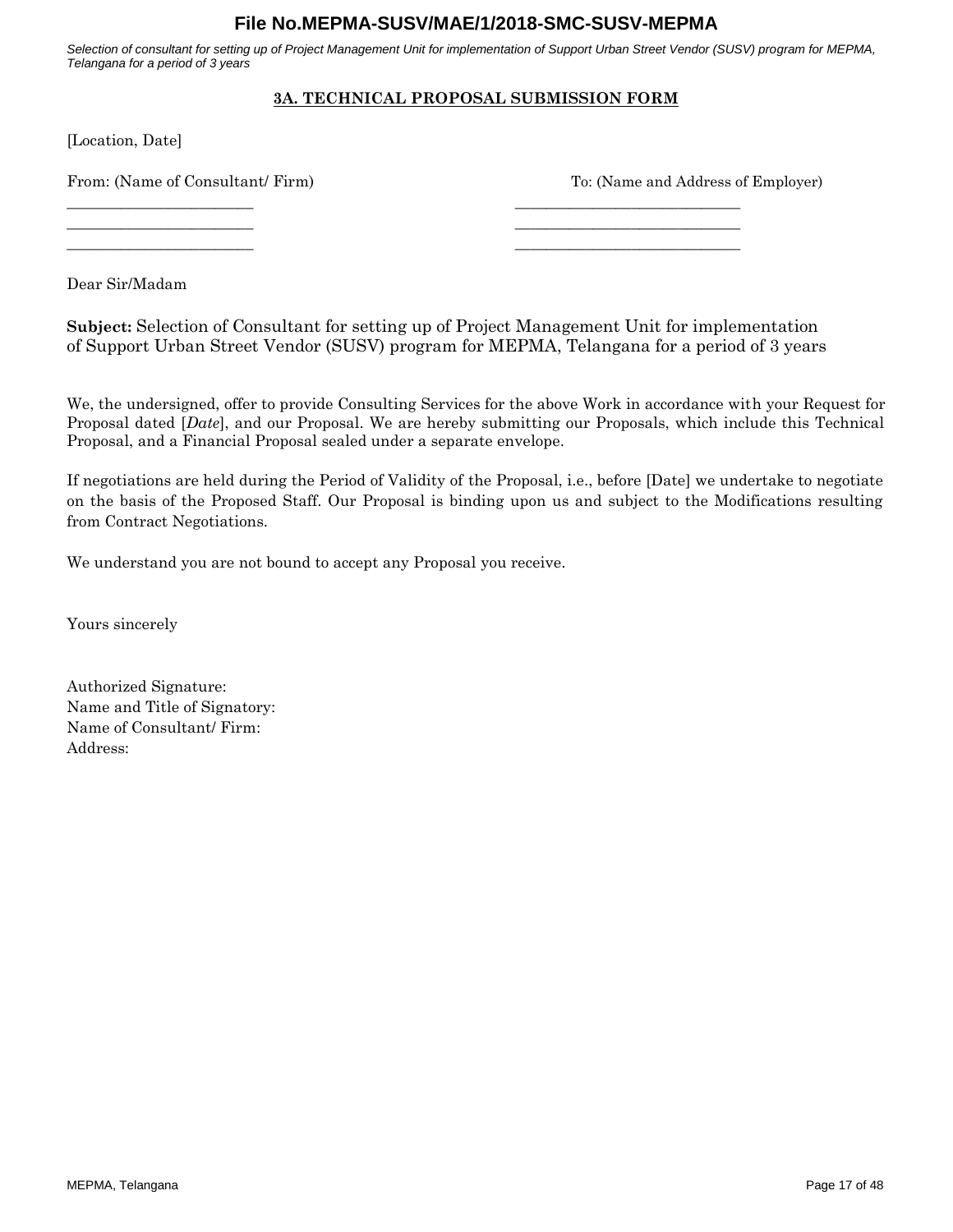*Selection of consultant for setting up of Project Management Unit for implementation of Support Urban Street Vendor (SUSV) program for MEPMA, Telangana for a period of 3 years*

#### **3B. CONSULTANT/ FIRM'S REFERENCES**

#### **Relevant Services carried out that best illustrate Qualifications**

Using the Format below, provide Information on each Reference Assignment for which your Firm / Entity, either individually as a Corporate Entity or as one of the Major Companies within an Association, was legally contracted.

| Assignment Name:                                                                                     | Location:                       |                                  |  |  |
|------------------------------------------------------------------------------------------------------|---------------------------------|----------------------------------|--|--|
| Name and address of Employer:                                                                        |                                 |                                  |  |  |
| Start Date (Month / Year):                                                                           | Completion Date (Month / Year): | Approx. Value of Services (Rs.): |  |  |
| Name of Associated Consultant/Firms, if any:                                                         |                                 |                                  |  |  |
| Name of Senior Staff (Project Director / Coordinator, Team Leader) involved and Functions performed: |                                 |                                  |  |  |
| Description of Project and services provided by your staff                                           |                                 |                                  |  |  |

Consultant/ Firm"s Name: \_\_\_\_\_\_\_\_\_\_\_\_\_\_\_\_\_\_\_\_\_\_\_\_\_\_\_\_\_\_\_\_\_\_\_\_\_\_\_\_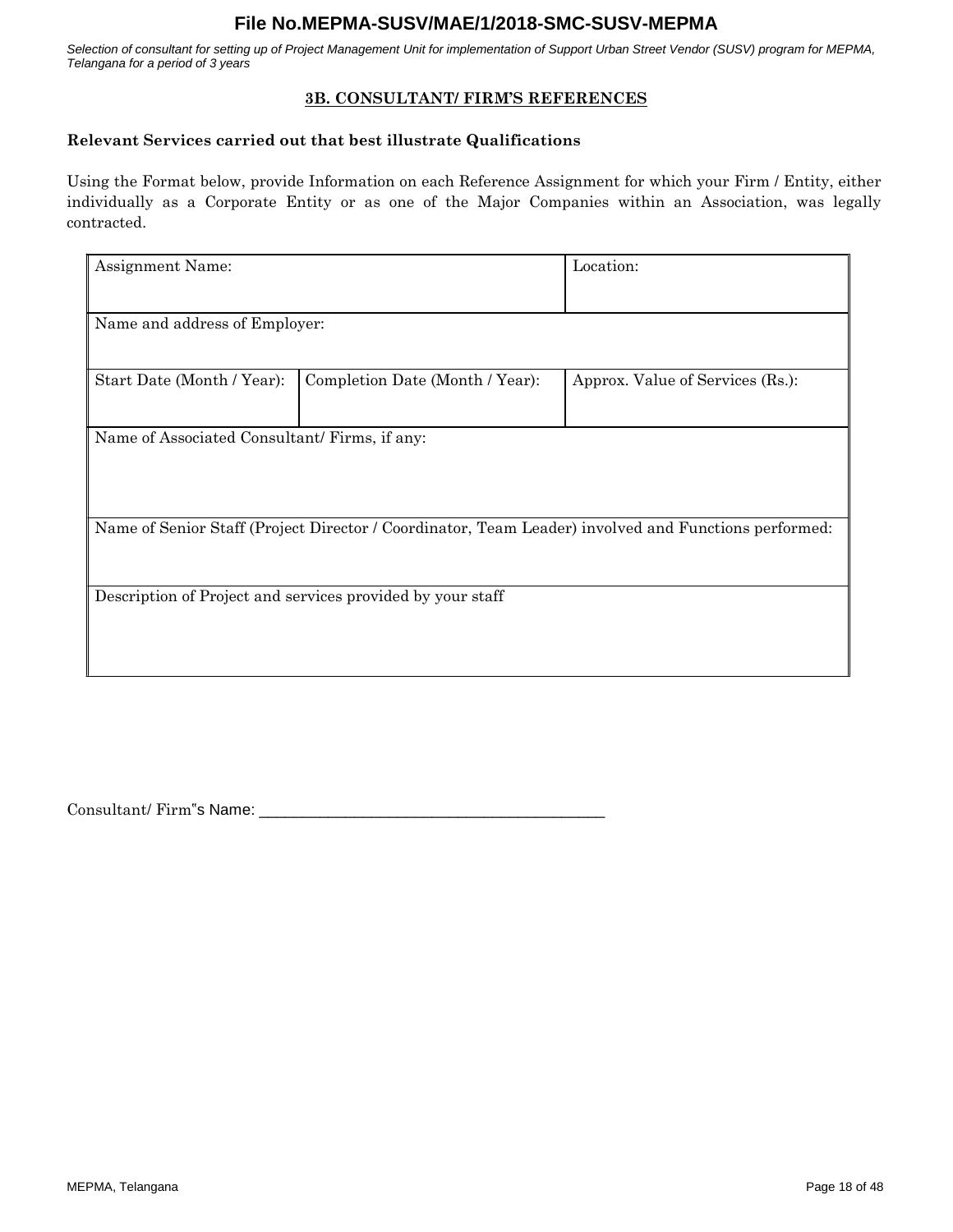*Selection of consultant for setting up of Project Management Unit for implementation of Support Urban Street Vendor (SUSV) program for MEPMA, Telangana for a period of 3 years*

# **3C. COMMENTS AND SUGGESTIONS OF CONSULTANT/ FIRMS ON THE TERMS OF REFERENCE AND ON DATA, SERVICES, AND FACILITIES TO BE PROVIDED BY THE EMPLOYER**

On the Terms of Reference

1.

2.

3.

4.

5.

On the Data, Services and Facilities to be provided by the Employer

1.

2.

3.

4.

5.

Consultant/ Firm"s Name: \_\_\_\_\_\_\_\_\_\_\_\_\_\_\_\_\_\_\_\_\_\_\_\_\_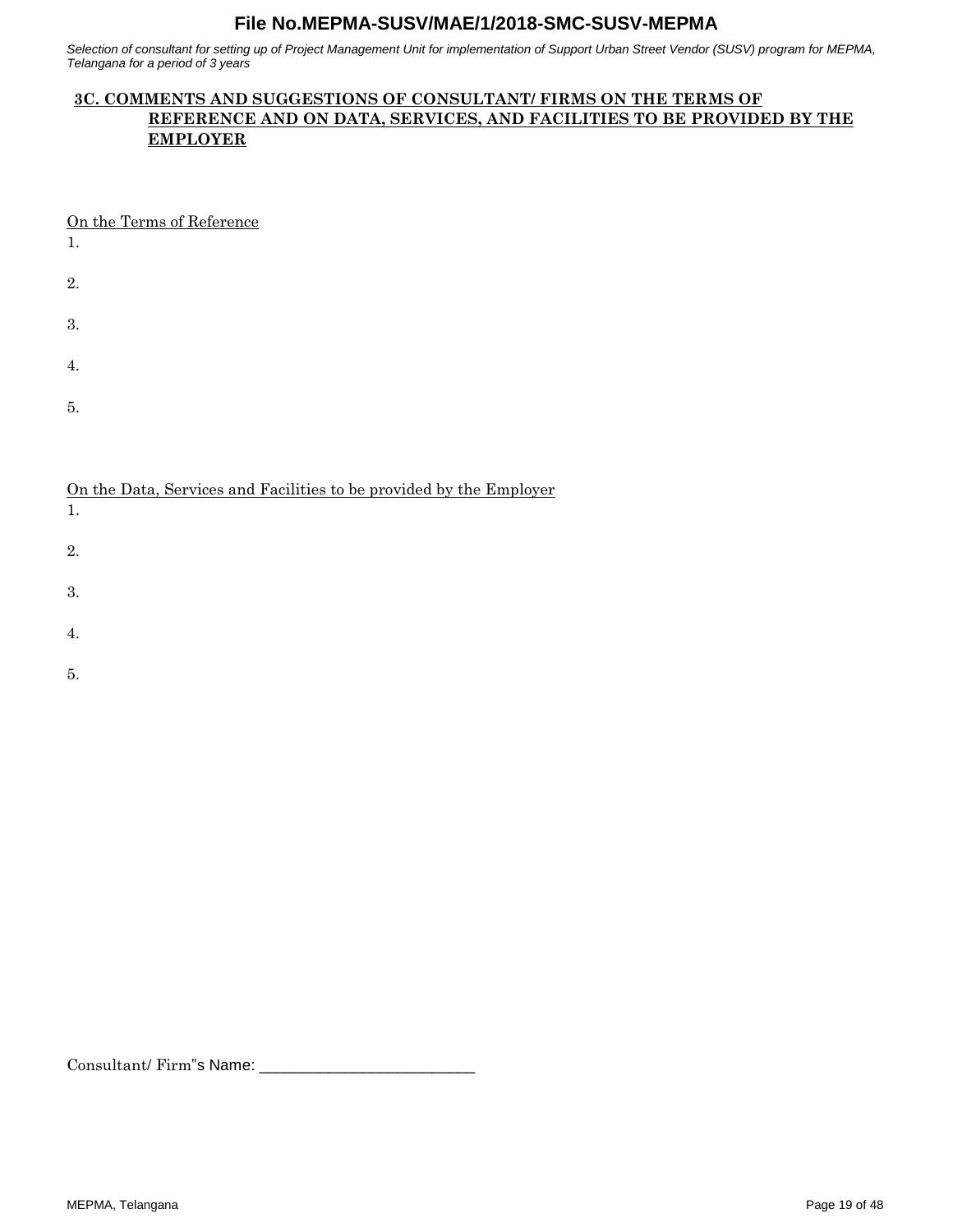*Selection of consultant for setting up of Project Management Unit for implementation of Support Urban Street Vendor (SUSV) program for MEPMA, Telangana for a period of 3 years*

# **3D. DESCRIPTION OF THE METHODOLOGY AND WORK PLAN FOR PERFORMING THE ASSIGNMENT**

Consultant/ Firm"s Name: \_\_\_\_\_\_\_\_\_\_\_\_\_\_\_\_\_\_\_\_\_\_\_\_\_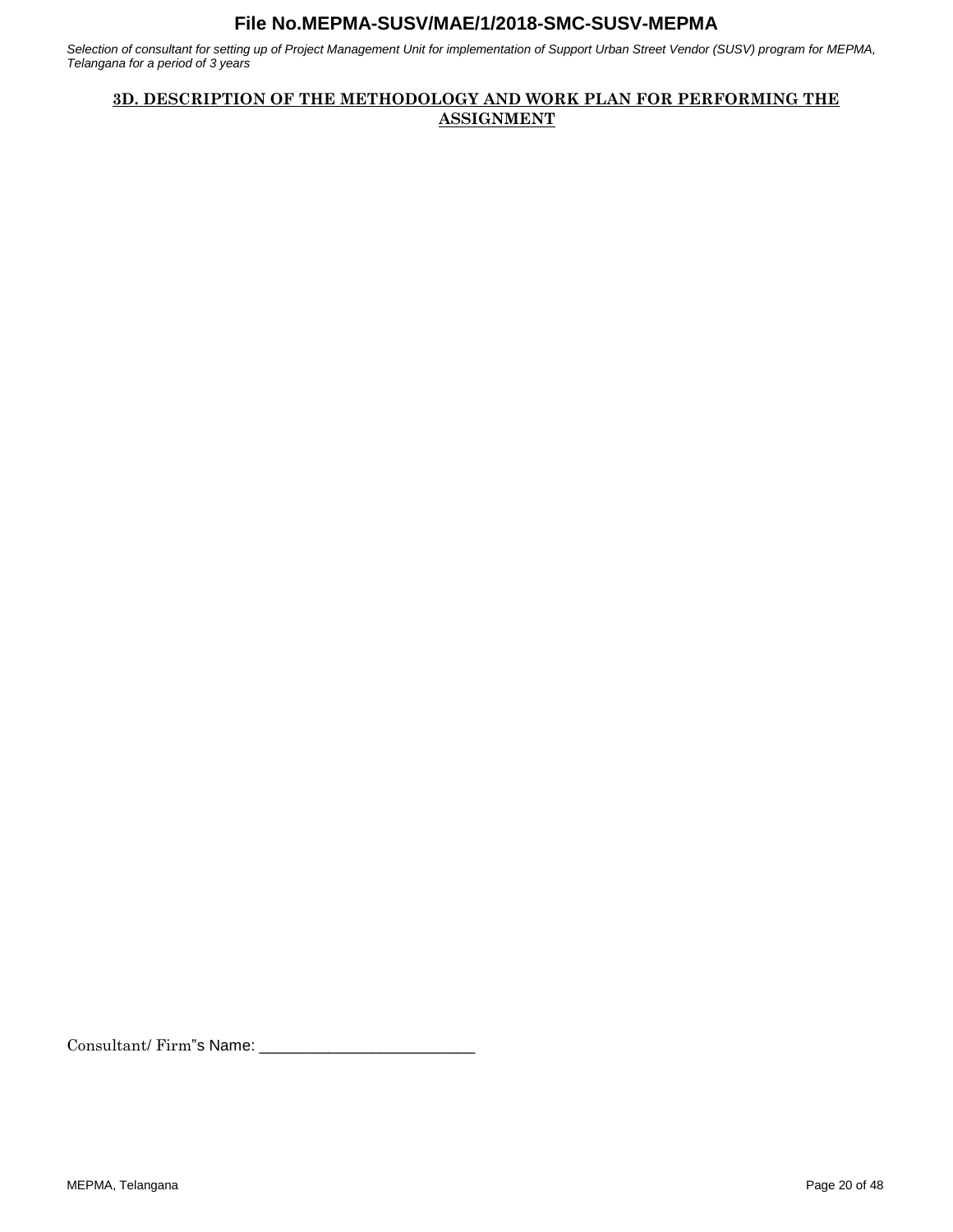*Selection of consultant for setting up of Project Management Unit for implementation of Support Urban Street Vendor (SUSV) program for MEPMA, Telangana for a period of 3 years*

# **3E. TEAM COMPOSITION AND TASK ASSIGNMENTS**

#### **1. PMU team**

| Sl. No.     | Name | Position | ${\rm Task}$ |
|-------------|------|----------|--------------|
| 1.          |      |          |              |
| $2. \,$     |      |          |              |
| 3.          |      |          |              |
| 4.          |      |          |              |
| $\ddotsc$   |      |          |              |
| $\bullet$ . |      |          |              |

Consultant/ Firm"s Name: \_\_\_\_\_\_\_\_\_\_\_\_\_\_\_\_\_\_\_\_\_\_\_\_\_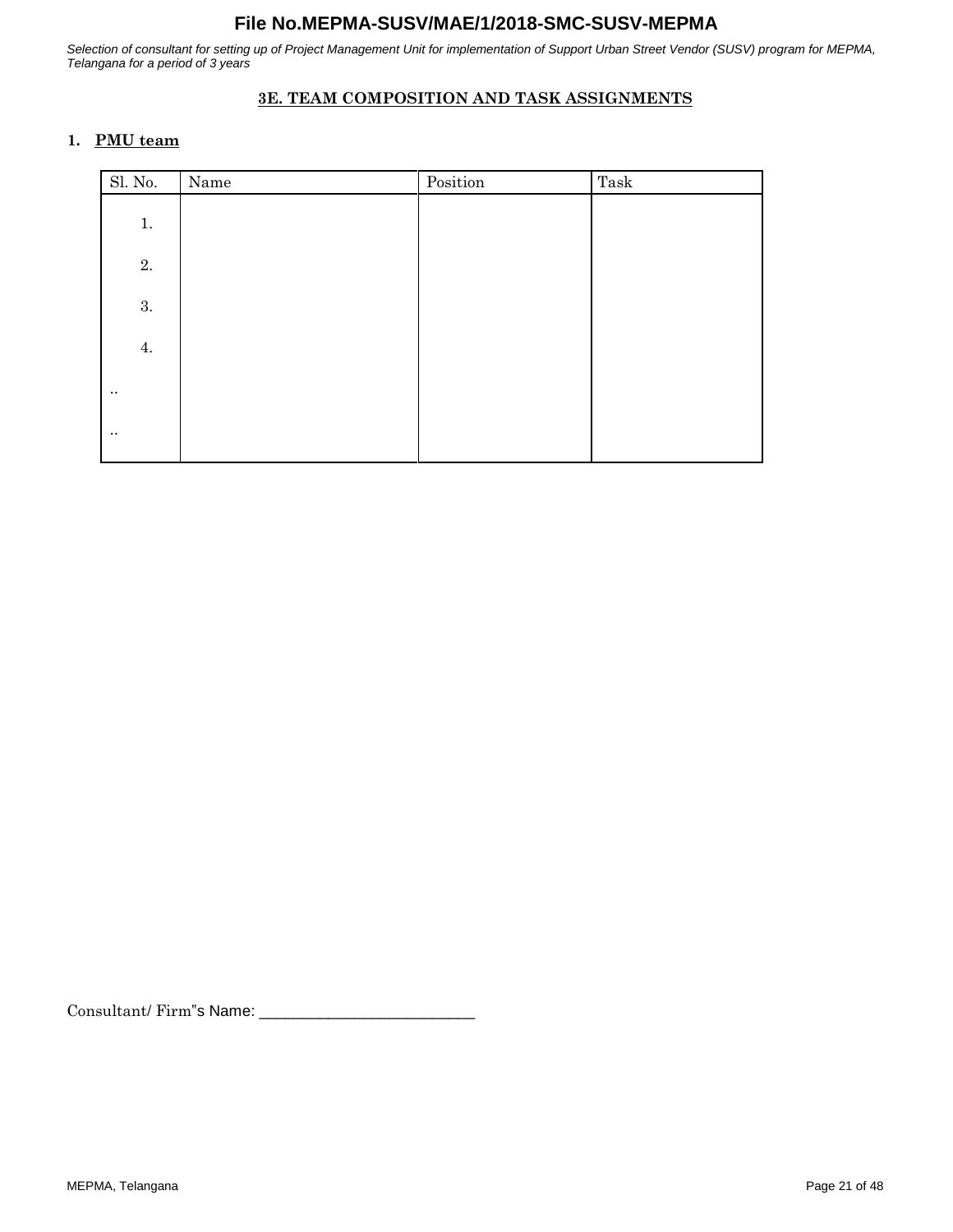*Selection of consultant for setting up of Project Management Unit for implementation of Support Urban Street Vendor (SUSV) program for MEPMA, Telangana for a period of 3 years*

# **3F. FORMAT OF CURRICULUM VITAE (CV) FOR PROPOSED KEY PROFESSIONAL STAFF**

|    | 1. Proposed Position [only one candidate shall be nominated for each position]:                                                                                                                     |                                                                                                                                                                                                                       |  |  |  |  |
|----|-----------------------------------------------------------------------------------------------------------------------------------------------------------------------------------------------------|-----------------------------------------------------------------------------------------------------------------------------------------------------------------------------------------------------------------------|--|--|--|--|
| 2. |                                                                                                                                                                                                     |                                                                                                                                                                                                                       |  |  |  |  |
|    |                                                                                                                                                                                                     |                                                                                                                                                                                                                       |  |  |  |  |
| 5. | <b>Education</b> [Indicate college/university and other specialized education of staff member, giving names of<br>institutions, degrees obtained, and dates of obtainment]: _______________________ |                                                                                                                                                                                                                       |  |  |  |  |
|    |                                                                                                                                                                                                     | <u> 1989 - Johann Stoff, deutscher Stoff, der Stoff, der Stoff, der Stoff, der Stoff, der Stoff, der Stoff, der S</u>                                                                                                 |  |  |  |  |
|    |                                                                                                                                                                                                     | 7. Other Training [Indicate significant training since degrees under 5 - Education were obtained]: ______                                                                                                             |  |  |  |  |
|    |                                                                                                                                                                                                     | 8. Countries of Work Experience: [List countries where staff has worked in the last ten years]: __                                                                                                                    |  |  |  |  |
|    | <b>9.</b> Languages [For each language indicate proficiency: good, fair, or poor in speaking, reading, and writing]:                                                                                |                                                                                                                                                                                                                       |  |  |  |  |
|    | of employing organization, positions held.]:<br>From $[Year]$ : To $[Year]$ : To $[Year]$ :                                                                                                         | 10. Employment Record [Starting with present position, list in reverse order every employment held by staff<br>member since graduation, giving for each employment (see format here below): dates of employment, name |  |  |  |  |
|    |                                                                                                                                                                                                     |                                                                                                                                                                                                                       |  |  |  |  |
|    | <u> 1989 - Johann Barn, mars ann an t-Amhain Aonaich an t-Aonaich an t-Aonaich ann an t-Aonaich ann an t-Aonaich</u><br>Employer:                                                                   |                                                                                                                                                                                                                       |  |  |  |  |
|    |                                                                                                                                                                                                     |                                                                                                                                                                                                                       |  |  |  |  |
|    | 11. Detailed Tasks Assigned                                                                                                                                                                         | 12. Work Undertaken that Best Illustrates Capability to<br><b>Handle the Tasks Assigned</b>                                                                                                                           |  |  |  |  |
|    | [List all tasks to be<br>performed under this                                                                                                                                                       | [Among the assignments in which the staff has been<br>involved, indicate the following information for those                                                                                                          |  |  |  |  |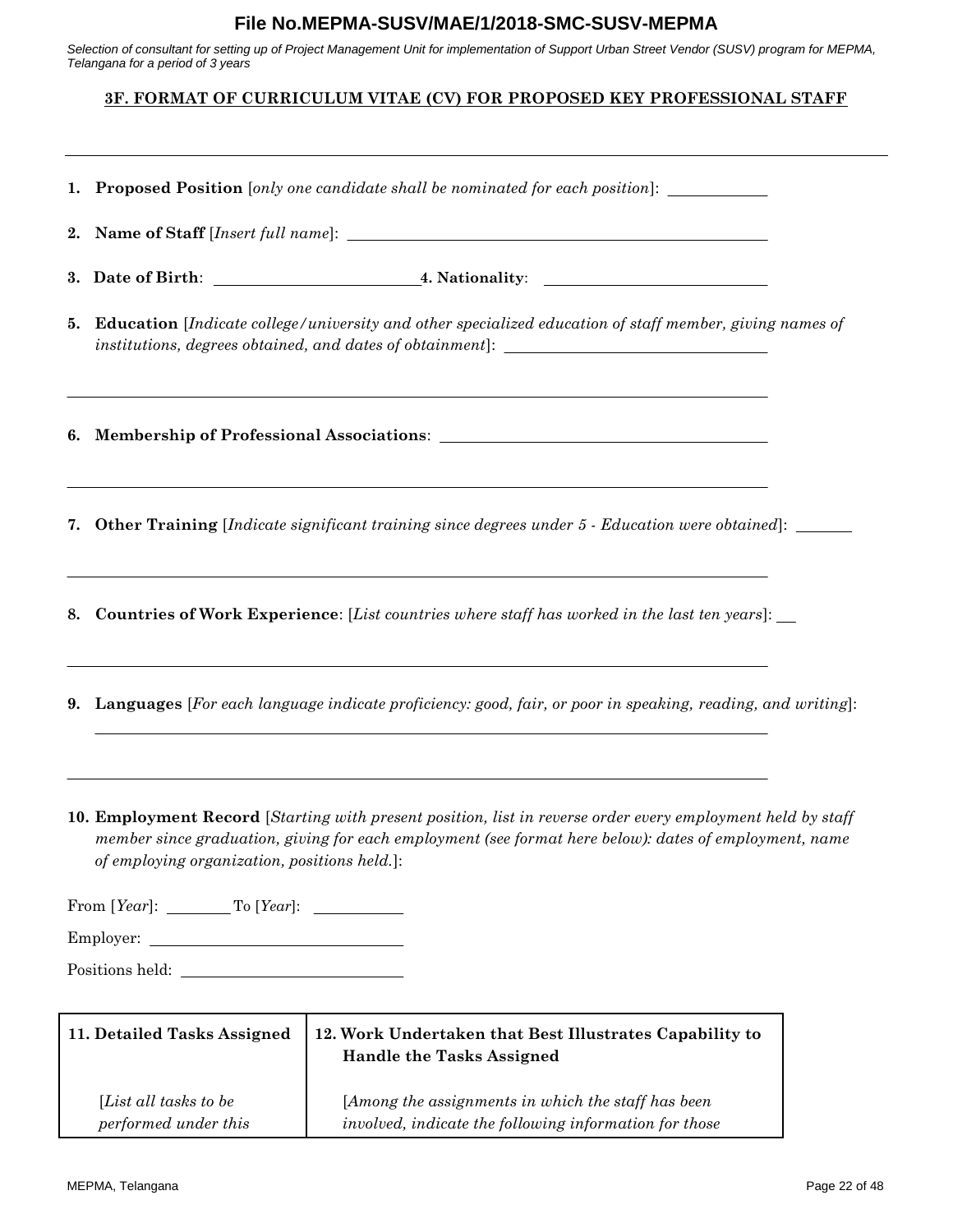*Selection of consultant for setting up of Project Management Unit for implementation of Support Urban Street Vendor (SUSV) program for MEPMA, Telangana for a period of 3 years*

| <i>assignment</i> ] | assignments that best illustrate staff capability to handle<br>the tasks listed under point 11.] |
|---------------------|--------------------------------------------------------------------------------------------------|
|                     | Name of assignment or project:                                                                   |
|                     | Year:<br><u> 1989 - Johann Barbara, martxa amerikan personal (h. 1989).</u>                      |
|                     | Location:                                                                                        |
|                     | Client:                                                                                          |
|                     | Main project features:                                                                           |
|                     | Positions held:                                                                                  |
|                     | Activities performed:                                                                            |
|                     |                                                                                                  |
|                     |                                                                                                  |

#### **Certification:**

I, the undersigned, certify that to the best of my knowledge and belief, these Data correctly describe me, my qualifications, and my experience.

[Signature of Staff Member or Authorized Representative of the Consultant/ Firm]

\_\_\_\_\_\_\_\_\_\_\_\_\_\_\_\_\_\_\_\_\_\_\_\_\_\_\_\_\_\_\_\_\_\_\_\_\_\_\_\_\_\_\_\_\_\_\_\_\_\_\_\_\_\_\_\_\_\_\_\_\_\_\_\_\_\_\_\_\_\_\_\_

**Date:** Day / Month / Year

Consultant/ Firm"s Name: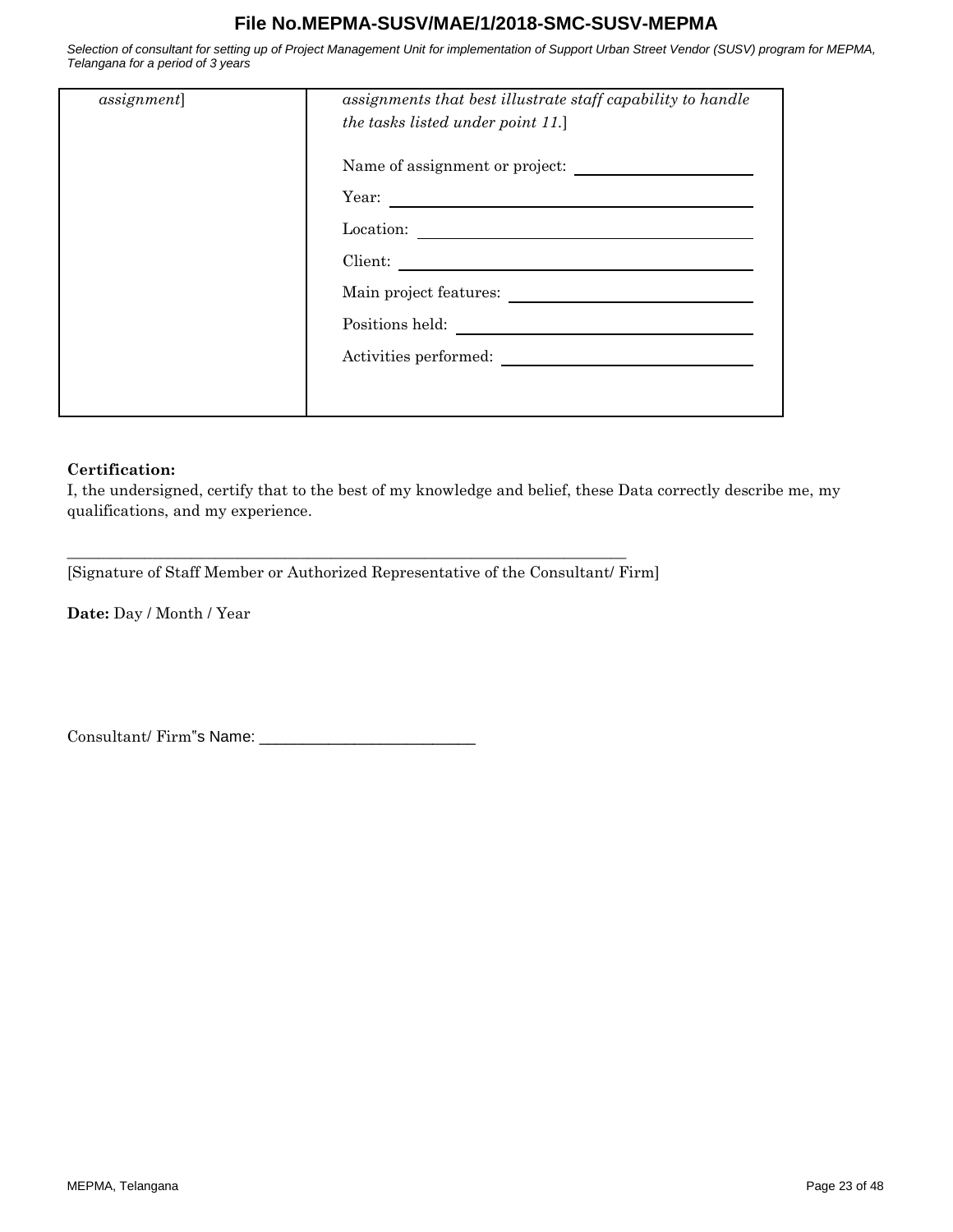*Selection of consultant for setting up of Project Management Unit for implementation of Support Urban Street Vendor (SUSV) program for MEPMA, Telangana for a period of 3 years*

# **3G. FINANCIAL INFORMATION**

|                             | FY 2014-15 | FY2015-16 | FY2016-17 |
|-----------------------------|------------|-----------|-----------|
| Annual Turnover (INR crore) |            |           |           |

**Note:**

The Consultant/Firm is expected to submit audited financial statements for these years along with their Technical Proposal

Consultant/ Firm"s Name: \_\_\_\_\_\_\_\_\_\_\_\_\_\_\_\_\_\_\_\_\_\_\_\_\_\_\_\_\_\_\_\_\_\_\_\_\_\_\_\_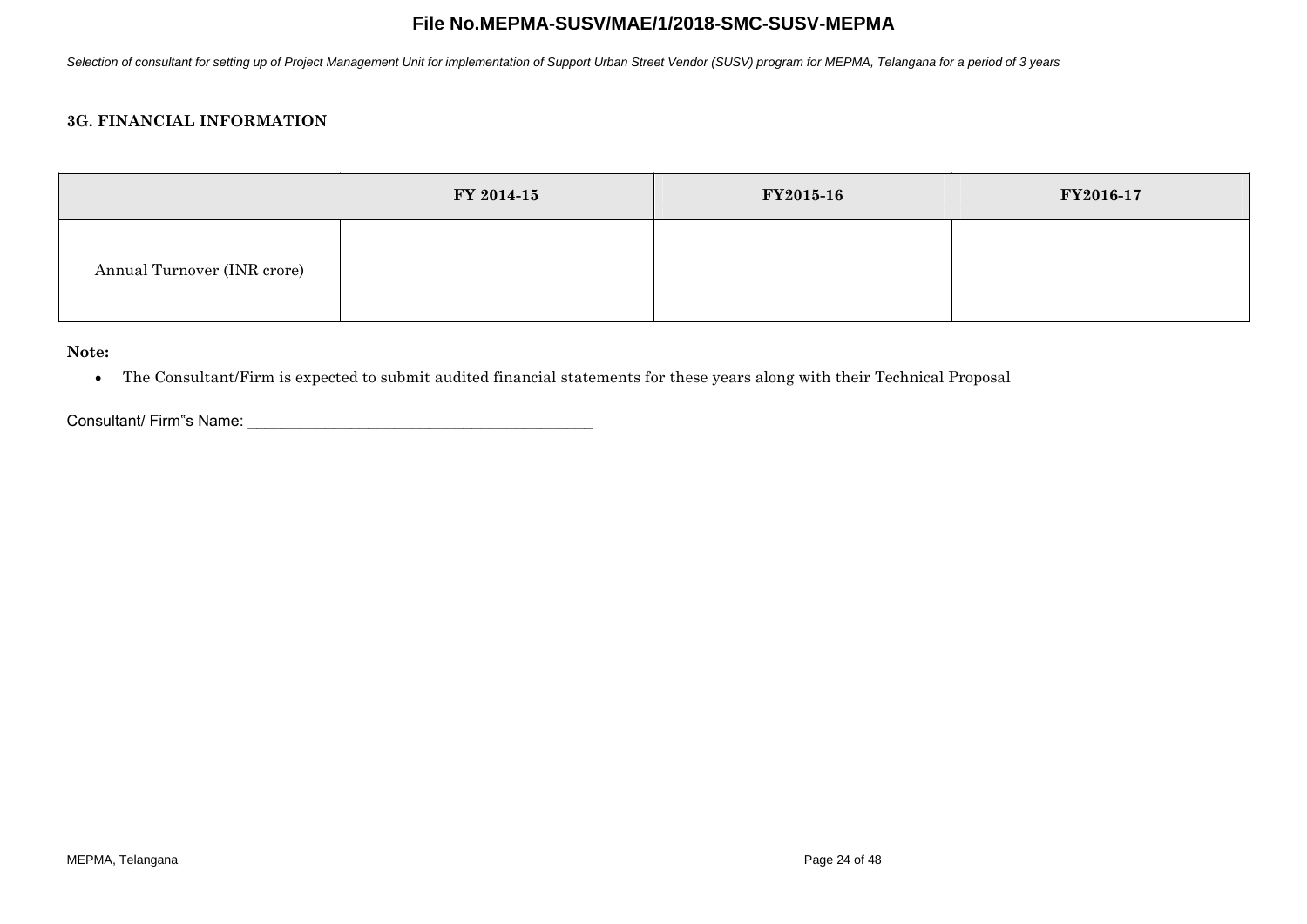<span id="page-24-0"></span>*Selection of consultant for setting up of Project Management Unit for implementation of Support Urban Street Vendor (SUSV) program for MEPMA, Telangana for a period of 3 years*

# **5 SECTION 4: FINANCIAL PROPOSAL – STANDARD FORMS**

- 4A. Financial Proposal Submission Form
- 4B. Summary of Costs
- 4C. Breakdown of Costs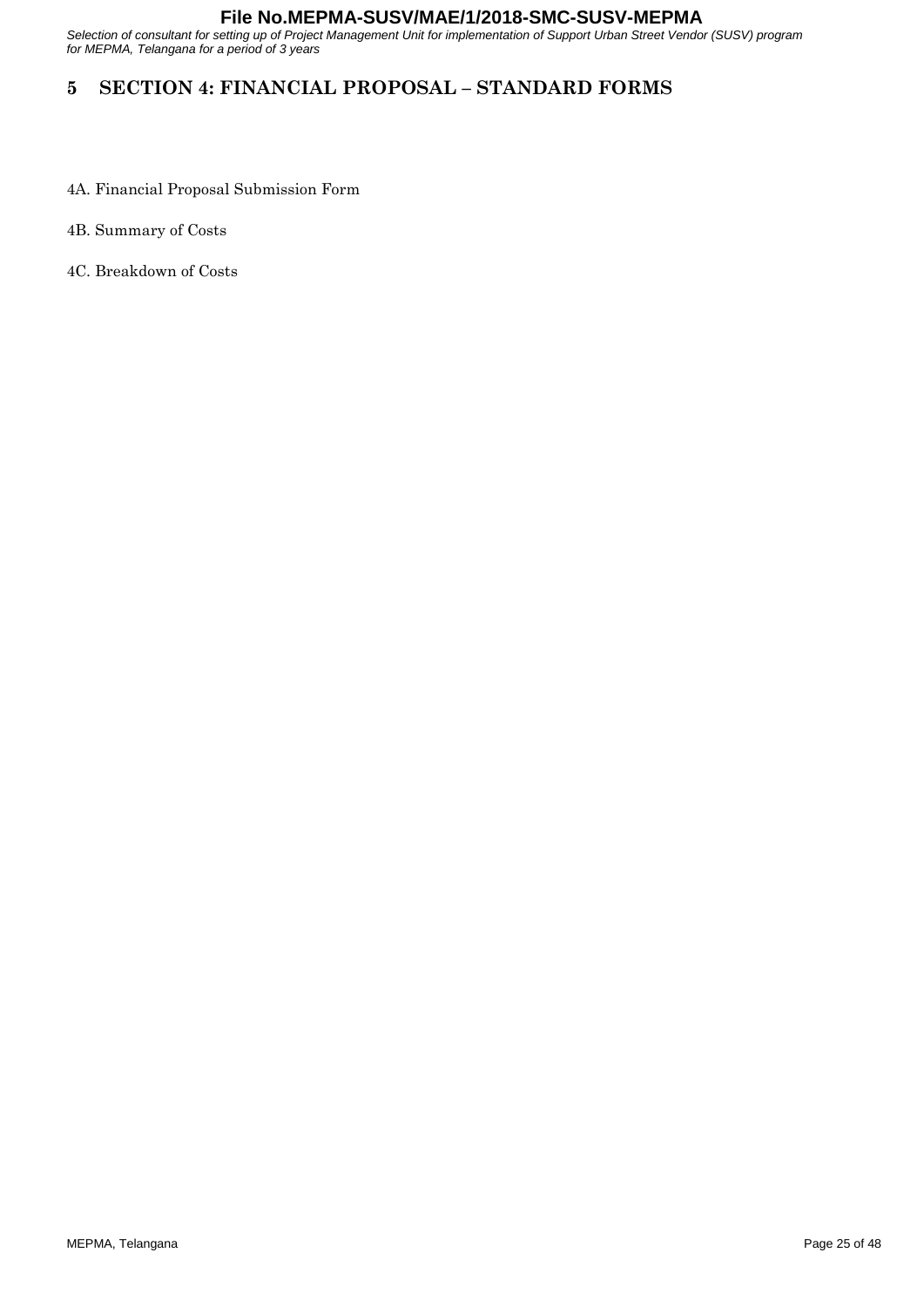*Selection of consultant for setting up of Project Management Unit for implementation of Support Urban Street Vendor (SUSV) program for MEPMA, Telangana for a period of 3 years*

# **4A. FINANCIAL PROPOSAL SUBMISSION FORM**

[Location, Date]

From: (Name of Consultant/ Firm) To: (Name and Address of Employer)

\_\_\_\_\_\_\_\_\_\_\_\_\_\_\_\_\_\_\_\_\_\_\_\_

\_\_\_\_\_\_\_\_\_\_\_\_\_\_\_\_\_\_\_\_\_\_\_\_ \_\_\_\_\_\_\_\_\_\_\_\_\_\_\_\_\_\_\_\_\_\_\_\_

\_\_\_\_\_\_\_\_\_\_\_\_\_\_\_\_\_\_\_\_\_\_\_\_

Dear Sir/Madam

#### **Subject:**

Selection of Consultant for setting up of Project Management Unit for implementation of Support Urban Street Vendor (SUSV) program for MEPMA, Telangana for a period of 3 years

We, the undersigned, offer to provide Consulting Services for the above in accordance with your Request for Proposal dated [*Date*], and our Proposal (Technical and Financial Proposals). Our attached Financial Proposal is for the sum of [*Amount in Words and Figures*] (excluding taxes).

Our Financial Proposal shall be binding upon us subject to the Modifications resulting from Contract Negotiations, up to expiration of the Validity Period of the Proposal, i.e., [*Date*].

We undertake that, in competing for (and, if the award to us, in executing) the above Contract, we will strictly observe the Laws against Fraud and Corruption in force in India namely "Prevention of Corruption Act 1988".

We understand you are not bound to accept any Proposal you receive.

Yours sincerely

Authorized Signature: Name and Title of Signatory: Name of the Consultant/ Firm: Address: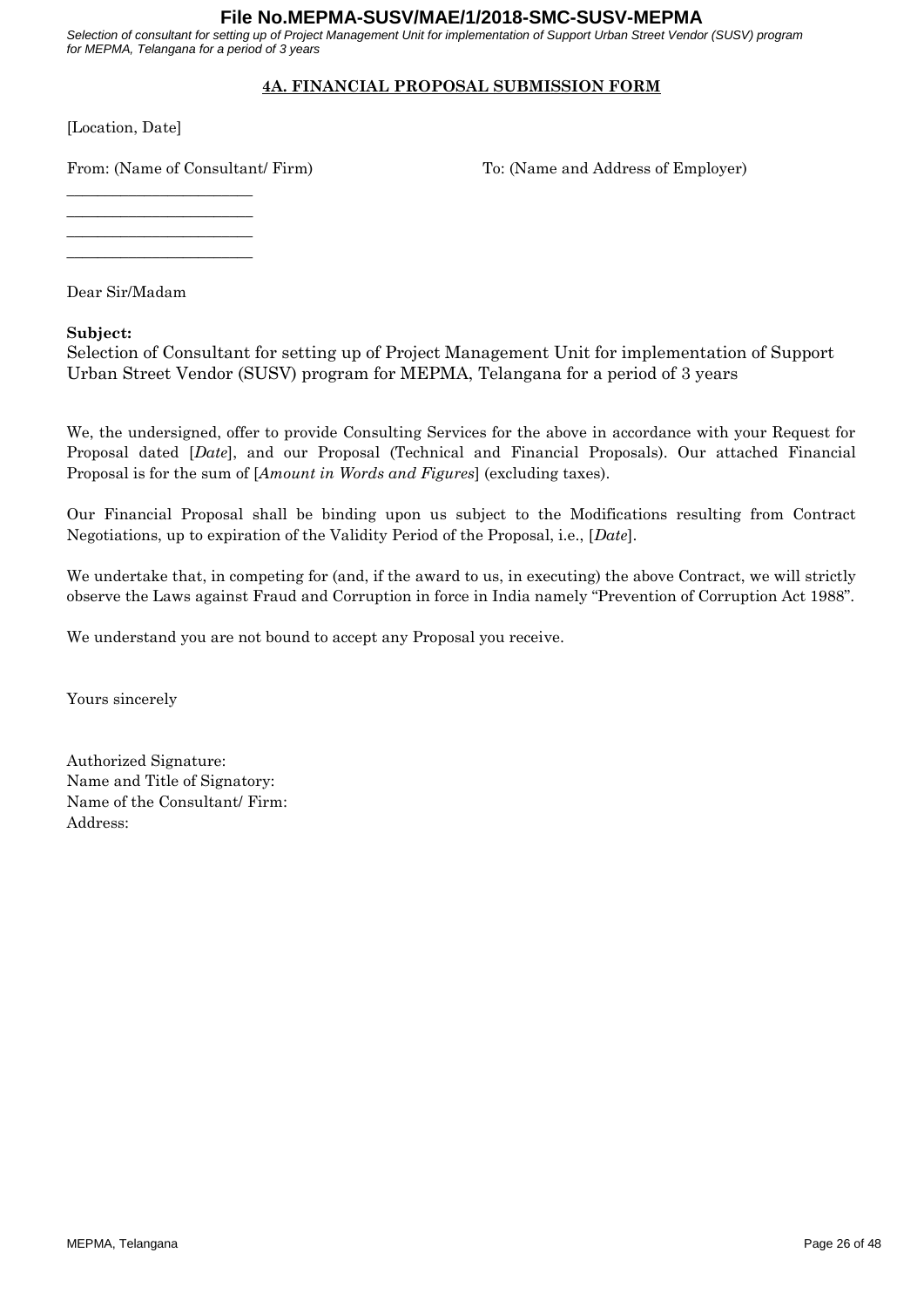*Selection of consultant for setting up of Project Management Unit for implementation of Support Urban Street Vendor (SUSV) program for MEPMA, Telangana for a period of 3 years*

# **4B. SUMMARY OF COSTS**

| Sl. No. | <b>Description</b> | <b>Amount for 3 years (Rupees)</b> |
|---------|--------------------|------------------------------------|
|         | <b>Total cost</b>  |                                    |
|         |                    |                                    |

\*Amount to be quoted as Financial Proposal in Form 4A and breakup provided in Form 4C

#### **Note:**

- GST rate as applicable from time to time (currently 18%) shall be paid over and above the total cost.
- The OPE above shall include all costs except any cost relevant to national and international study tours required for this project. These study tours would require prior approval from the Client and subsequently will be reimbursed on an actual basis, on submission of relevant bills.
- Payment will be done on monthly basis on pro rata basis. Total cost shall be divided into monthly basis and also paid monthly.
- No escalation shall be provided on the above cost. The cost/fees is for period of 3 years.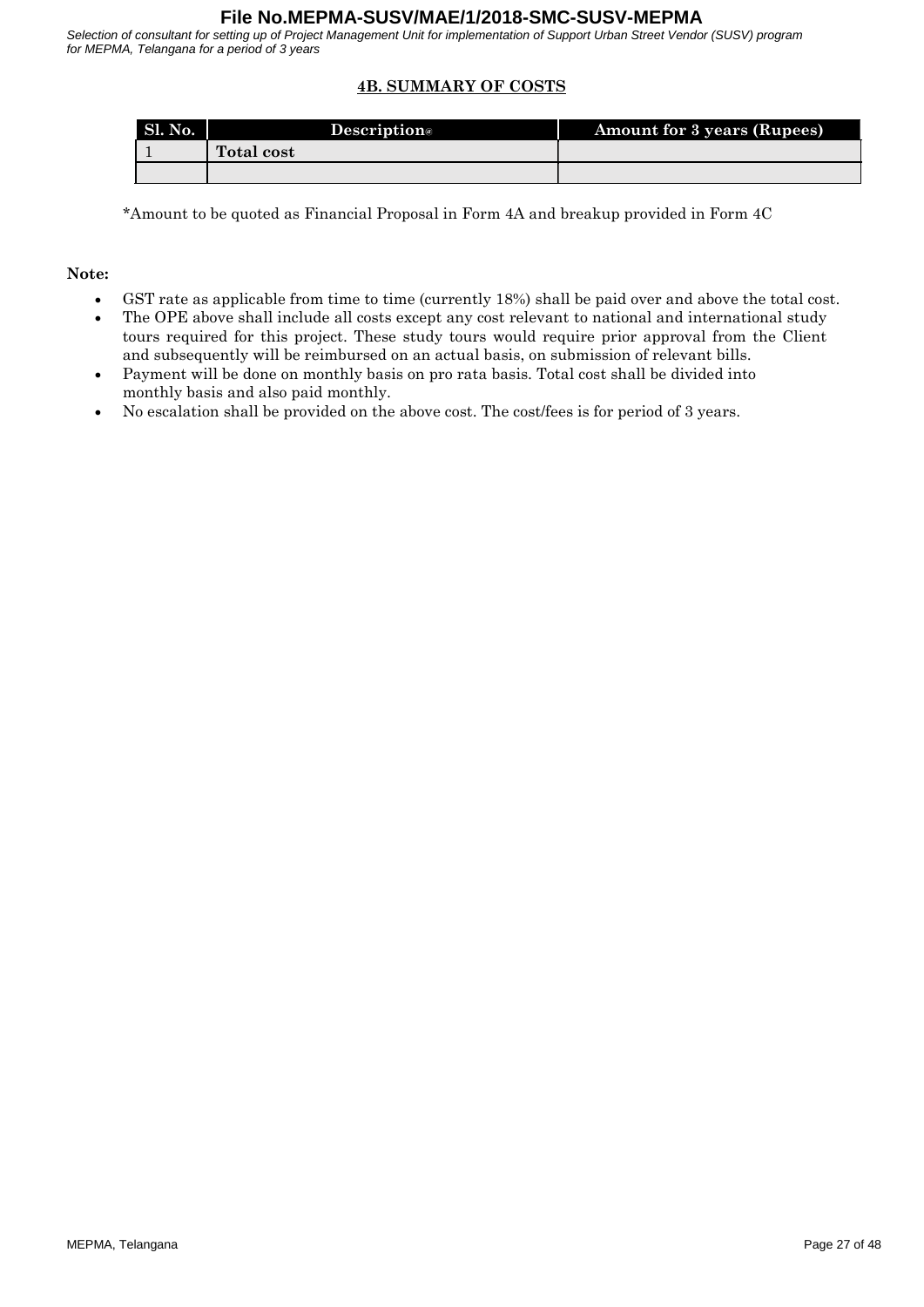*Selection of consultant for setting up of Project Management Unit for implementation of Support Urban Street Vendor (SUSV) program for MEPMA, Telangana for a period of 3 years*

# **4C. BREAKDOWN OF COSTS (INR.)**

# **Remuneration for team**

| Sl.              | Position                      | Name | Person- | Person-months | <b>Total Amount (INR.)</b> |
|------------------|-------------------------------|------|---------|---------------|----------------------------|
| No.              |                               |      | month   | (over 3 year  |                            |
|                  |                               |      | Rate*   | period in     |                            |
|                  |                               |      | (INR.)  | months)       |                            |
|                  | PMU team                      |      |         |               |                            |
| 1.               | Project Director              |      |         | 36            |                            |
| 2.               | Urban Planner                 |      |         | 36            |                            |
| $\overline{3}$ . | Finance and MIS<br>Specialist |      |         | 36            |                            |
| 4.               | <b>Field Consultant</b>       |      |         | 36            |                            |
|                  |                               |      |         |               |                            |
|                  | <b>Additional</b>             |      |         |               |                            |
|                  | resources if any              |      |         |               |                            |
| 1.               |                               |      |         |               |                            |
| $\overline{2}$ . |                               |      |         |               |                            |
| $\overline{3}$ . |                               |      |         |               |                            |
| 4.               |                               |      |         |               |                            |
| 5.               |                               |      |         |               |                            |
|                  |                               |      |         |               |                            |
|                  | <b>Additional cost</b>        |      |         |               |                            |
| $\mathbf{1}$     | Survey cost                   |      |         |               |                            |
| $\sqrt{2}$       | OPE for project               |      |         |               |                            |
|                  | duration (3 years)            |      |         |               |                            |
| $\mathbf{3}$     | Equipment"s/office            |      |         |               |                            |
|                  | setup cost                    |      |         |               |                            |
| $\overline{4}$   | Admin expenses (3)            |      |         |               |                            |
|                  | years)                        |      |         |               |                            |
|                  |                               |      |         |               |                            |
|                  | <b>Sub Total</b>              |      |         |               |                            |
|                  | Total                         |      |         |               |                            |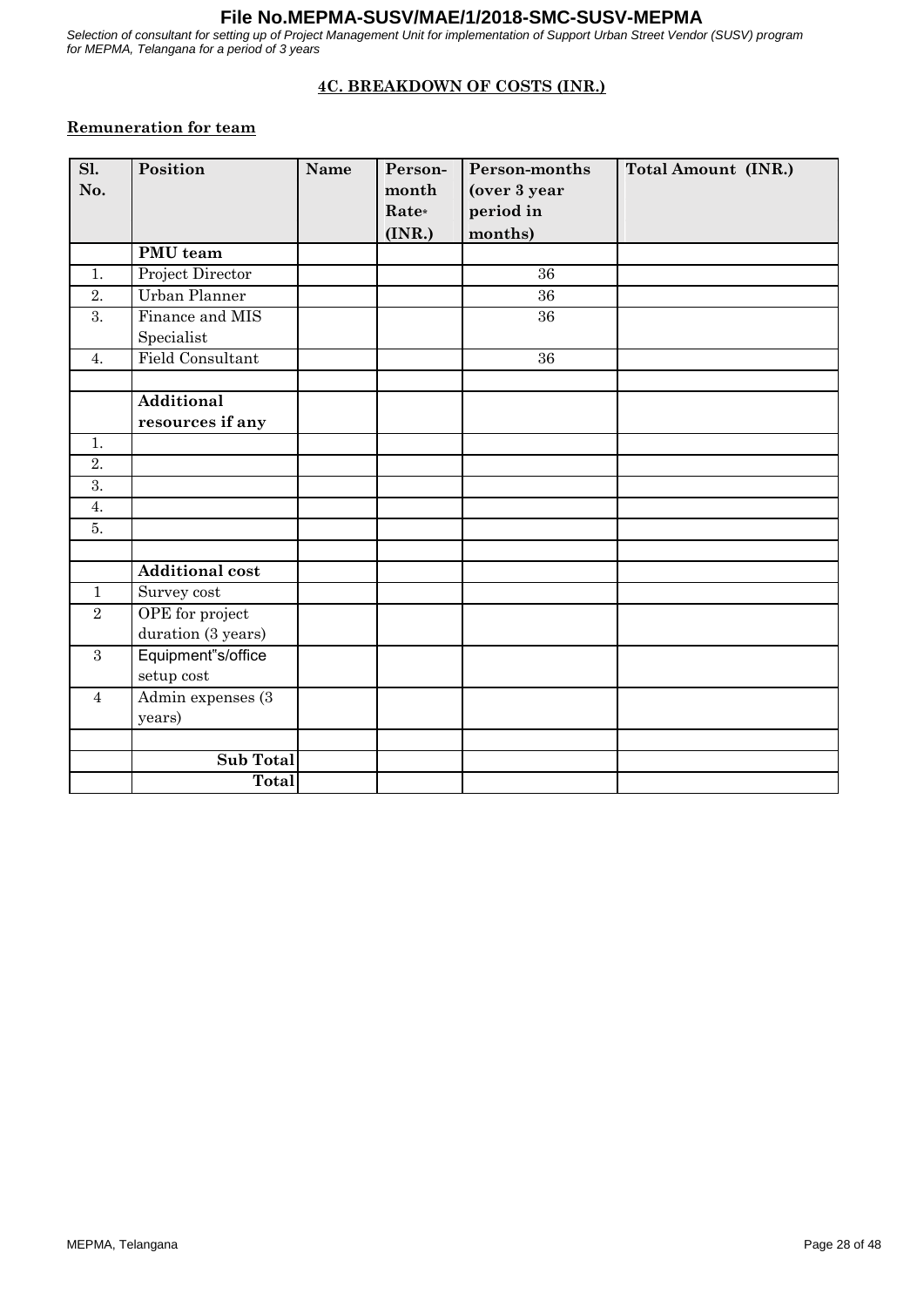<span id="page-28-0"></span>*Selection of consultant for setting up of Project Management Unit for implementation of Support Urban Street Vendor (SUSV) program for MEPMA, Telangana for a period of 3 years*

# **6 SECTION 5: TERMS OF REFERENCE (TOR)**

# **6.1 Background**

Telangana is a fairly new state in India that was constituted on 2nd June 2014. Census 2011 estimated the approximate urban population of Telangana to be 39% of the total population. Estimates also indicate that the urban population of the State to be one of the fastest growing in the country. Administratively, the State is constituted into 31 districts and demographically the urban population is spread across 73 Urban Local Bodies (ULBs). Besides agriculture and a booming industrial economy, Telangana also has a considerable share of the worker population engaged in other economic activities such as urban street vending. As a first step to better govern urban street vending activity in the State, the Government of Telangana commissioned the 2016 Telangana Street Vending Scheme. The scheme was commissioned for state level implementation of the Government of India mandated "The street vendor (Protection of Livelihood and Regulation of Street Vending) Act of 2014."

The Mission for Elimination of Poverty in Municipal Areas (MEPMA) under the Department of Municipal Administration and Urban Development, Government of Telangana has initiated the implementation of the Scheme in the State. In order to achieve the broader outcomes, the key components that were proposed to be carried out as per the scheme are to:

- Identify and categorize existing street vendors across all ULBs in the state
- Develop city street vending plans to assess infrastructure development needs, identify land requirements for vendor zoning in the ULBs to accordingly design interventions for grassroots level implementation for facilitation of allocation and reallocation of land
- Build capacities of relevant stakeholders in the urban domain
- Establish mechanisms to increase financial inclusion and extend state government welfare protectionist schemes among the beneficiaries of the vending community
- Develop a Management Information Systems to facilitate data driven governance and decision making

As the next step of implementation, MEPMA, Telangana has proposed the preparation of a comprehensive city street vending plan that acts a strategy guideline for all ULBs to carry out grassroots level implementation of the scheme in the State.

# **6.2 Detailed Scope of Work**

The scope of work shall have two broad stages.

- 1. Conducting a diagnostic assessment for preparation of the city street vending plan
- 2. Implementation /Project management support for
	- 1. Infrastructure Improvement
	- 2. Training and Skill Development and Capacity building
	- 3. Financial Inclusion
	- 4. Access to Credit
	- 5. Linkage with Social Security Schemes

In order to achieve the desired objectives, the scope of work of the Consultant is to assist Mission Director, MEPMA, Telangana in the following activities as mentioned below:

*6.2.1 Diagnostic Assessment with focus on process mapping*

 Using the existing data set of vendor registration across the State, undertake a random sampling primary survey and focus group interviews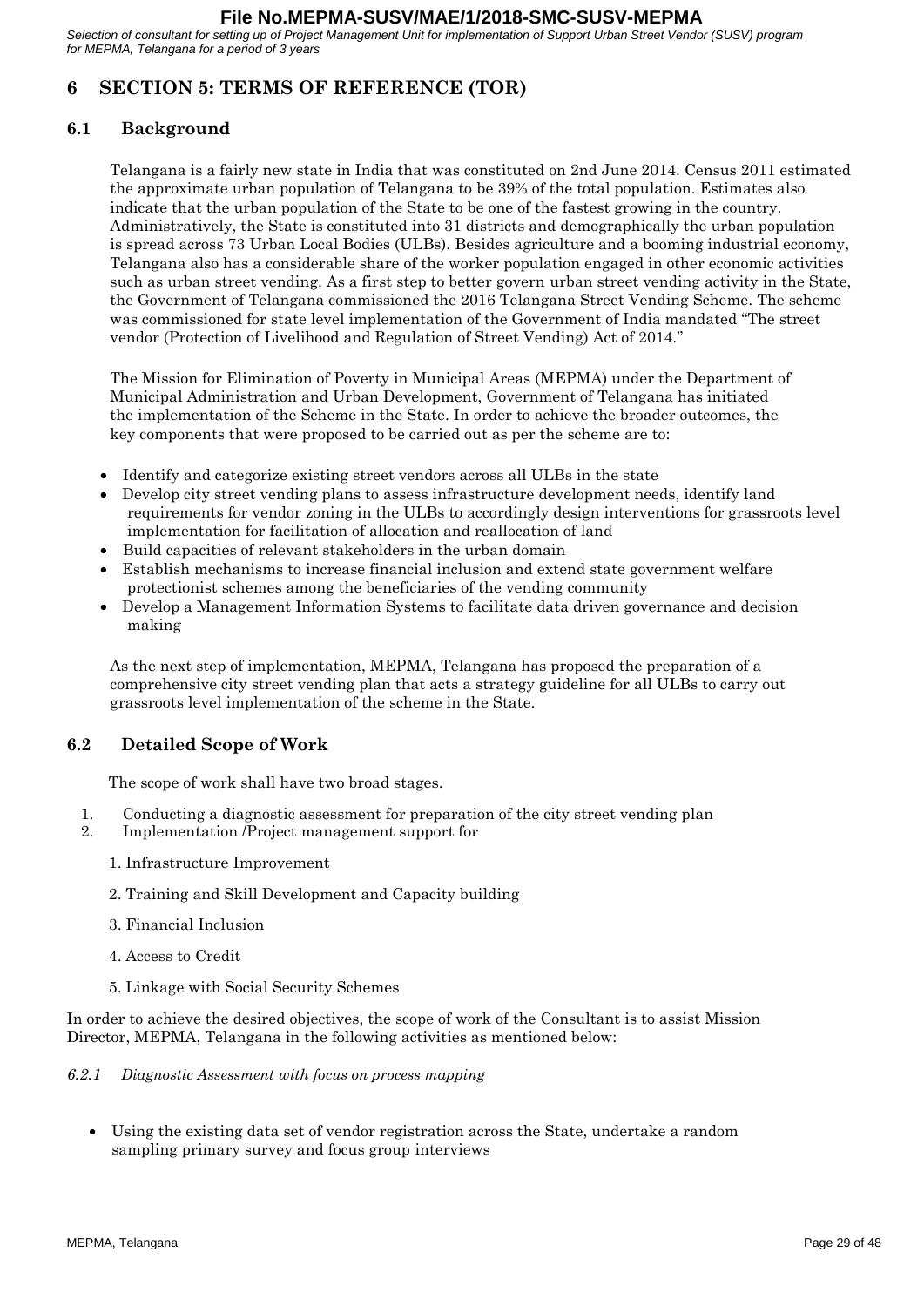*Selection of consultant for setting up of Project Management Unit for implementation of Support Urban Street Vendor (SUSV) program for MEPMA, Telangana for a period of 3 years*

- Objective of the survey shall be to capture gaps and areas of livelihood of vendors requiring interventions for successful creation and implementation of street vending plans
- Undertake Randomised Control trails (RCTs) for assessment of behaviour mapping of vendors against chosen parameters/interventions before finalization of street vending plans
- Conduct stakeholder interactions across all levels to map key focus aspects such rehabilitation, sanitation, water supply, roads, traffic management etc.
- Zone planning with layouts for vending, pedestrian movement, facilities such as toilets, solid waste management, etc.
- Prepare street vending plans for at least 3 Urban Local Bodies. This broad approach and process shall be replicated by ULBs based on these plans. Consultant is expected to facilitate in knowledge transfer and capacity building.
- Support and knowledge transfer in state-wide roll-out and implementation of the city street vending plans at the grassroots level
- Coordinate with both governmental and non-governmental stakeholders to achieve the desired objectives
- Facilitate integration of existing institutions such as Self Help Groups (SHG), Common Interest Groups (CIG) etc. with revised street vending strategies
- Identify ways to reduce manual interface from municipalities through online allocations of spaces and assist in overall allocation and reallocation of land.
- Formulation of a dynamic, flexible strategy to promote vendor self-sustainability
- Build effective re-settlement and reorganization plans to integrate the urban (economic) activities and vending zones
- Recommend means of financial inclusion facilitated through various state and central government development programs and intervene to increase financial stability amongst the vending community

# *6.2.2 Capacity Building of ULBs and other stakeholders in cities/ULBs*

- Support institutional development through capacity building;
- Facilitate scheduled trainings and workshops for ULB officials, urban street vendors and other relevant stakeholders as appropriate
- Map enlisted agencies and identify other qualified training agencies to develop training modules and provide trainings as deemed relevant
- Identify skill gaps in the street vending community and facilitate trainings with enlisted agencies such as the Food Safety and Standards Authority of India among others
- Identify other local partners for collaboration to assist on various capacity building and skill development activities
- Prepare a training strategy to train street vendors on basics of financial literacy, budgeting and accounting, banking, etc. and prepare a training calendar for scheduled implementation of the training programs
- Sensitization of the specific vendors (food vendors) on eco-friendly and hygienic practices

#### *6.2.3 Monitoring support for data generation and information gathering across ULBs*

There is strong need for taking data management initiatives for the department. It becomes critical to make evidence based decision making by measuring various social and economic parameters. This shall deal with entire process of data management from collection, collation, filtering, cleaning, organizing, analysing, and storing for which the following activities need to be undertaken.

- Develop an effective Management Information System (MIS) to monitor progress across all ULBS and identify critical areas that require interventions
- Ensure survey data of vendors are updated and robust to facilitate in decision making
- Assess existing infrastructure available such as computers, devices, equipment"s and adequacy for data management
- Devise monitoring and evaluation plan with Key Performance Indicators (KPIs) to assess the impact of interventions on quarterly basis
- Assess and evaluate key indicators currently monitored for data collection, collation, storage, data mining, and analysis
- Explore areas of IT enablement to improve flow of data from data generation to analysis
- Identify need for training for upskilling of IT skill set as required for data management for MEPMA personnel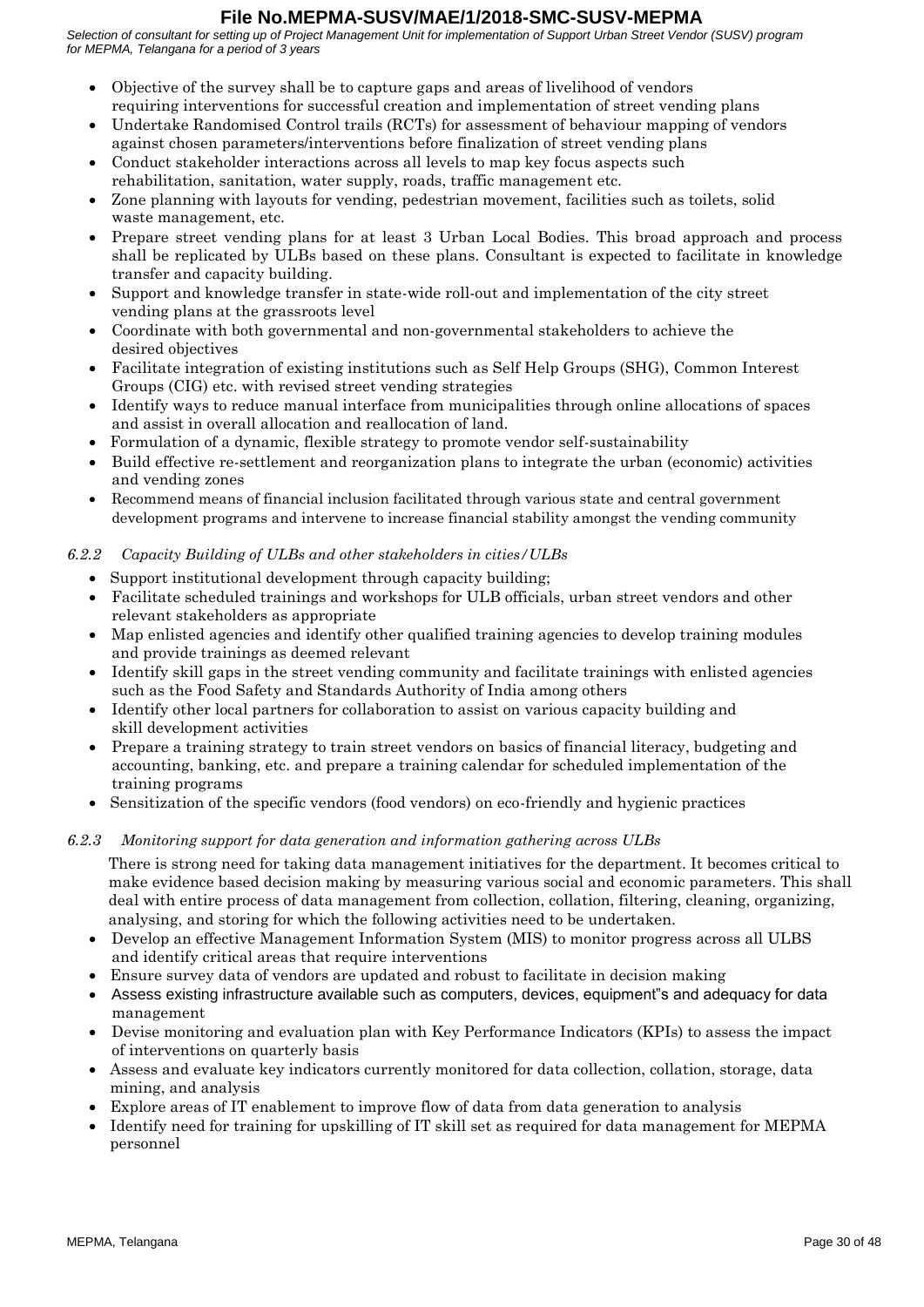*Selection of consultant for setting up of Project Management Unit for implementation of Support Urban Street Vendor (SUSV) program for MEPMA, Telangana for a period of 3 years*

# **6.3 Reports and Time Schedule**

# *6.3.1 Reports*

The Consultant/ Firm shall submit the Reports both in Hard and Soft Copies in English and printed format presented on Metric A4 Size Paper. As and when required, the Consultant may be asked to present its report as a Presentation to the Employer and other concerned staff of the department.

*6.3.2 The Various Outputs required from the Work carried out as stated in the Scope of Services are as follows.*

| Sl. | Reports (Only Stage I-4 months)                 | Timeline | $(T=0)$ |
|-----|-------------------------------------------------|----------|---------|
| no. |                                                 | (months) |         |
| д.  | Interim report and work plan                    | $T+1$    |         |
| 2.  | Diagnostic assessment report with survey report | $T+5$    |         |
| 3.  | Street vending plans $-3$ ULBs                  | $T + 8$  |         |
| 4.  | Pilot Implementation                            | $T+9$    |         |
| 5.  | State wide roll out plan                        | $T+10$   |         |

Stage II would be implementation of interventions on regular basis by the PMU for period of 27 months. Status update reports shall be shared on monthly basis with the Mission Director, MEPMA, Telangana. Training, skill development and Data management/MIS shall be concurrent activities of the PMU for entire project duration.

# **6.4 Key Staff Requirement – Minimum requirement (refer to Data Sheet for details)**

The Consultant may be asked to deploy one or more team members in the PMU for a defined time period on a person-month basis, as per requirement. The Consultant is expected to include the person-month rate for such resource as part of Form 4C. However, the Consultant should not estimate the person-month for such resource and it should not be included in Form 4B. The minimum experience of this resource would be similar to Team members of the PMU as mentioned in the Data Sheet.

# **6.5 Contract schedule**

The consultancy services for Project Management Consultant/ Firm will be up to completion of contract which is for a period of 3 years extendable at discretion of Mission Director, MEPMA, Telangana for period of one year each at fee escalation of 10% for each year.

# **6.6 Reviews**

The Mission Director, MEPMA, Telangana shall make Periodic Reviews of the Progress of the Work and provide all necessary approvals as required.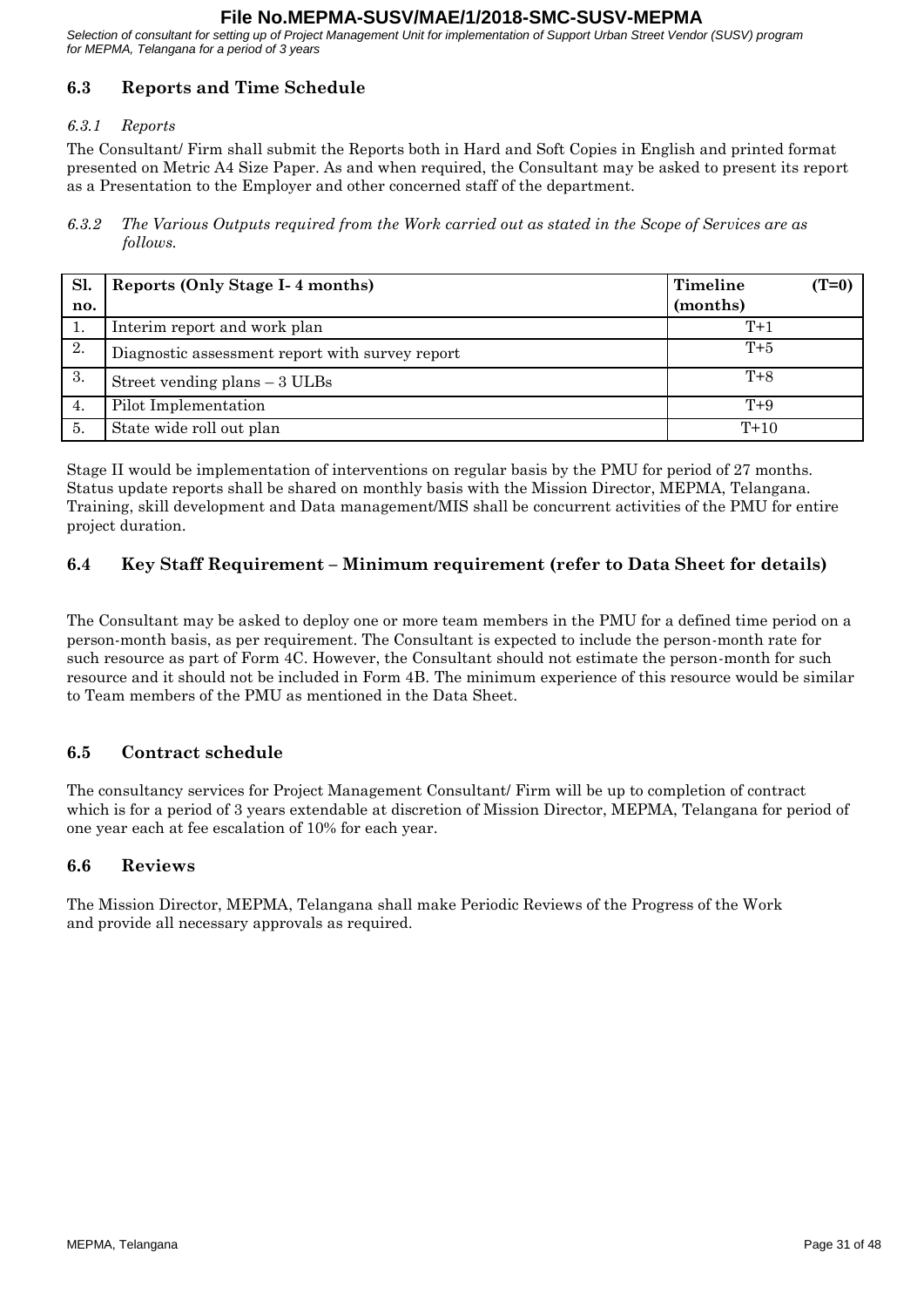<span id="page-31-0"></span>*Selection of consultant for setting up of Project Management Unit for implementation of Support Urban Street Vendor (SUSV) program for MEPMA, Telangana for a period of 3 years*

# **7 SECTION 6: CONTRACT FOR CONSULTANT/ FIRM'S SERVICES**

**Between**

#### **Mission Director**

**\_\_\_\_\_\_\_\_\_\_\_\_\_\_\_\_\_\_\_\_\_\_\_\_\_\_\_\_\_\_\_\_\_\_\_\_**

Telangana Mission for Elimination of Poverty in Municipal Areas

**and**

**[Name of Consultant/ Firms]**

**\_\_\_\_\_\_\_\_\_\_\_\_\_\_\_\_\_\_\_\_\_\_\_\_\_\_**

**Date:**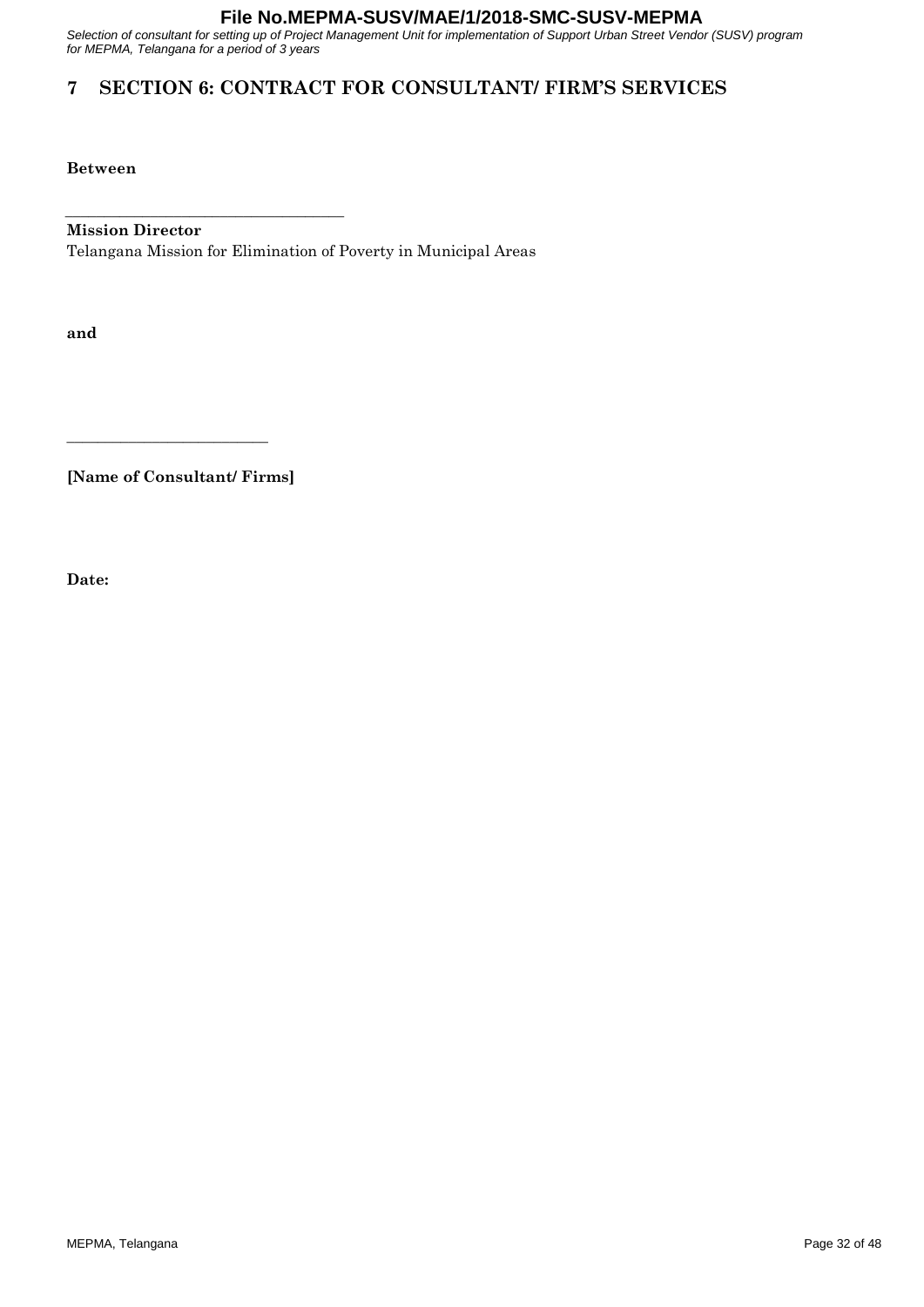*Selection of consultant for setting up of Project Management Unit for implementation of Support Urban Street Vendor (SUSV) program for MEPMA, Telangana for a period of 3 years*

## **CONTENTS**

#### **I. FORM OF CONTRACT**

#### **II. GENERAL CONDITIONS OF CONTRACT**

#### **1.0General Provisions**

- 1.1Definitions
- 1.2Law Governing the Contract
- 1.3Language
- 1.4Notices
- 1.5Location
- 1.6Authorized Representatives
- 1.7Taxes and Duties

#### **2.0Commencement, Completion, Modification and Termination of Contract**

- 2.1Effectiveness of Contract
- 2.2Commencement of Services
- 2.3Expiration of Contract
- 2.4Modification
- 2.5Force Majeure
	- 2.5.1 Definition
	- 2.5.2 No Breach of Contract
	- 2.5.3 Extension of Time
	- 2.5.4 Payments
- 2.6Suspension
- 2.7Termination
	- 2.7.1 By the Employer
	- 2.7.2 By the Consultant/ Firms
	- 2.7.3 Cessation of Rights and Obligations
	- 2.7.4 Cessation of Services
	- 2.7.5 Payment upon Termination

#### **3.0Obligations of the Consultant/ Firm**

- 3.1General
- 3.2Conflict of Interest
	- 3.2.1 Consultant/ Firms not to benefit from Commissions, Discounts, etc.
	- 3.2.2 Procurement Rules of Funding Agencies
	- 3.2.3 Consultant/ Firms and Affiliates not to engage in certain Activities
	- 3.2.4 Prohibition of Conflicting Activities
- 3.3Confidentiality
- 3.4Insurance to be taken out by the Consultant/ Firm
- 3.5Consultant/ Firms" Actions Requiring Employer"s Prior Approval
- 3.6Reporting Obligations
- 3.7Documents Prepared by the Consultant/ Firms to be the Property of the Employer
- 3.8Equipment and Materials furnished by the Employer

#### **4.0Consultant/ Firm's Personnel and Sub Consultant/ Firms**

- 4.1Description of Personnel
- 4.2Removal and / or Replacement of Personnel
- **5.0Obligations of the Employer**
- 5.1Assistance and Exemptions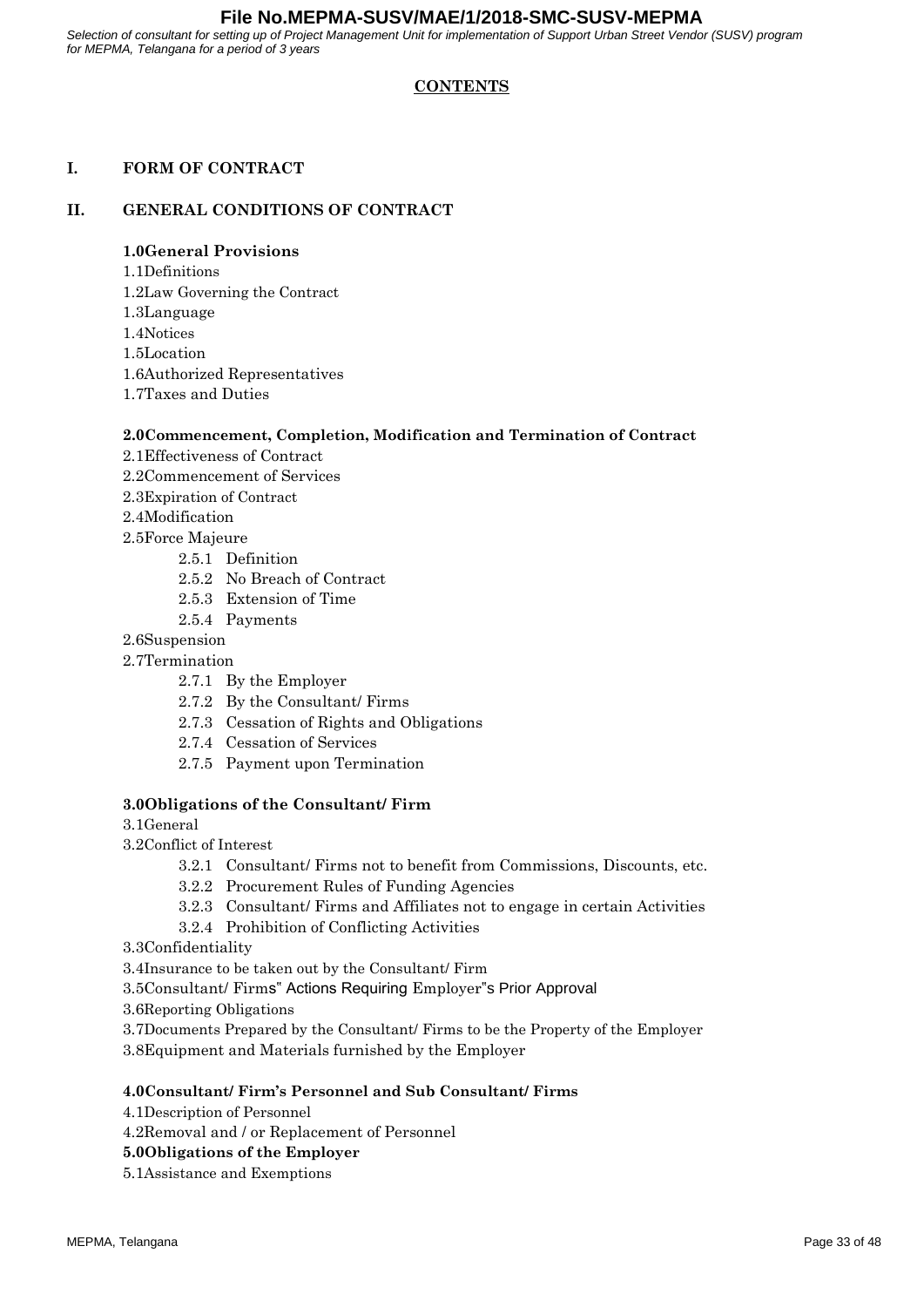*Selection of consultant for setting up of Project Management Unit for implementation of Support Urban Street Vendor (SUSV) program for MEPMA, Telangana for a period of 3 years*

- 5.2 Service and Facilities
- **6.0 Payments to the Consultant/ Firms**
- 6.1 Lump Sum Remuneration
- 6.2 Contract Price
- 6.3 Payment for Additional Services
- 6.4 Terms and Conditions of Payment

#### **7.0 Settlement of Disputes**

- 7.1 Amicable Settlement
- 7.2 Dispute Settlement

# **III. SPECIAL CONDITIONS OF CONTRACT**

#### **IV.APPENDICES**

- Appendix A Description of the Services
- Appendix B Reporting Requirements
- Appendix C Key Personnel and Sub Consultant/ Firms
- Appendix D Services and Facilities to be provided by the Employer
- Appendix E Breakdown of Contract Price in Indian Rupees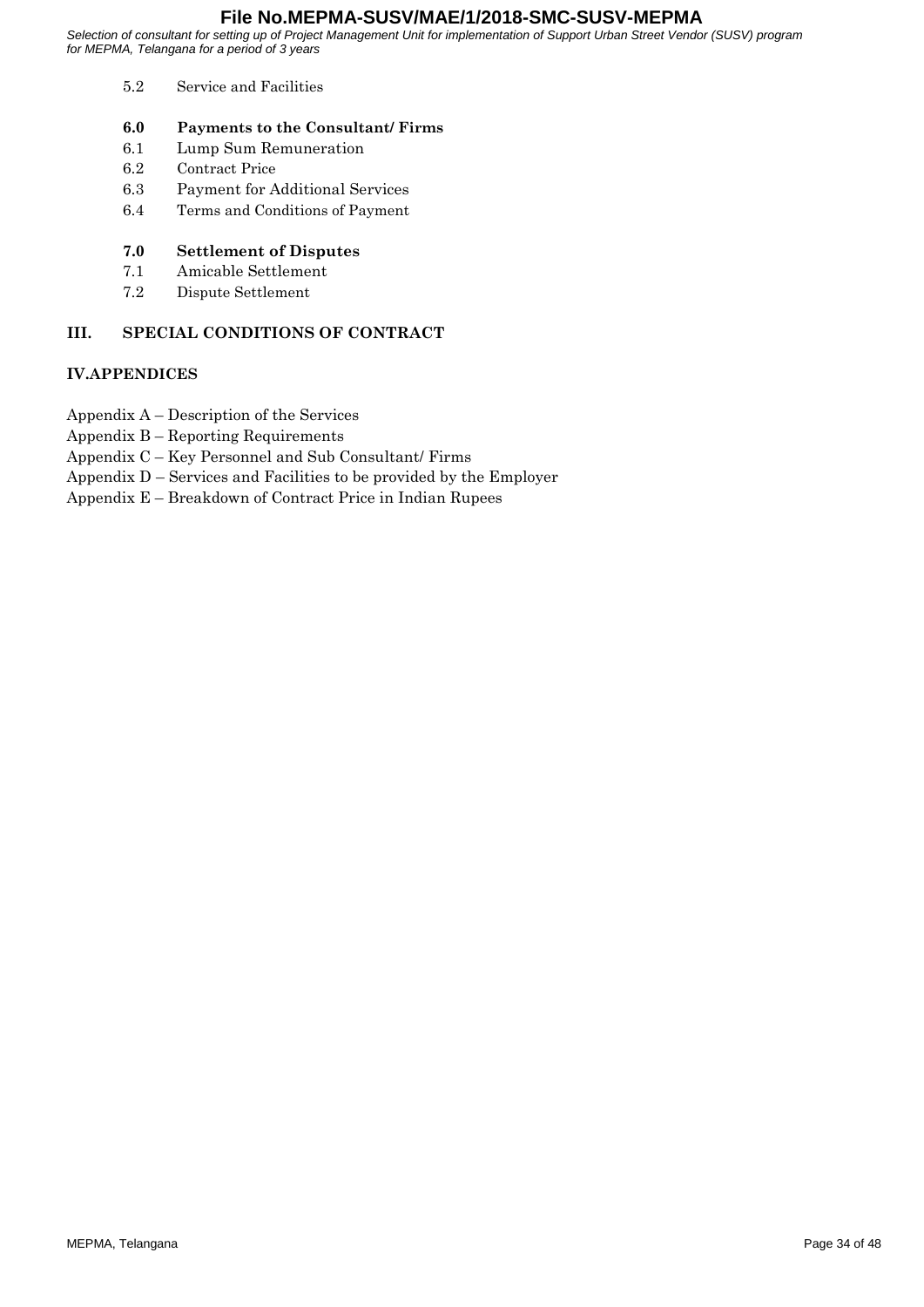*Selection of consultant for setting up of Project Management Unit for implementation of Support Urban Street Vendor (SUSV) program for MEPMA, Telangana for a period of 3 years*

# **I. FORM OF CONTRACT**

This CONTRACT (hereinafter called the "Contract") is made on the day of the month of  $\_,$  20<sub>\comp</sub>, between, on the one hand, \_\_\_\_\_\_\_\_\_\_ (hereinafter called the "Employer") and, on the other hand, \_\_\_\_\_\_\_\_\_\_\_\_\_\_ (hereinafter called the "Consultant/ Firms").

WHEREAS

- a. The Employer has requested Consultant/ Firm to provide certain Consulting Services as defined in the General Conditions of Contract attached to this Contract (hereinafter called the "Services").
- b. The Consultant/ Firm, having represented to the Employer that they have the required Professional Skills, and Personnel and Technical Resources, have agreed to provide the Services on the Terms and Conditions set forth in this Contract.

NOW THEREFORE the Parties hereto hereby agree as follows:

- 1. The following Documents attached hereto shall be deemed to form an Integral Part of this Contract.
	- a. The General Conditions of Contract (hereinafter called "GC");
	- b. The Special Conditions of contract (hereinafter called "SC");
	- c. The following Appendices:
		- Appendix A: Description of the Services
			- Appendix B: Reporting Requirements
			- Appendix C: Key Personnel and Sub Consultant/ Firms
			- Appendix D: Services and Facilities to be provided by the Employer
			- Appendix E: Breakdown of Contract Price

[*Note: If an*y *of these Appendices are not used, the words* "Not Used" *should be inserted below next to the title of the Appendix on the Sheet attached hereto carrying the title of that Appendix.*]

- 2. The Mutual Rights and Obligations of the Employer and the Consultant/ Firm shall be as set forth in the Contract, in particular:
	- a. The Consultant/ Firm shall carry out the Services in accordance with the Provisions of the Contract; and
	- b. The Employer shall make Payments to the Consultant/ Firm in accordance with the Provisions of the Contract.

IN WITNESS WHEREOF, the Parties hereto have caused this Contract to be singed in their Respective Names as of the day and year first above written.

FOR AND ON BEHALF OF [NAME OF EMPLOYER]

By

(Authorized Representative)

FOR AND ON BEHALF OF [NAME OF CONSULTANT/ FIRM]

By

(Authorized Representative)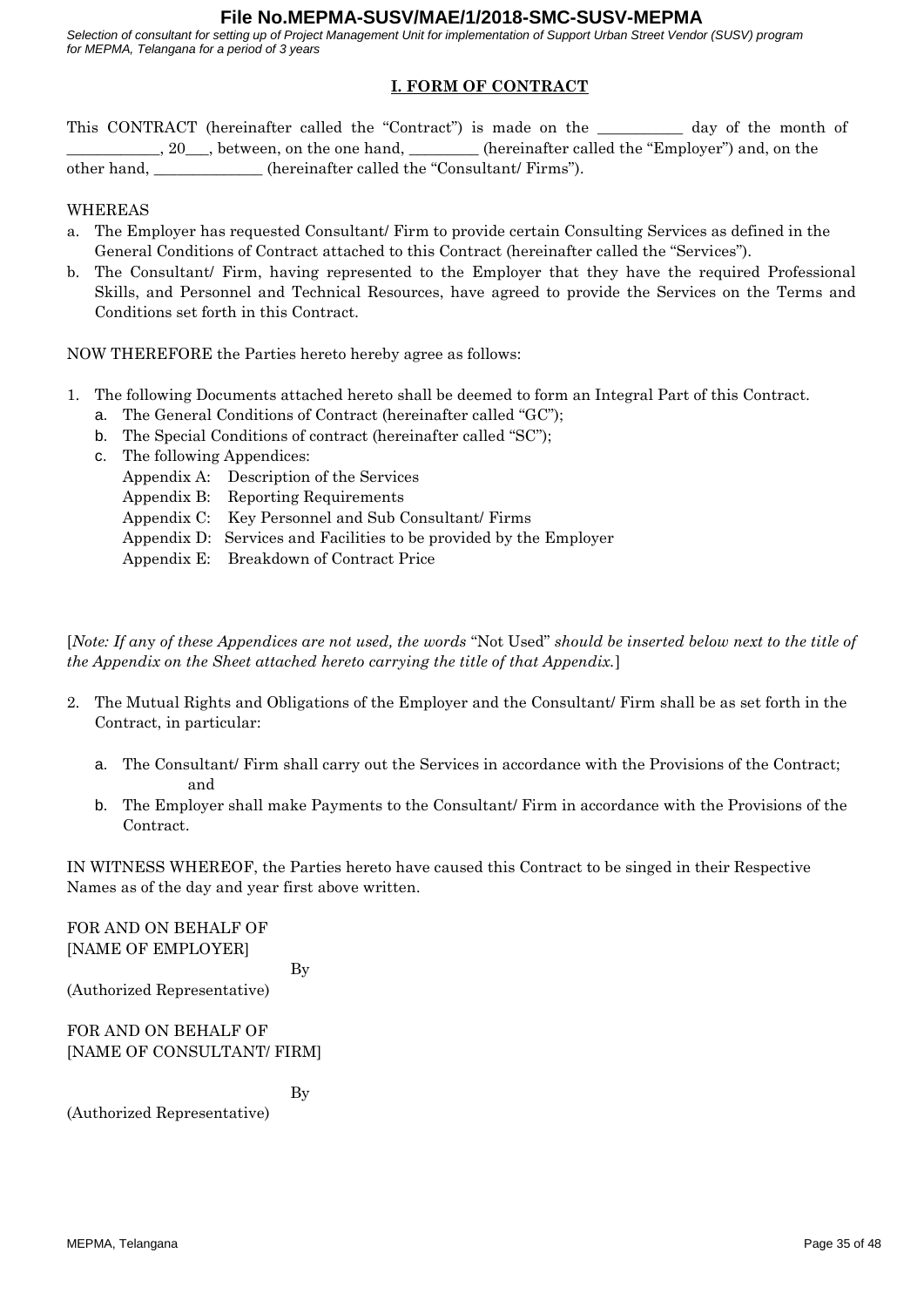*Selection of consultant for setting up of Project Management Unit for implementation of Support Urban Street Vendor (SUSV) program for MEPMA, Telangana for a period of 3 years*

## **II. GENERAL CONDITIONS OF CONTRACT**

#### **1.0GENERAL PROVISIONS**

#### **1.1 Definitions**

Unless the Context otherwise requires, the following Terms whenever used in this Contract have the following meanings:

- a. "Applicable Law" means the Laws and any other Instruments having the Force of Law in India, as they may be issued and in force from time to time.
- b. "Contract" means the Contract signed by the Parties, to which these General Conditions of Contract (GC) are attached, together with all the Documents listed in Clause 1 of such signed Contract.
- c. "Effective Date" means the Date on which this Contract comes into Force and Effect pursuant to Clause 2.1 of GC.
- d. "Contract Price" means the Price to be paid for the Performance of the Services, in accordance with Clause 6 of GC.
- e. "GC" means the General Conditions of Contract.
- f. "Local Currency" means Indian Rupees.
- g. "Member", in case the Consultant/ Firm consists of a Joint Venture of more than one Entity, means any of these Entities, and "Members" means all of these Entities; "Member in Charge" means the Entity specified in the SC to act on their behalf in exercising all the Consultant/ Firm"s Right and Obligations towards the Employer under this Contract.
- h. "Party" means the Employer or the Consultant/ Firm, as the case may be, and Parties means both of them.
- i. "Personnel" means Persons hired by the Consultant/ Firm or by any Sub Consultant/ Firm as Employees and assigned to the Performance of the Services or any part thereof; and "Key Personnel" means the Personnel referred to in Clause 4.1 of GC.
- j. "SC" means the Special Conditions of Contract by which these General Conditions of Contact may be amended or supplemented.
- k. "Services" means the Work to be performed by the Consultant/ Firms pursuant to this Contract as described in Appendix A.
- l. "Sub Consultant/ Firm" means any Entity to which the Consultant/ Firm subcontracts any Part of the Services in accordance with the provisions of Clauses 3.5 and 4.
- m. "Third party" means any Person or Entity other than the Government, the Employer, the Consultant/ Firm, or a Sub Consultant/ Firm.

#### **1.2 Law Governing the Contract**

These standard conditions shall be governed by and construed in accordance with the laws of India. The Courts in Telangana shall have the exclusive jurisdiction to entertain and decide any petition, application, suit etc. pertaining to the present project and any subject thereof.

#### **1.3 Language**

This Contract has been executed in English Language, which shall be the Binding and Controlling Language for all Matters relating to the Meaning or Interpretation of the Contract.

#### **1.4 Notices**

**1.4.1** Any notice, request or consent required or permitted to be given or made pursuant to these standard conditions shall be in writing. Any such notice, request or consent shall be deemed to have been given or made when delivered in person to an authorized representative of the party to whom the communication is addressed, or when sent to such party at the mentioned address.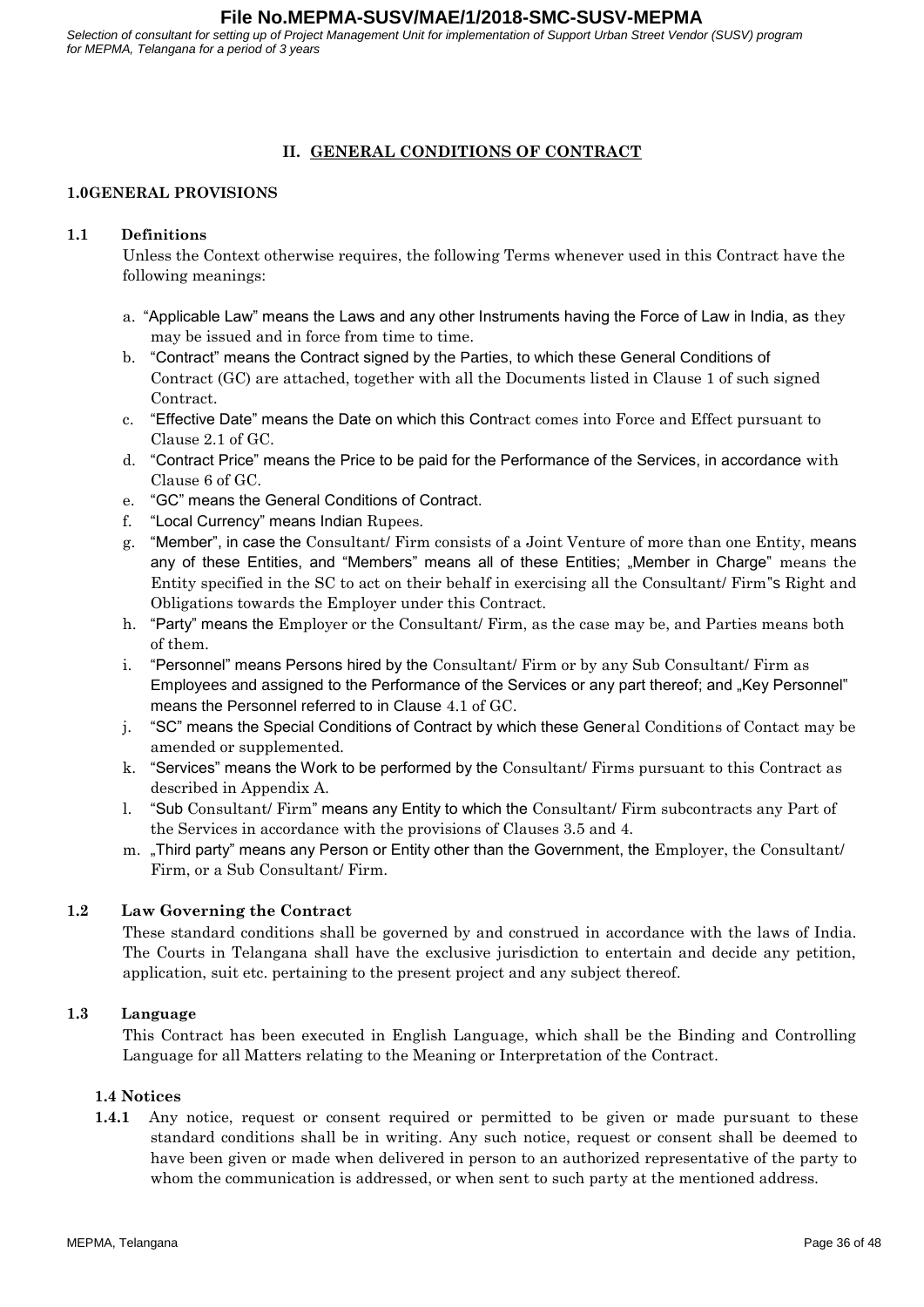*Selection of consultant for setting up of Project Management Unit for implementation of Support Urban Street Vendor (SUSV) program for MEPMA, Telangana for a period of 3 years*

**1.4.2** A party may change its address for notice hereunder by giving the other party notice in writing of such change to the mentioned address.

#### **1.5 Location**

The Services shall be performed at such locations as are specified in Appendix A and when the Location of a Particular Task is not specified, the Employer may approve such Locations in Telangana.

## **1.6 Authorized Representatives**

Any Action required or permitted to be taken, any Document required or permitted to be executed, under this Contract by the Employer or the Consultant/ Firm may be taken or executed by the Officials specified in the SC.

# **1.7 Taxes and Duties**

The Consultant/ Firm, Sub Consultant/ Firm and their Personnel shall pay such Taxes, Duties, Fees and other Impositions as may be levied under the Applicable Law, the Amount of which is deemed to have been included in the Contract Price. If, after the date of this Contract, there is any change in the Applicable Law with respect to taxes and duties which increases or decreases the cost incurred by the Consultant/ Firm in performing the Services, then the remuneration and reimbursable expenses otherwise payable to the Consultant/ Firm under this Contract shall be increased or decreased accordingly by agreement between the Parties, and corresponding adjustments shall be made to the amounts referred to in GC 6.2.

# **1.8 Limit of scope of work**

Employer may limit scope of work to any stage / components and the payments shall be done up to that completion of services till that stage**.**

#### **2.0 Commencement, Completion, Modification and Termination of Contract**

#### **2.1 Effectiveness of Contract**

This Contract shall come into Effect either on the Date when the Contract is signed by both the Parties or on such other Date as may be stated in the SC.

#### **2.2 Commencement of Services**

The Consultant/ Firm shall begin carrying out the Services from the Effective Date, or at such other Date as may be specified by the Employer.

#### **2.3 Expiration of Contract**

Unless terminated earlier pursuant to Clause 2.7, this Contract shall terminate at the end of such time period after the Effective Date as is specified in the SC.

#### **2.4 Modification**

Modification of the Terms and Conditions of this Contract may include Modification of the Scope of the Services or of the Contract Price, may only be made by Written Agreement between the Parties.

#### **2.5 Force Majeure**

### **2.5.1 Definition**

For the purposes of this Contract, "Force Majeure" means an Event which is beyond the Reasonable Control of a Party, and which makes a Party"s Performance of its Obligations under the Contract impossible or so impractical as to be considered impossible under the circumstances.

#### **2.5.2 No Breach of Contract**

The Failure of a Party to fulfil any of its Obligations under the Contract shall not be considered to be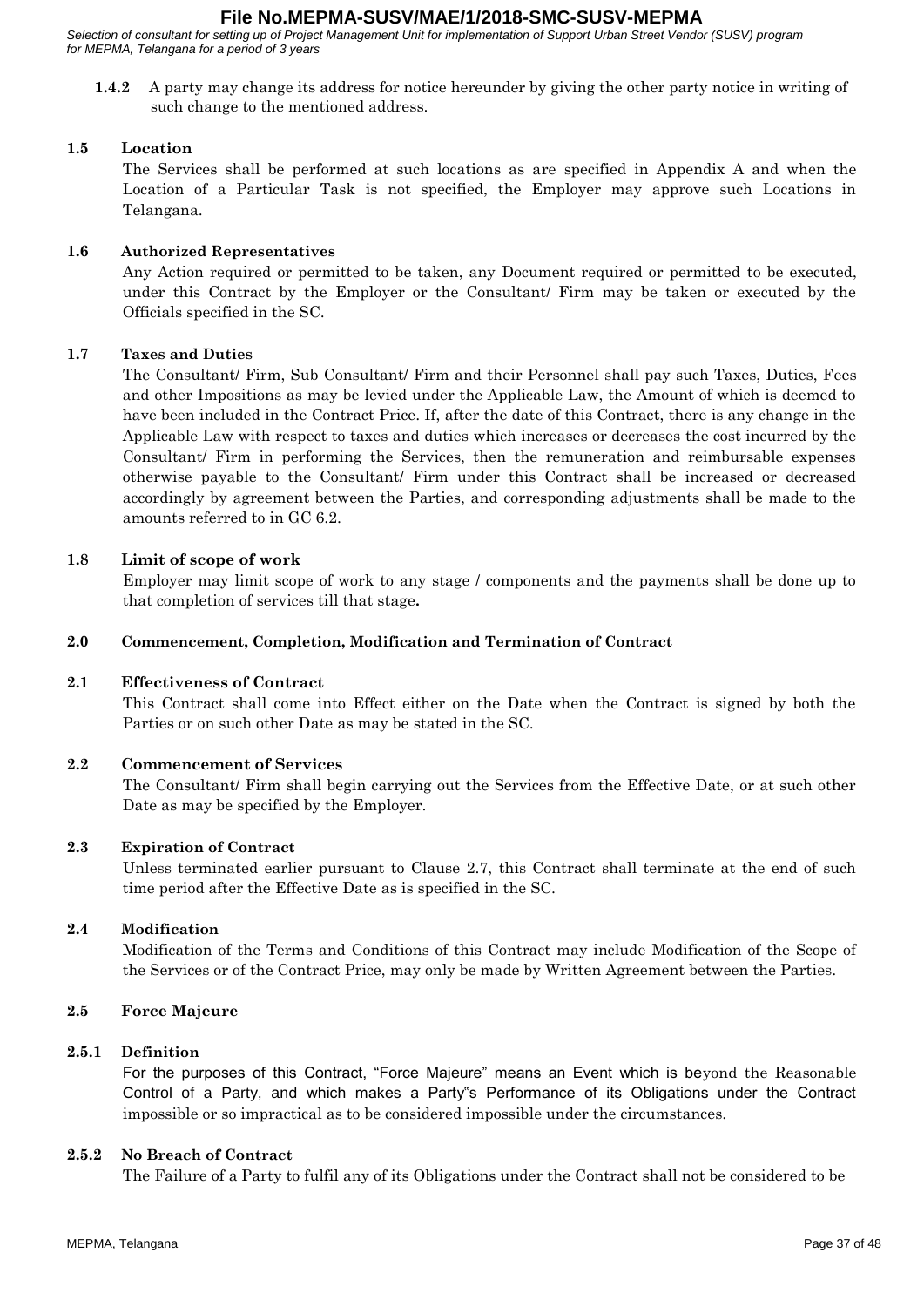*Selection of consultant for setting up of Project Management Unit for implementation of Support Urban Street Vendor (SUSV) program for MEPMA, Telangana for a period of 3 years*

a Breach of, or Default under this Contract so far as such Inability arises from an Event of Force Majeure, provided that the Party affected by such an event (a) has taken all Reasonable Precautions, Due Care and Reasonable Alternative Measures in order to carry out the Terms and Conditions of this Contract, and (b) has informed the other Party as soon as possible about the Occurrence of such an Event.

#### **2.5.3 Extension of Time**

Any Period, within which a Party shall, pursuant to this Contract, complete any Action or Task, shall be extended for a Period equal to the time during which such Party was unable to perform such Action as a Result of Force Majeure.

#### **2.5.4 Payments**

During the Period of their Inability to Perform the Services as a Result of an Event of Force Majeure, the Consultant/ Firm shall be entitled to continue to be paid under the Terms of this Contract, as well as to be reimbursed for Additional Costs reasonably and necessarily incurred by him during such period for the purposes of the Services and in reactivating the Service after the end of such period.

#### **2.6 Suspension**

The Employer may by Written Notice of Suspension to the Consultant/ Firms, suspend all Payments to the Consultant/ Firm hereunder if the Consultant/ Firm fail to perform any of his Obligations under this Contract, including the carrying out of the Services, provided that such Notice of Suspension (i) shall specify the Nature of the Failure, and (ii) shall request the Consultant/ Firm to remedy such Failure within a period not exceeding thirty (30) days after receipt by the Consultant/ Firm of such Notice of Suspension. Employer shall pay Consultant/ Firms for all work-in-progress, Services already performed, and expenses incurred by Consultant/ Firms up to and including the effective date of the Suspension of this Agreement.

#### **2.7 Termination**

#### **2.7.1 By the Employer**

The Employer may terminate this Contract, by not less than thirty (30) days" Written Notice of Termination to the Consultant/ Firms, to be given after the Occurrence of any of the Events specified in Paragraphs (a) through (d) of this Clause 2.7.1 and sixty (60) days in the case of the Event referred to in (e).

- a. If the Consultant/ Firm does not remedy a Failure in the Performance of his Obligations under the Contract, within thirty (30) days of receipt after being notified or within such further period as the Employer may have subsequently approved in writing.
- b. If the Consultant/ Firm (or any of their Members) becomes insolvent or bankrupt.
- c. If, as the result of Force Majeure, the Consultant/ Firm is unable to perform a Material Portion of the Services for a period of not less than sixty (60) days ; or
- d. If the Consultant/ Firm, in the Judgment of the Employer has engaged in Corrupt or Fraudulent Practices in competing for or in executing the Contract.

#### **For the purpose of this Clause**

- i. "Corrupt Practice" means the Offering, Giving, Receiving or Soliciting of anything of value to influence the Action of a Public official in the selection process or in contract execution.
- ii. "Fraudulent Practice" means a Misrepresentation of Facts in order to influence a Selection Process or the Execution of a Contract to the detriment of the Employer, and includes Collusive Practice among Consultant/ Firms (prior to or after Submission of Proposals) designed to establish Prices at Artificial, Non Competitive Levels and to deprive the Employer of the Benefits of Free and Open Competition.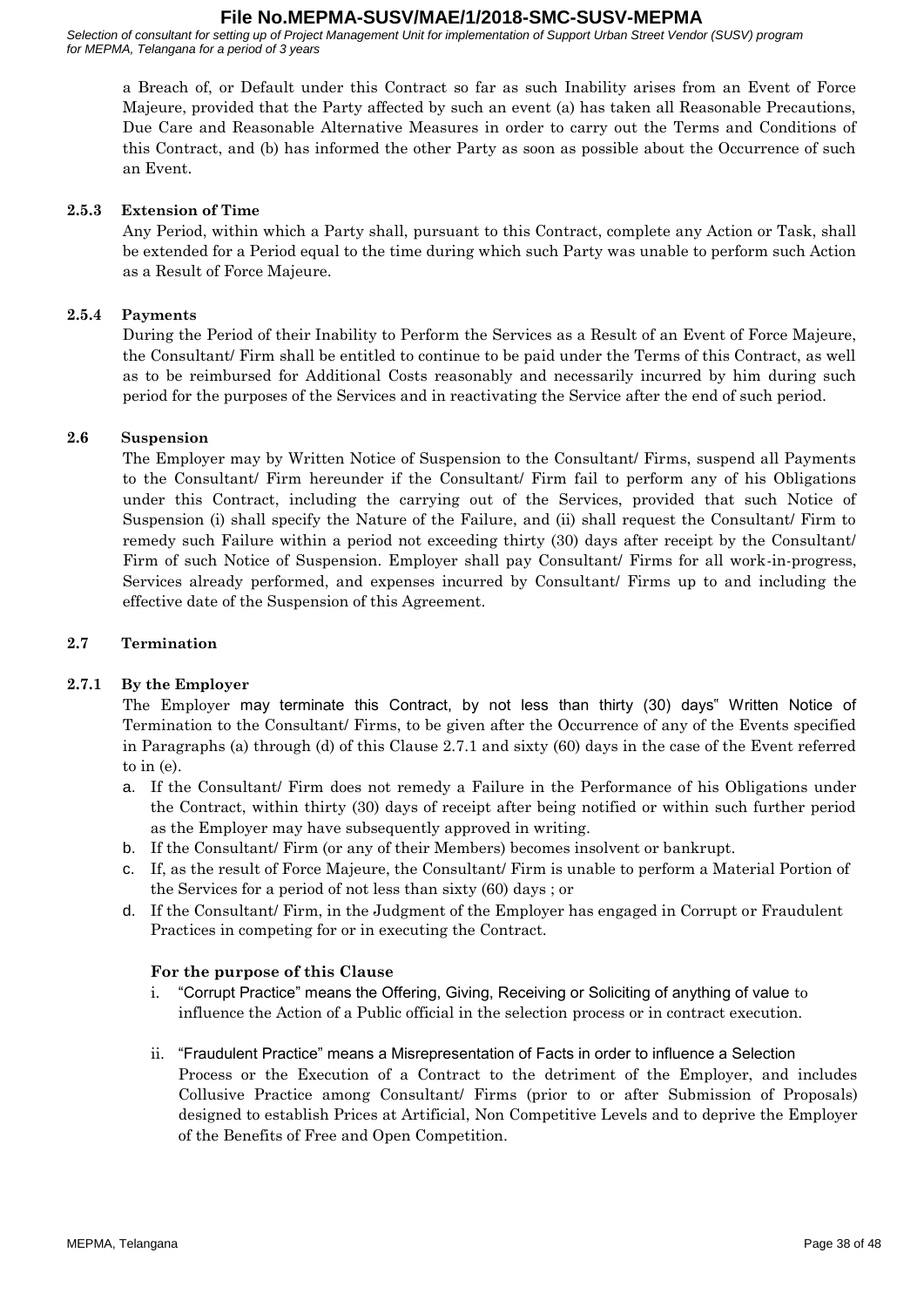*Selection of consultant for setting up of Project Management Unit for implementation of Support Urban Street Vendor (SUSV) program for MEPMA, Telangana for a period of 3 years*

e. If the Employer, in its sole discretion and for any Reason whatsoever, decides to terminate this Contract.

#### **2.7.2 By the Consultant/ Firm**

The Consultant/ Firm may terminate this Contract, by not less than thirty (30) days" Written Notice to the Employer, such Notice to be given after the Occurrence of any of the Events specified in Paragraphs (a) through (c) of this Clauses 2.7.2.

- a. If the Employer fails to pay any monies due to the Consultant/ Firm pursuant to this Contract and not subject to Dispute pursuant to Clause 7.0 hereof within forty five (45) days after receiving Written Notice from the Consultant/ Firm that such Payment is overdue.
- b. If the Employer is in Material Breach of its Obligations pursuant to this Contract and has not remedied the same with in forty five (45) days (or such longer period as the Consultant/ Firm may have subsequently approved in Writing) following the Receipt by the Employer of the Consultant Firm"s Notice specifying such Breach.
- c. If, as the Result of Force Majeure, the Consultant/ Firm is unable to perform a Material Portion of the Services for a Period of not less than sixty (60 days).

#### **2.7.3 Cessation of Rights and Obligations**

Upon Termination of this Contract pursuant to Clause 2.7, or upon expiration of this Contract pursuant to Clause GC 2.3, all Rights and Obligations of the Parties hereunder shall cease except

i. Such Rights and Obligations as may have occurred on the Date of Termination or Expiration.

- ii. The Obligation of Confidentiality set forth in Clause GC 3.3 hereof.
- iii. Any Right which a Party may have under the Applicable Law.

#### **2.7.4 Cessation of Services**

Upon Termination of this Contract by Notice of either Party to the other pursuant to Clause GC 2.7.1 or GC 2.7.2 hereof, the Consultant/ Firm shall, immediately upon dispatch or receipt of such notice, take all Necessary Steps to bring the Services to a close in a prompt and orderly manner and shall make every Reasonable Effort to keep Expenditures for this purpose to a minimum. With respect to Documents prepared by the Consultant/ Firm and Equipment and Materials furnished by the Employer, the Consultant/ Firm shall proceed as provided, respectively, by Clauses GC 3.7 and GC 3.8.

#### **2.7.5 Payment upon Termination**

Upon Termination of this Contract pursuant to Clauses 2.7.1 and 2.7.2, the Employer shall make the following payments to the Consultant/ Firm.

- a. Remuneration pursuant to Clause 6.0 for Services satisfactorily performed prior to the Effective Date of Termination.
- b. Except in the case of Termination pursuant to paragraphs (a) and (b) of Clause 2.7.1, Reimbursement of any reasonable cost incident to the prompt and orderly termination of the Contract.

#### **3.0 Obligations of the Consultant/ Firm**

#### **3.1 General**

The Consultant/ Firm shall perform the Services and carry out his Obligations hereunder with all due Diligence, Efficiency and Economy, in accordance with generally accepted Professional Techniques and Practices, and shall observe Sound Management Practices, and employ Appropriate Advanced Technology and Safe Methods. The Consultant/ Firm shall always act, in respect of any Matter relating to this Contract or to the Services, as Faithful Advisers to the Employer, and shall at all times support and safeguard the Employer"s legitimate interests in any dealings with Sub Consultant/ Firms or Third Parties.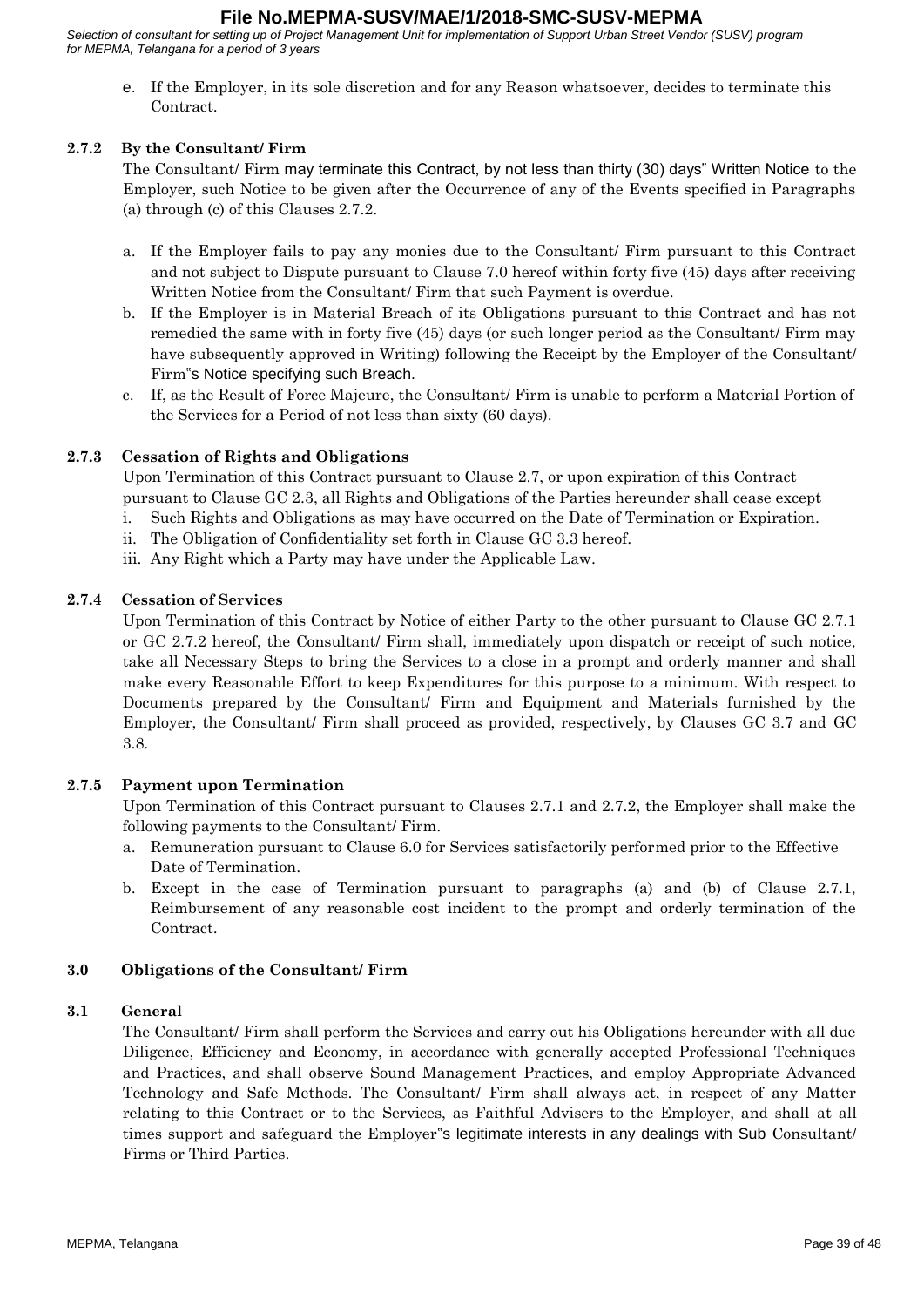*Selection of consultant for setting up of Project Management Unit for implementation of Support Urban Street Vendor (SUSV) program for MEPMA, Telangana for a period of 3 years*

#### **3.2 Conflict of Interests**

#### **3.2.1 Consultant/ Firm not to benefit from Commissions, Discounts, etc.**

The Remuneration of the Consultant/ Firm pursuant to Clause 6.0 shall constitute the Consultant/ Firm"s Sole Remuneration in connection with this Contract or the Services, and the Consultant/ Firm shall not accept for his own benefit any Trade Commission, Discount or similar Payment in connection with Activities pursuant to this Contract or to the Services or in the Discharge of their Obligations under the Contract, and the Consultant/ Firms shall use their best Efforts to ensure that the Personnel, any Sub Consultant/ Firms, and Agents of either of them, similarly shall not receive any such Additional Remuneration.

#### **3.2.2 Procurement Rules of Funding Agencies**

If the Consultant/ Firm, as part of the Services, have the Responsibility of advising the Employer on the Procurement of Goods, Works or Services, the Consultant/ Firm shall comply with any Applicable Procurement Guidelines of the Funding Agencies and shall at all times exercise such Responsibility in the best interest of the Employer. Any Discounts or Commissions obtained by the Consultant/ Firm in the exercise of such Procurement Responsibility shall be for the Account of the Employer.

#### **3.2.3 Consultant/ Firm and Affiliates not to engage in certain Activities**

The Consultant/ Firm agrees that, during the Term of this Contract and after its Termination, the Consultant/ Firm and his Affiliates, as well as any Sub Consultant/ Firm and any of its Affiliates, shall be disqualified from providing Goods, Works or Services (other than the Services and any Continuation thereof) for any Project resulting from or closely related to the Services.

#### **3.2.4 Prohibition of Conflicting Activities**

Neither the Consultant/ Firm nor his Sub Consultant/ Firms nor the Personnel shall engage, either directly or indirectly, in any of the following Activities.

- a. During the Term of this Contract, any Business or Professional Activities in the Government"s Country which would conflict with the Activities assigned to him under this Contract; or
- b. After the Termination of this Contract, such other Activities as may be specified in the SC.

#### **3.3 Confidentiality**

Except with the prior written consent of the Client, the Consultant and the Personnel shall not at any time communicate to any person or entity any confidential information acquired in the course of the Services, nor shall the Consultant and the Personnel make public the recommendations formulated in the course of, or as a result of, the Services. Except as otherwise permitted by this Agreement, neither of the parties may disclose to third parties the contents of this Agreement or any information/report/advice provided by or on behalf of the other that ought reasonably to be treated as confidential and/or proprietary. Parties may, however, disclose such confidential information to the extent that it: (a) is or becomes public other than through a breach of this Agreement, (b) is subsequently received by the receiving party from a third party who, to the receiving party"s knowledge, owes no obligation of confidentiality to the disclosing party with respect to that information, (c) was known to the receiving party at the time of disclosure or is thereafter created independently, (d) is disclosed as necessary to enforce the receiving party"s rights under this Agreement, or (e) must be disclosed under applicable law, legal process or professional regulations. These obligations shall be valid for a period of three (3) years from the date of termination of this Agreement.

# **3.4 Insurance to be taken out by the Consultant/ Firm**

The Consultant/ Firms (a) shall take out and maintain, and shall cause any Sub Consultant/ Firms to take out and maintain at their (or the Sub Consultant/ Firm"s, as the case may be) own cost but on terms and conditions approved by the Employer, Insurance against the Risks, and for the Coverage,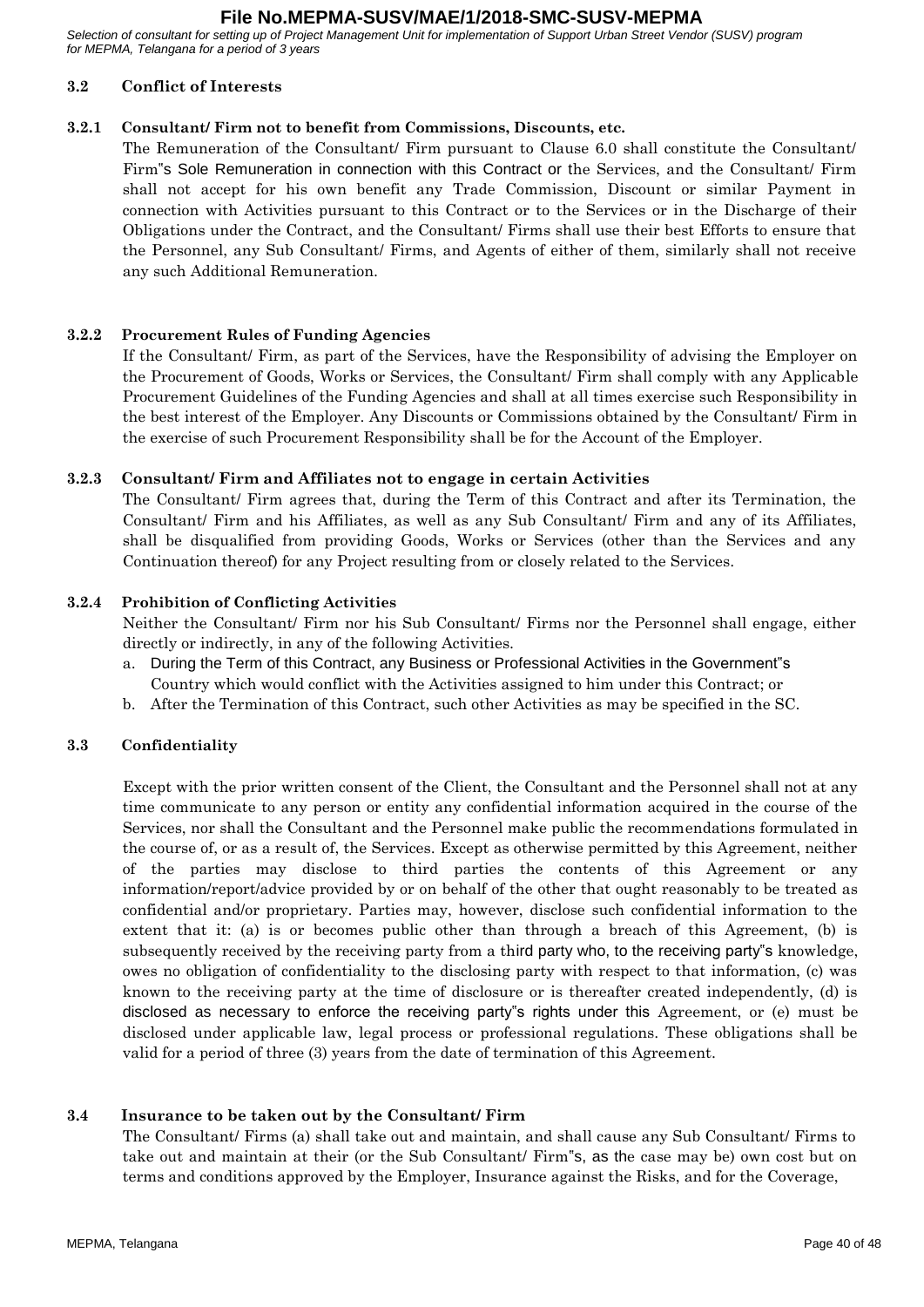*Selection of consultant for setting up of Project Management Unit for implementation of Support Urban Street Vendor (SUSV) program for MEPMA, Telangana for a period of 3 years*

as shall be specified in the SC; and (b) at the Employer"s Request, shall provide evidence to the Employer showing that such Insurance has been taken out and maintained and that the current premiums have been paid.

## **3.5 Consultant/ Firm's Actions requiring Employer's Prior Approval**

The Consultant/ Firm shall obtain the Employer"s Prior approval in Writing before taking any of the following Actions.

- a. Entering into a Subcontract for the Performance of any Part of the Services, it being understood (i) that the Selection of the Sub Consultant/ Firm and the Terms and Conditions of the Subcontract shall have been approved in Writing by the Employer prior to the Execution of the Subcontract, and (ii) that the Consultant/ Firm shall remain fully Liable for the Performance of the Services by the Sub Consultant/ Firm and its Personnel pursuant to this Contract.
- b. Appointing such Members of the Personnel not listed by name in Appendix C ("Key Personnel and Sub Consultant/ Firms"), and
- c. Any other Action that may be specified in the SC.

# **3.6 Reporting Obligations**

The Consultant/ Firm shall submit to the Employer the Reports and Documents specified in Appendix B in the Form, in the Numbers, and within the Periods set forth in the said Appendix.

#### **3.7 Documents prepared by the Consultant/ Firm to be the Property of the Employer**

All deliverables in the form of data, software, designs, utilities, tools, models, systems and other methodologies and know-how ("Materials") that Consultant own in performing the Services shall remain with Consultant .Notwithstanding the delivery of any Services, Consultant retain all intellectual property rights in the Materials (including any improvements or knowledge developed while performing the Services), and in any working papers that Consultant compile and retain in connection with the Services (but not Employer Information reflected in them).

## **3.8 Equipment and Materials furnished by the Employer**

Equipment and Materials made available to the Consultant/ Firm by the Employer or purchased by the Consultant/ Firm with Funds provided by the Employer shall be the property of the Employer and shall be marked accordingly. Upon Termination or Expiration of this Contract, the Consultant/ Firm shall make available to the Employer in accordance with the Employer"s Instructions. While in possession of such Equipment and Materials, the Consultant/ Firm, unless otherwise instructed by the Employer in writing, shall insure them at the Expense of the Employer in an amount equal to their Replacement Value.

#### **4.0 Consultant/ Firm's Personnel and Sub Consultant/ Firms**

#### **4.1 Description of Personnel**

The Titles, Agreed Job Descriptions, Minimum Qualifications and Estimated Periods of Engagement in carrying out of the Services of the Consultant/ Firm"s Key Personnel are described in Appendix C. The Key Personnel and Sub Consultant/ Firms listed by Title as well as by Name in Appendix C are hereby approved by the Employer.

#### **4.2 Removal and / or Replacement of Personnel**

- a. If for any Reason beyond the Reasonable Control of the Consultant/ Firm, it becomes necessary to replace any of the Key Personnel, the Consultant/ Firm shall forthwith provide as a Replacement a Person of Equivalent or Better Qualifications.
- b. If the Employer finds that any of the Personnel have (i) committed Serious Misconduct or has been charged with having committed a Criminal Action, or (ii) have Reasonable Cause to be dissatisfied with the Performance of any of the Personnel, then the Consultant/ Firm shall, at the Employer"s Written Request specifying the Grounds therefore, forthwith provide as a Replacement a person with Qualifications and Experience acceptable to the Employer.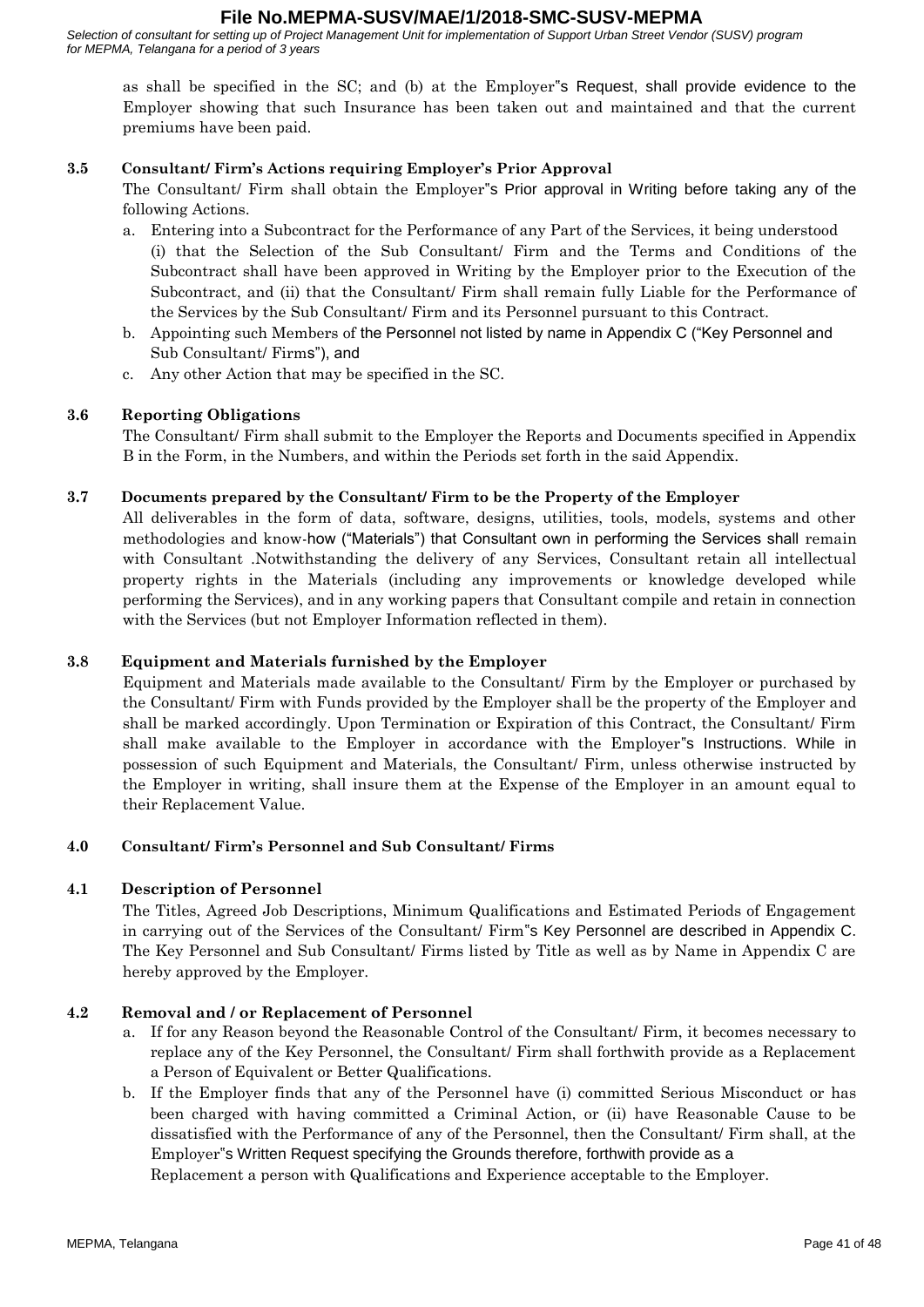*Selection of consultant for setting up of Project Management Unit for implementation of Support Urban Street Vendor (SUSV) program for MEPMA, Telangana for a period of 3 years*

c. The Consultant/ Firm shall have no Claim for Additional Costs arising out of or incidental to any Removal and / or Replacement of Personnel.

#### **5.0 Obligations of the Employer**

#### **5.1 Assistance and Exemptions**

Unless otherwise specified in the SC, the Employer shall use its best efforts to ensure that the Government shall

- a. Issue to Officials, Agents and Representatives of the Government all such Instructions as may be Necessary or Appropriate for the Prompt and Effective Implementation of the Services.
- b. Assist the Consultant/ Firm and the Personnel and any Sub Consultant/ Firms employed by the Consultant/ Firms for the Services from any Requirement to register or obtain any Permit to practice their Profession or to establish themselves either individually or as a Corporate Entity according to the Applicable Law.
- c. Provide to the Consultant/ Firm, Sub Consultant/ Firms and Personnel any such other Assistance as may be specified in the SC.

#### **5.2 Services and Facilities**

The Employer shall make available to the Consultant/ Firm and its Personnel, for the Purposes of the Services and Free of any Charge, the Services, Facilities and Property described in Appendix D at the time and in the manner specified in said Appendix D, provided that if such Services, Facilities and Property shall not be made available to the Consultant/ Firms as and when so specified, the Parties shall agree on (i) any Time Extension that it may be appropriate to grant to the Consultant/ Firm for the Performance of the Services, (ii) the Manner in which the Consultant/ Firm shall procure any such Services, Facilities and Property from other Sources, and (iii) the Additional Payments, if any, to be made to the Consultant/ Firms as a result thereof.

#### **6.0 Payment to the Consultant/ Firm**

#### **6.1 Lump Sum Remuneration**

The Consultant/ Firm"s Total Remuneration shall not exceed the Contract Price and shall be a Fixed Lump Sum including all Staff Costs, Sub Consultant/ Firms" Costs, Printing, Communications, Travel, Accommodation, and the like, and all other Costs incurred by the Consultant/ Firm in carrying out the Services described in Appendix A. Except as provided in Clause 5.2, the Contract Price may only be increased above the amounts stated in Clause 6.2 if the Parties have agreed to Additional Payments in accordance with Clause 2.4.

#### **6.2 Contract Price**

The Contract Price is set forth in the SC.

#### **6.3 Payment for Additional Services**

For the Purpose of Determining the Remuneration due for Additional Services as may be agreed under Clause 2.4, a Breakdown of the Lump Sum Price is provided in Appendix E.

#### **6.4 Terms and Conditions of Payment**

Payment will be made to the Account of the Consultant/ Firm and according to the Payment Schedule stated in the SC unless otherwise stated in the SC. Any other Payment shall be made after the Conditions listed in the SC for such Payment have been met, and the Consultant/ Firm has submitted an Invoice to the Employer specifying the amount due.

#### **6.5 Interest on Delayed Payments**

If the Client has delayed payments beyond thirty (30) days after the due date stated in the Clause GC 6.4, interest shall be paid to the Advisor for each day of delay at the rate of 15% compounded annually.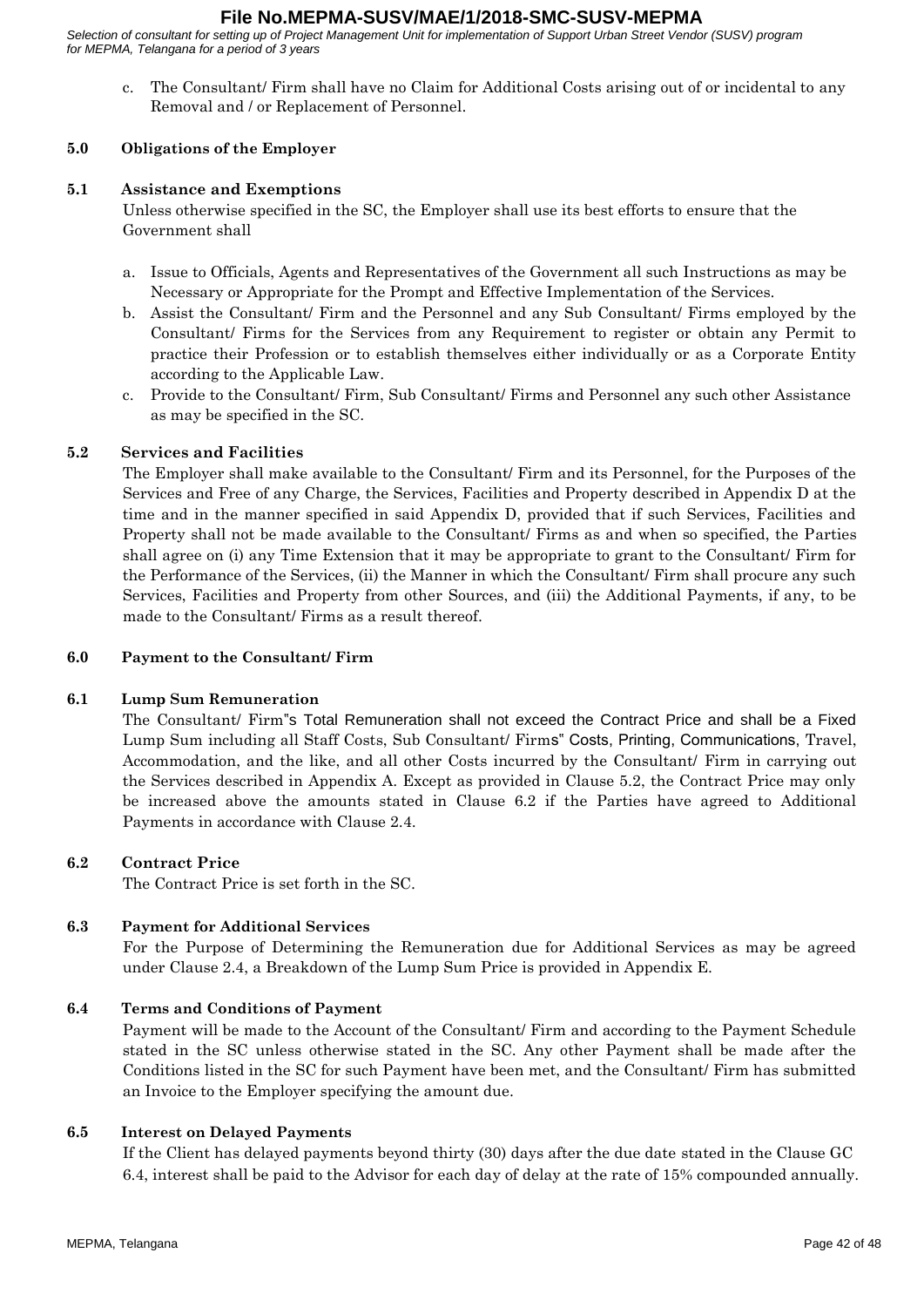*Selection of consultant for setting up of Project Management Unit for implementation of Support Urban Street Vendor (SUSV) program for MEPMA, Telangana for a period of 3 years*

## **7.0 Settlement of Disputes**

#### **7.1 Amicable Settlement**

The Parties shall use their best efforts to settle amicably all Disputes arising out of or in connection with this Contract or its Interpretation.

#### **7.2 Dispute Settlement**

Any Dispute between the Parties as to matters arising pursuant to this Contract that cannot be settled amicably within thirty (30) days after Receipt by one Party of the other Party"s request for such Amicable Settlement may be submitted by either party for Settlement in accordance with the Provisions specified in the SC Clause 1.12 and 1.13.

#### **8.0 Good Faith**

The Parties undertake to act in good faith with respect to each other"s rights under this Contract and to adopt all reasonable measures to ensure the realization of the objectives of this Contract.

#### **9.0 Limitation of Liability**

The Employer (and any others for whom Services are provided) shall not recover from Consultant, in contract or tort, under statute or otherwise, any amount with respect to loss of profit, data or goodwill, or any other consequential, incidental, indirect, punitive or special damages in connection with claims arising out of this Contract or otherwise relating to the Services, whether or not the likelihood of such loss or damage was contemplated. The Employer (and any others for whom Services are provided) shall not recover from Consultant, in contract or tort, including indemnification obligations under this contract, under statute or otherwise, aggregate damages in excess of the fees actually paid/limited to the amount of fees for the Services that directly caused the loss in connection with claims arising out of this Contract or otherwise relating to the Services. The Parties undertake to act in good faith with respect to each other"s rights under this Contract and to adopt all reasonable measures to ensure the realization of the objectives of this Contract.

To the fullest extent permitted by applicable law and professional regulations, Employer shall indemnify Consultant against all claims by third parties (including the Employer"s affiliates) and resulting liabilities, losses, damages, costs and expenses (including reasonable external and internal legal costs) arising out of the third party"s use of or reliance on any Report disclosed to it by or through Employer or at Employer request. Employer shall have no obligation hereunder to the extent that Consultant have specifically authorized, in writing, the third party"s reliance on the Report.

#### **10.0 Exclusions**

As part of the Contract, the Consultant/Firm is not expected to provide any accounting, legal or tax advice or prepare any branding or marketing material, engineering drawings and estimates, brand logo other than when the Consultant/Firm or any third party is appointed to do so under a separate contract. In the case that a third party is appointed, the Consultant/Firm is expected to do the Project Management for the same.

#### **III. SPECIAL CONDITIONS OF CONTRACT**

#### **GC Clause Reference**

- 1.1 The Member in Charge is Mission Director, MEPMA, Telangana
- 1.2 The Addresses are: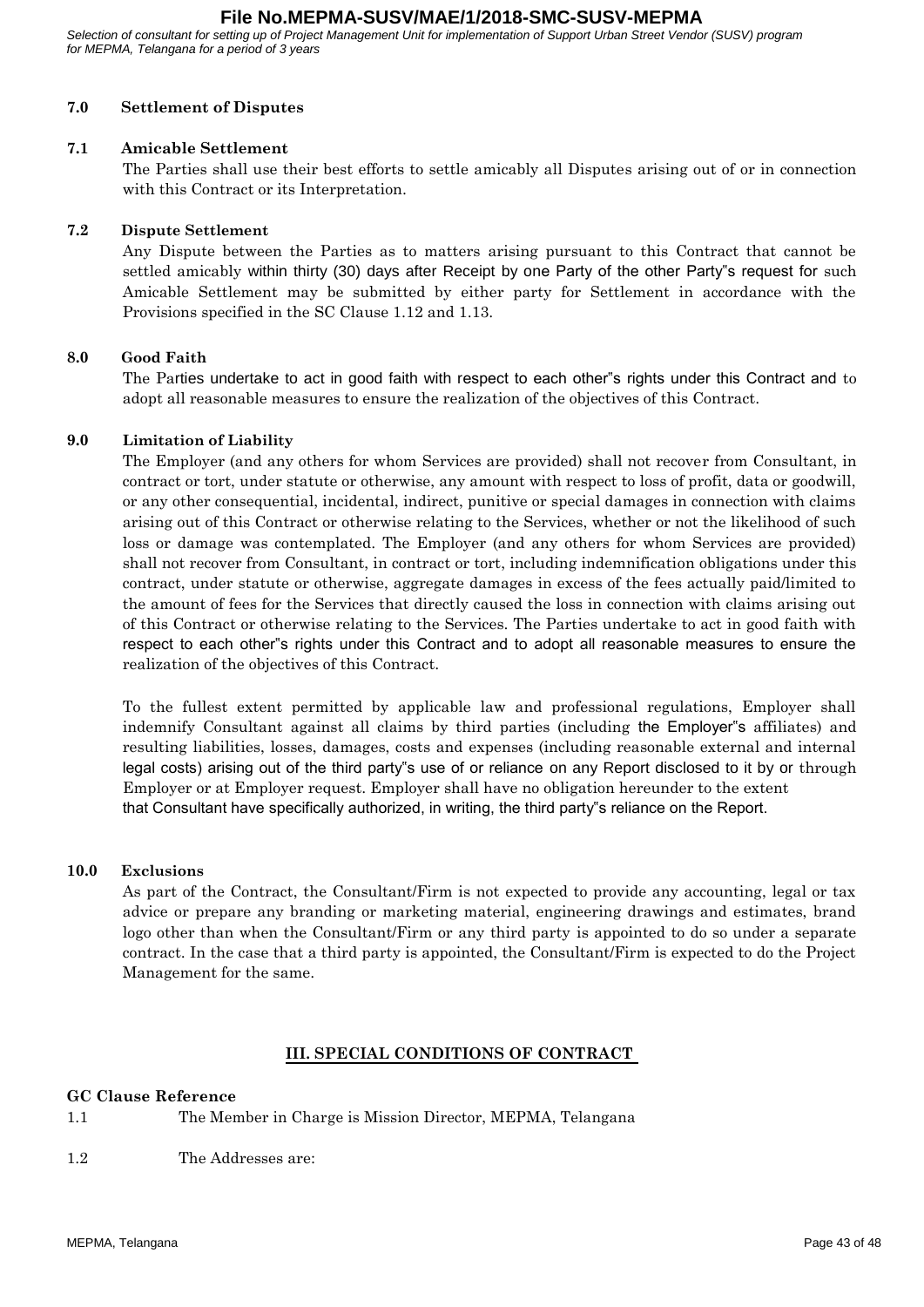*Selection of consultant for setting up of Project Management Unit for implementation of Support Urban Street Vendor (SUSV) program for MEPMA, Telangana for a period of 3 years*

| Employer               |                                                                                                                                                                                                                                                                                                                                                           |
|------------------------|-----------------------------------------------------------------------------------------------------------------------------------------------------------------------------------------------------------------------------------------------------------------------------------------------------------------------------------------------------------|
| Attention<br>Telex     | $\mathbf{1}$ , and the set of the set of the set of the set of the set of the set of the set of the set of the set of the set of the set of the set of the set of the set of the set of the set of the set of the set of the set<br><u> Liberal Maria de la contrada de la contrada de la contrada de la contrada de la contrada de la contrada de la</u> |
| Fax                    |                                                                                                                                                                                                                                                                                                                                                           |
| $E - mail$             |                                                                                                                                                                                                                                                                                                                                                           |
| <b>Consultant/Firm</b> | $\mathbf{1}$ and $\mathbf{1}$ and $\mathbf{1}$ and $\mathbf{1}$ and $\mathbf{1}$                                                                                                                                                                                                                                                                          |
| Attention              | $\mathbf{C}$ and $\mathbf{C}$ are all $\mathbf{C}$ and $\mathbf{C}$ and $\mathbf{C}$                                                                                                                                                                                                                                                                      |
| Telex                  |                                                                                                                                                                                                                                                                                                                                                           |
| Fax                    |                                                                                                                                                                                                                                                                                                                                                           |
| $E - mail$             |                                                                                                                                                                                                                                                                                                                                                           |

Notice shall be deemed to be effective as follows:

- a. In the case of Personal Delivery or Registered Mail, on delivery.
- b. In the case of Telex  $/ E$  mail, 24 hours following Confirmed Transmission.
- c. In the case of Telegrams, 24 hours following Confirmed Transmission and
- d. In the case of Facsimiles, 24 hours following Confirmed Transmission.
- 1.3 The Authorized Representatives are:

For the Employer:

For the Consultant/ Firm:

1.4 The Consultant/ Firm and its Personnel shall pay the Taxes, Duties, Fees, Levies and other Impositions levied under the Existing, Amended or Enacted Laws during the Life of this Contract and the Employer shall perform such Duties in regard to the Deduction of such Taxes as may be lawfully imposed.

> However, the Consultancy Service Tax payable for this Consultancy Services shall be paid / reimbursed by the Employer separately as per the prevailing rate.

- 1.5 The Date on which this Contract shall come into Effect is: The Date of Agreement.
- 1.6 Commencement of Services shall be as mentioned in the GC.
- 1.7 Time period of the Contract will be 36 (Thirty Six) months.
- 1.8 The Risks and the Coverages shall be:
	- 1. Third Party Motor Vehicle Liability Insurance as required under Motor Vehicles Act, 1988, in respect of motor vehicles operated in India by the Consultant/ Firms or their Personnel or any Sub Consultant/ Firms or their Personnel, for the period of Consultancy;
	- 2. Third Party Liability Insurance, with a Minimum Coverage for Amount equal to fees for the Period of Consultancy;
	- 3. Employer"s Liability and Workers" Compensation Insurance in respect of the Personnel of the Consultant/ Firms and of any sub Consultant/ Firm,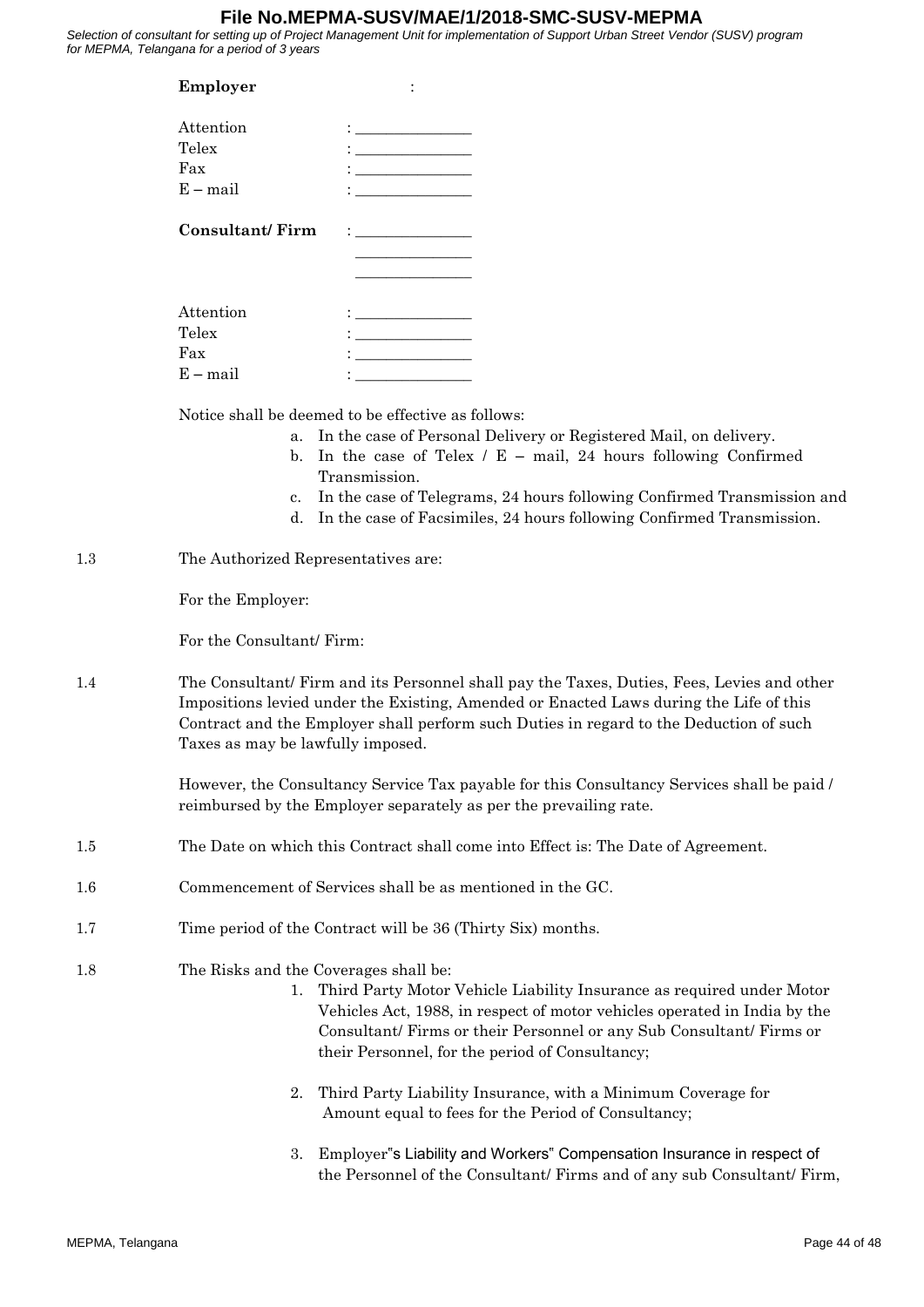*Selection of consultant for setting up of Project Management Unit for implementation of Support Urban Street Vendor (SUSV) program for MEPMA, Telangana for a period of 3 years*

> in accordance with the Relevant Provisions of the Applicable Law, as well as, with respect to such Personnel, any such Life, Health, Accident, Travel or other Insurance as may be appropriate;

- 4. Professional Liability Insurance, with a Minimum Coverage equal to total Contract Value for this Consultancy; and
	- 5. Insurance against Loss of or damage to (i) Equipment purchased in whole or in part with Funds provided under this Contract (ii) the Consultant/ Firm"s Property used in the Performance of the Services, and (iii) any Documents prepared by the Consultant/ Firm in the Performance of the Services.

# 1.9 The Consultant/ Firm shall not use these documents for purposes unrelated to this Contract without the prior written approval of the Employer.

- 1.10 The Amount of Contract is INR.
- 1.11 Payment Schedule

Payment will be on a monthly basis. Invoice will be due at the end of every month of service along with submission of Report compiling all relevant deliverables for that period.

Payment shall be made within 30 days of Receipt of the Invoice and within 60 days in the case of the Final Payment.

- 1.12 Disputes shall be settled by Arbitration in accordance with the following provisions.
- 1.13 Selection of Arbitrators

Each Dispute submitted by a Party to Arbitration shall be heard by a Sole Arbitrator or an Arbitration Panel composed of three Arbitrators, in accordance with the following provisions.

- a. Where the Parties agree that the Dispute concerns a Technical Matter, they may agree to appoint a Sole Arbitrator or, failing Agreement on the identity of such Sole Arbitrator within thirty (30) days after Receipt by the other Party of the Proposal of a Name for such an Appointment by the Party who initiated the Proceedings, either Party may apply to the President, Institution of Engineers India, New Delhi; for a List of not fewer than five Nominees and, on receipt of such list, the Parties shall alternately strike names there from, and the Last Remaining Nominee on the list shall be the Sole Arbitrator for the Matter in Dispute. If the Last Remaining Nominee has not been determined in this manner within sixty (60) days of the Date of the List, the President, Institution of Engineers India, New Delhi; shall appoint, upon the Request of either Party and from such List or otherwise, a Sole Arbitrator for the matter in dispute.
- b. Where the Parties do not agree that the Dispute concerns a Technical Matter, the Employer and the Consultant/ Firm shall each appoint one Arbitrator and these two Arbitrators shall jointly appoint a Third Arbitrator, who shall chair the Arbitration Panel. If the Arbitrators named by the Parties do not succeed in appointing a Third Arbitrator within thirty (30) days after the latter of the Two Arbitrators named by the Parties have been appointed, the Third Arbitrator shall, at the Request of either Party, be appointed by Secretary, the Indian Council of Arbitration, New Delhi.
- c. If in a Dispute, one Party fails to appoint its Arbitrator within thirty (30) days after the other Party has appointed its Arbitrator, the Party which has named an Arbitrator may apply to the Secretary, Indian Council of Arbitration, New Delhi, to appoint a Sole Arbitrator for the Matter in Dispute, and the Arbitrator appointed pursuant to such Application shall be the Sole Arbitrator for the Dispute.
- 1.14 Rules of Procedure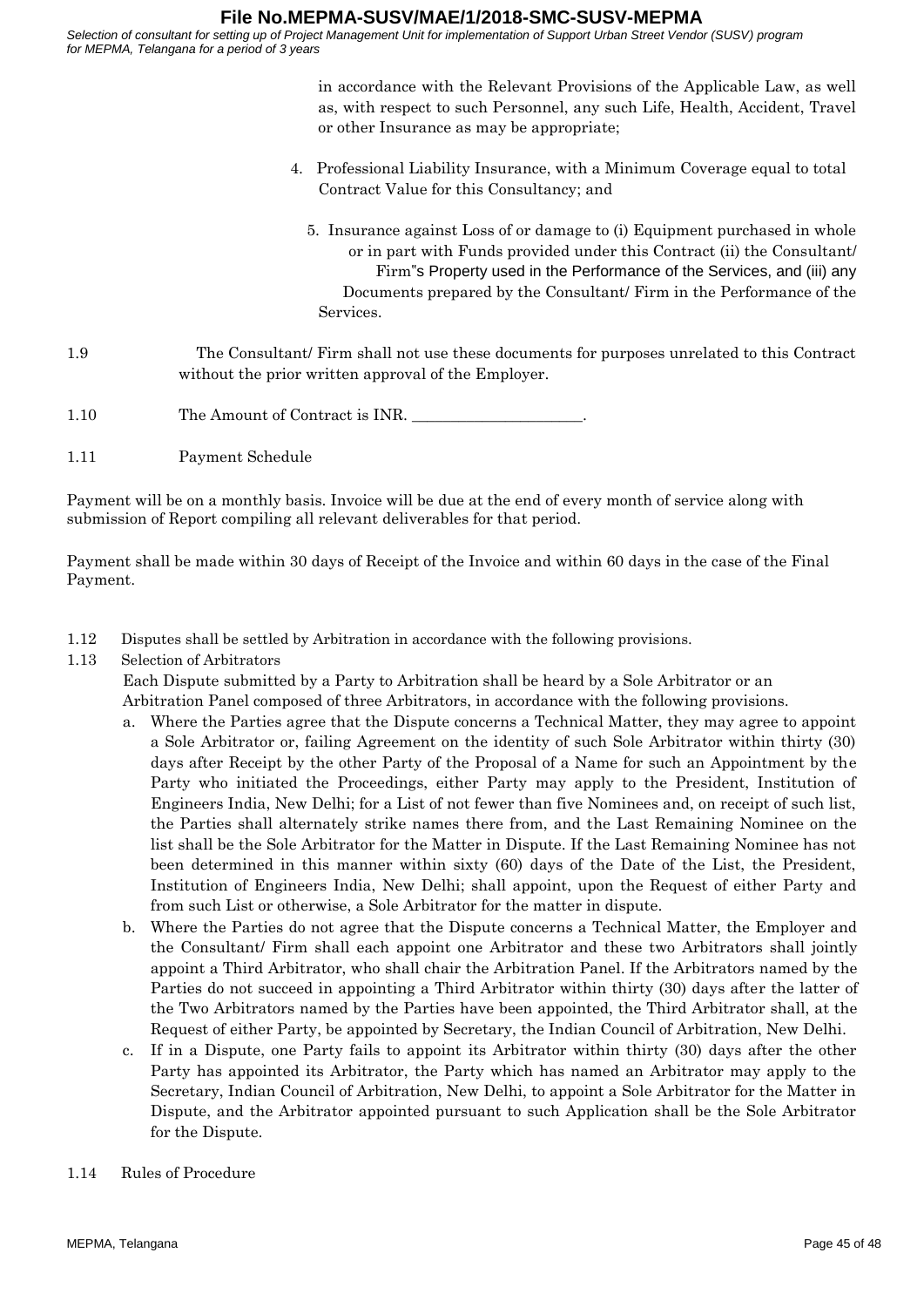*Selection of consultant for setting up of Project Management Unit for implementation of Support Urban Street Vendor (SUSV) program for MEPMA, Telangana for a period of 3 years*

Arbitration Proceedings shall be conducted in accordance with the Procedure of the Arbitration and Conciliation act 1996, of India.

#### 1.15 Substitute Arbitrators

If for any reason an Arbitrator is unable to perform his Function, a Substitute shall be appointed in the same manner as the Original Arbitrator.

#### 1.16 Qualifications of Arbitrators

The Sole Arbitrator or the Third Arbitrator appointed shall be a nationally recognized Legal or Technical Expert with Extensive Experience in relation to the Matter in Dispute.

#### 1.17 Miscellaneous

In any Arbitration Proceeding hereunder

- (a) Proceedings shall, unless otherwise agreed by the Parties, be held in Hyderabad.
- (b) The Decision of the Sole Arbitrator or of a Majority of the Arbitrators (or of the Third Arbitrator if there is no such Majority) shall be Final and Binding and shall be enforceable in any Court of Competent Jurisdiction, and the Parties hereby waive any Objections to or Claims of Immunity in respect of such Enforcement.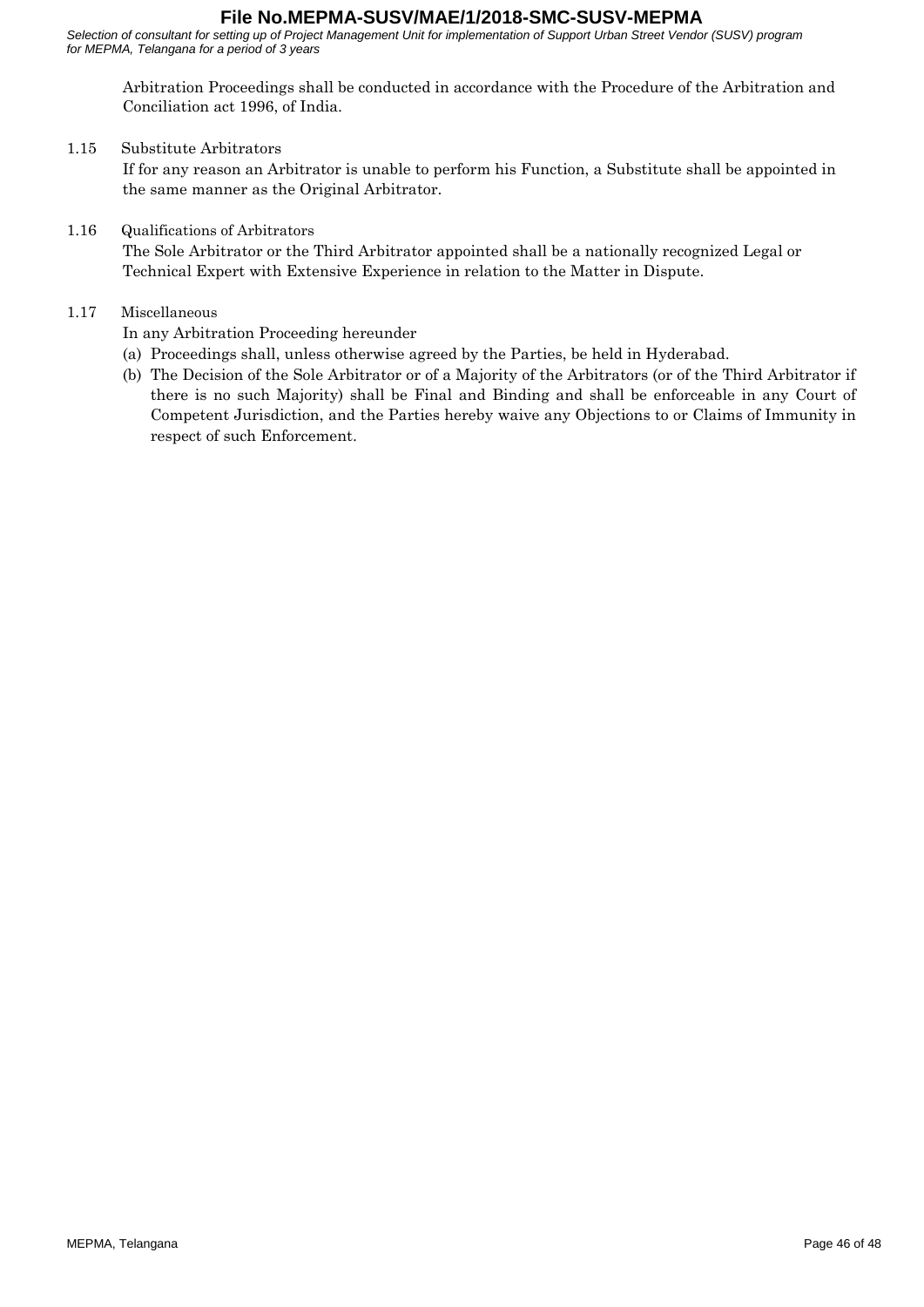*Selection of consultant for setting up of Project Management Unit for implementation of Support Urban Street Vendor (SUSV) program for MEPMA, Telangana for a period of 3 years*

# **APPENDICES**

## **Appendix A: Description of the Services**

[Give Detailed Descriptions of the Services to be provided, Dates for Completion of Various Tasks, Place of Performance for different Tasks, Specific Tasks to be approved by Employer, etc.]

# **Appendix B: Reporting Requirements**

[List Format, Frequency, Contents of Reports and Number of Copies; Dates of Submission, etc. If no Reports are to be submitted, state here "Not Applicable"]

## **Appendix C: Key Personnel and Sub Consultant/ Firms**

[List hereunder:

C – 1 Titles [and Names, if already available], Detailed Job Descriptions and Minimum Qualifications, Experience of Key Personnel to be assigned to Work and Staff Months for each.

 $C - 2$  List of Approved Sub Consultant/ Firms [if already available]; same Information with respect to their Personnel as in  $C - 1$  through  $C - 2$ .

# **Appendix D: Services and Facilities to be provided by the Employer**

The Employer will provide the following Services and Facilities:

Dedicated room/office for the team including furniture/fixtures, electricity, internet connection, stationery and printer

#### **Appendix E: Breakdown of Contract Price in Indian Rupees**

List here the Elements of Cost used to arrive at the Breakdown of the Lump Sum Price.

- 1. Monthly Rates for Local Personnel (Key Personnel and other Personnel).
- 2. Reimbursable Expenditures.

This appendix shall exclusively be used for determining remuneration for Additional Services.